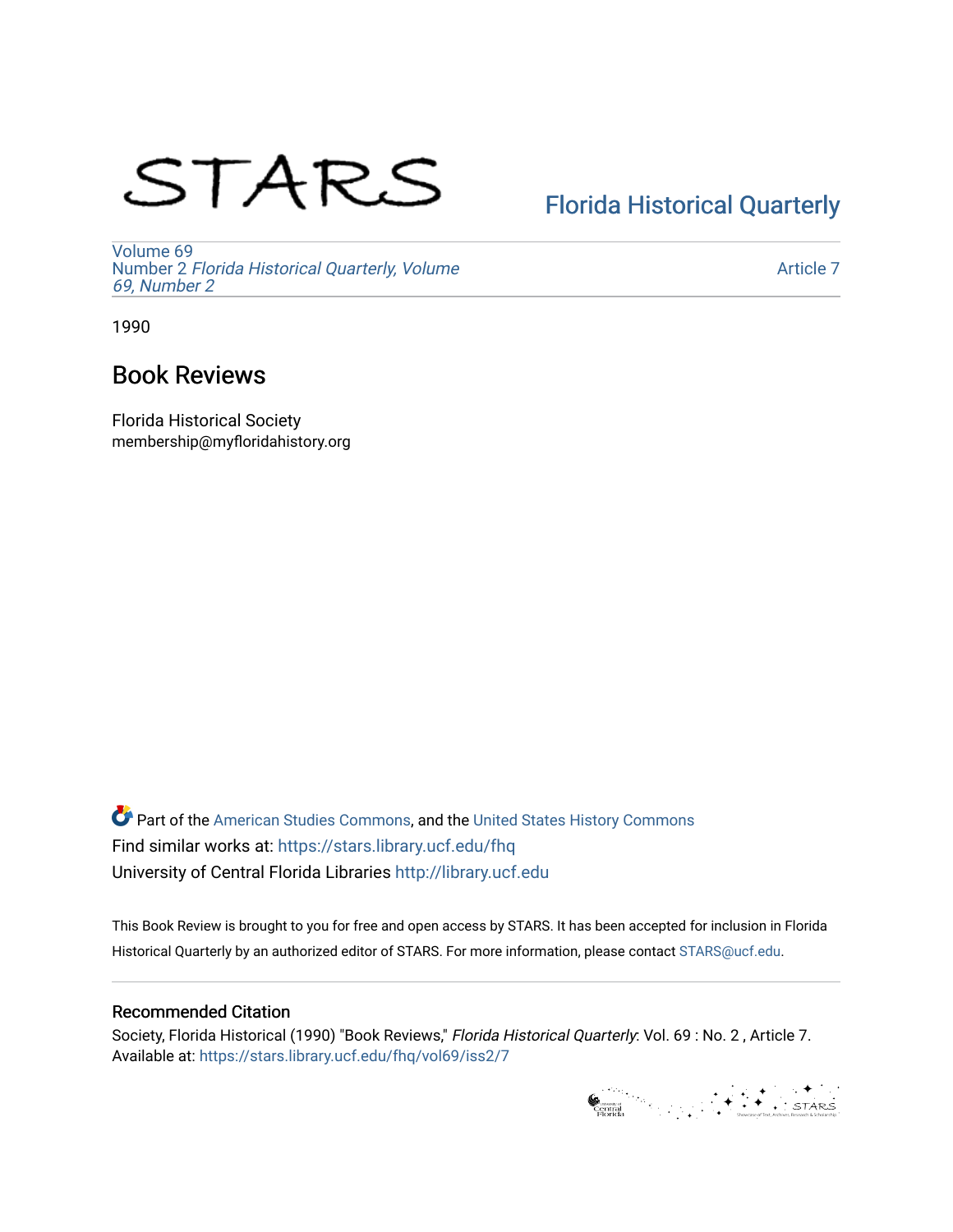*Venice: Journey from Horse and Chaise.* By Janet Snyder Matthews. (Sarasota, FL: Pine Level Press, Inc., 1989. 394 pp. Preface, illustrations, photographs, notes, bibliography, index. \$21.20.)

Janet Snyder Matthews has produced a "city book" that expands admirably into the regional-Florida category, well beyond the municipal limits of modern Venice. Her latest volume is almost a sequel to her earlier *Edge of Wilderness— A Settlement History of Manatee River and Sarasota Bay.* A whole new range of research, focused further south on the Gulf coast, makes Venice a valuable contribution to the chronicling of change in Florida.

Matthews humanizes history with an impressive narrative that illuminates the lives of people who participated in the events she is relating. Letters, diaries, and oral interviews provide rich detail that bolsters considerable original-source research.

The pinelands that American surveyors noted in Seminole War days provided the basis later on for the name "Horse and Chaise" or the colloquial "Horse 'n' Shay." It was chosen by Jesse Knight in 1868 because of a cluster of timber on the shoreline that took the shape of a horse and high-top buggy.

Jesse Knight and his wife, Caroline Rebecca Varn Knight, proved to be the first permanent white settlers in the immediate vicinity of present-day Venice. In the unsettled aftermath of the Civil War, they decided to pull up stakes in Hillsborough County and find a new coastal homesite from which to raise cattle and crops. Matthews carries the Knights and their children through the move and past the turn of the century, from almost total isolation in the woods to residents in a developing countryside.

When Darwin Curry applied for a post office in 1888, he had to pick a one-word name, thus eliminating Horse and Chaise. He first tried "Guava," evidently had second thoughts, then went with a suggestion for "Venice," the name that stuck. Horse and Chaise continued as identification for the area school as late as 1897.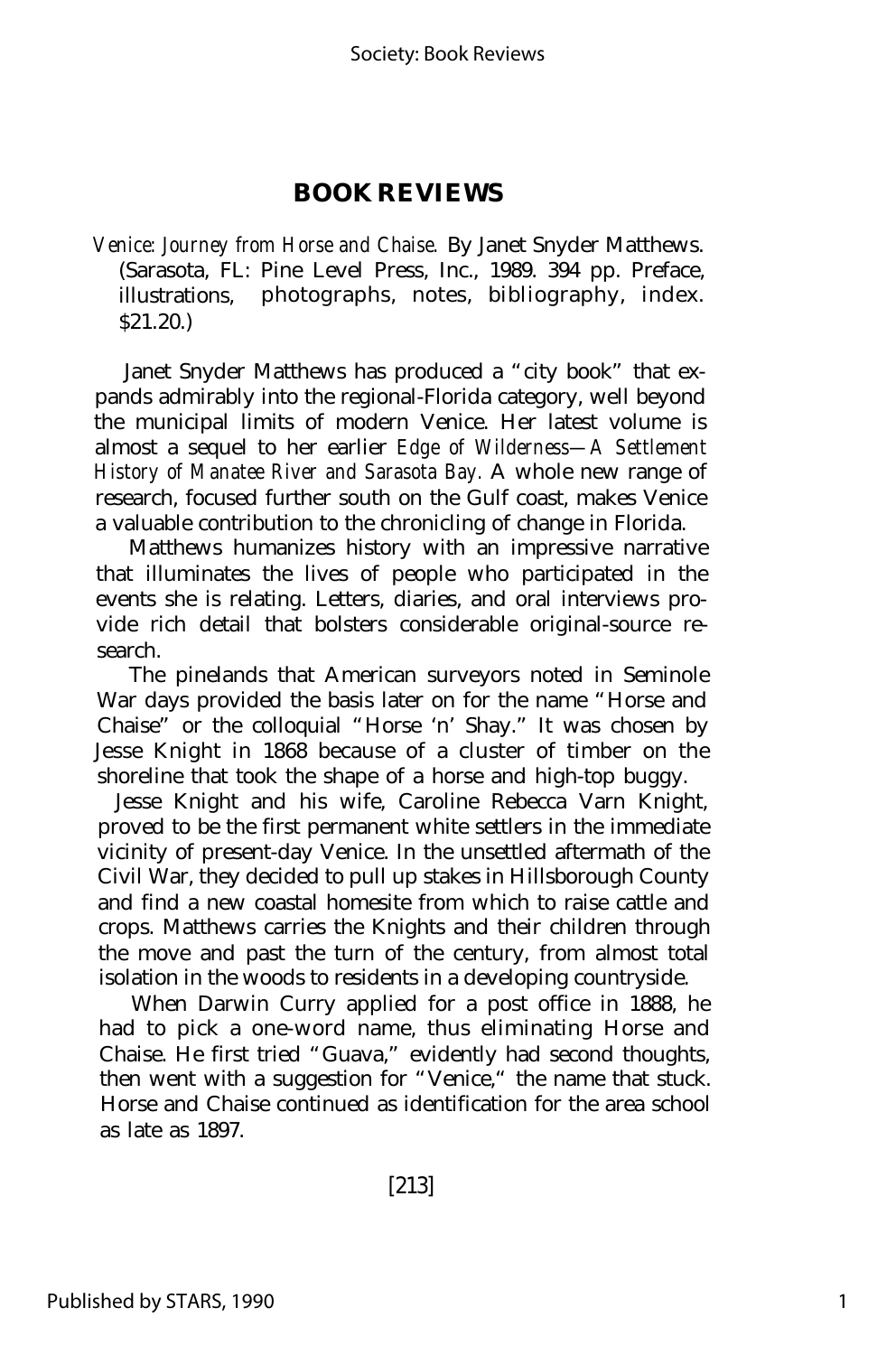Jesse Knight died in 1911 at the age of ninety-four. Matthews notes that the newspaper telling of Knight's final illness also reported the first railroad passenger train leaving Venice. By then, the larger-than-life Bertha Honore Palmer had arrived in the area and had begun investing widely in farm and ranch land. Internationally renowned as Chicago's wealthy benefactress, "Mrs. Potter Palmer," as she was identified in print, brought immense and lasting influence to the area. With an opulent home estate at adjacent Osprey, Palmer and members of her family acquired more than 90,000 acres of land in what was to become Sarasota County and northward as far as Tampa.

By 1918, the year of Bertha Palmer's death, another major figure had appeared on the scene. Dr. Fred H. Albee, an innovative New Jersey orthopedic surgeon, visited the area with his wife and soon built an inn on the nine-foot-wide highway at nearby Nokomis. In 1923, the Albees moved into an Italian revival home in a subdivision he and a partner started. Dr. Albee became a key player in the boom-time period and in the aftermath with a nationally known sanitarium.

Despite the prominence provided Venice by its "big names," Matthews attributes its development as a city to the "international kingdom of rails in the United States and Canada." The ignition came from an affluent railroad union, when its officers sought to cash in on the Florida real-estate hysteria of 1925 by pouring millions of pension dollars into Venice. Unfortunately for its members, the Brotherhood of Locomotive Engineers entered the speculative spasm in its final phases. Euphoric when they should have been cautious, officials bought 53,000 acres in Venice and its environs, then hired eminent architects and a city planner to put together a Mediterranean-style metropolis. Thousands of laborers were draining and reshaping the land for the newly incorporated city when buying slowed and the hurricane of 1926 put a damper on land sales generally.

Matthews recounts the rise and fall of the union's development dreams. When the "big thud" occurred, the town boasted five hotels, eighty-three stores, 141 apartment buildings and 188 houses. In addition, forty miles of drainage canals, ten and onehalf miles of paved streets, and fifteen miles of sidewalks stretched through and around Venice. But a peak population of 4,000 had dwindled to several hundred.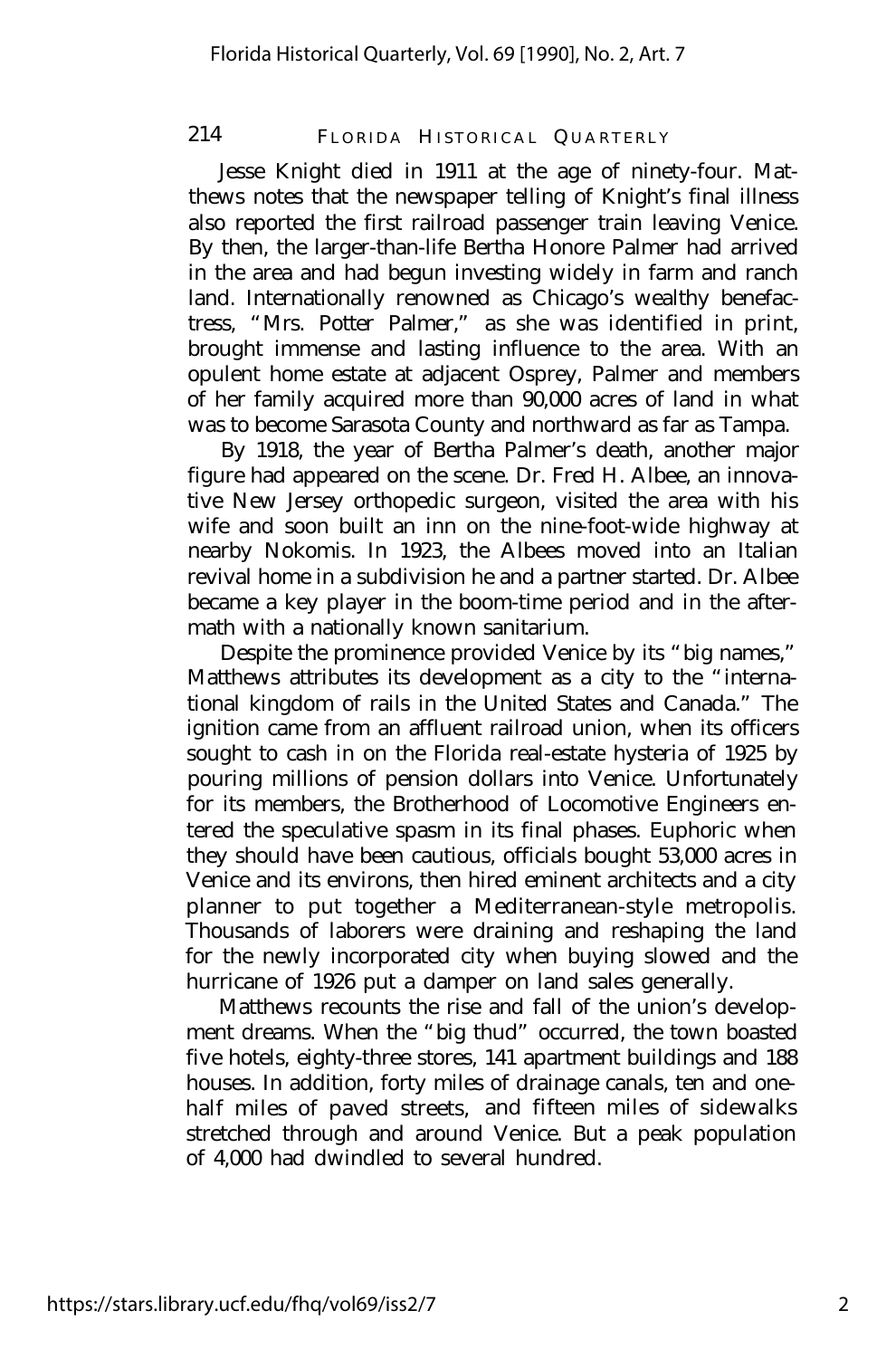Matthews's Venice journeys only into the early 1940s culminating with the resolution of some of the lawsuits that followed the financial "bust." Her book certainly fulfills its aim to provide a scholarly yet readable look at the area's beginnings.

*Tampa, Florida* LELAND M. HAWES, JR.

*The Episcopal Diocese of Florida, 1892-1975.* By George R. Bentley. (Gainesville: University of Florida Press, 1989. x, 318 pp. Foreword, preface, photographs, notes, bibliographic essay, bibliography of parish and mission histories, index. \$29.95.)

George R. Bentley, an authority on the history of the Freedmen's Bureau, has now happily established himself as an ecclesiastical historian as well. His book on the diocese of Florida begins with its division in 1892, when the Missionary Jurisdiction of Southern Florida was created from its boundaries. Bentley chronicles and ties the great events of the Edwin G. Weed episcopate (1886-1925) into the fabric of his diocesan history: the railroad boom and the subsequent population explosion of the 1880s; the terrifying yellow fever epidemic of 1888; the devastating freezes of 1894-1895 that wiped out the citrus industry in northern Florida; the division of the diocese in 1892; and the catastrophic Jacksonville fire of 1901 that left 10,000 people homeless and destroyed the premier parish of the diocese. The effects of the Spanish-American War and World War I on the state and the church are also described. Having dealt with so many misfortunes, it is no wonder that the Job-like prelate characterized the first two decades of his episcopate as a "succession of hopes and crushed hopes."

Bentley particularly admires Bishop Weed's courage and devotion during the yellow fever plague, which endeared him to the people of north Florida. When the plague broke out, Weed was in Augusta, Georgia, vacationing with his family. Leaving them in safety, he rushed back to Jacksonville to help his people. Bentley quotes the bishop's reflections on the epidemic written in his old age. "It is impossible to describe the gloom of a city, quarantined against the world. The only subject of conversation, morning, noon, and night, was such an one has died, or such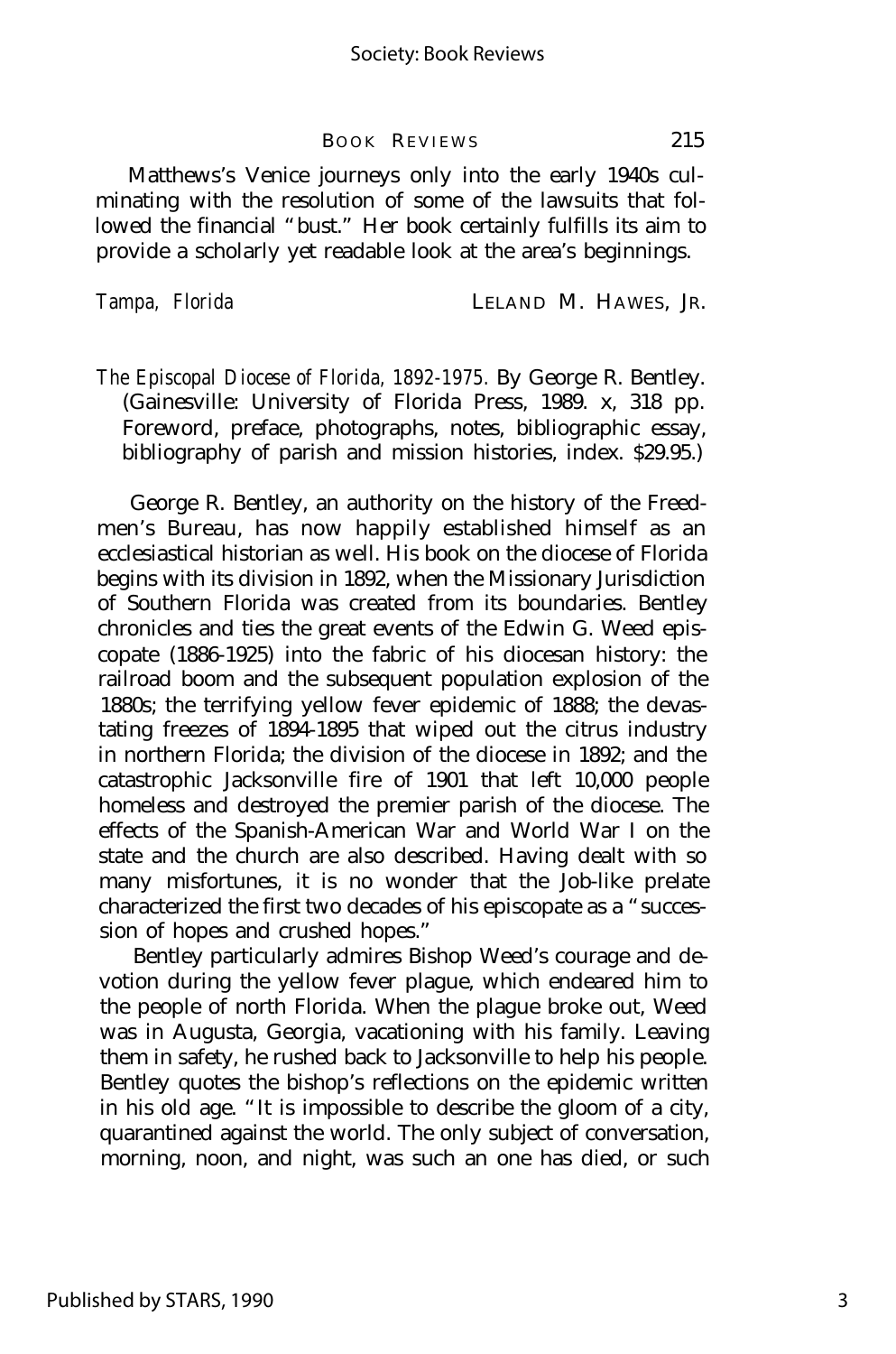an one has the fever. We took up the paper in the morning to count the dead." Among the dead, Bentley tells us, were two priests, the chancellor of the diocese, Louis I. Fleming, and Weed's "chief lay-supporter," Colonel Jacquelin Daniel. In fact, in his efforts to minister to his people the bishop himself caught the fever and nearly died.

The author portrays Frank A. Juhan, Bishop Weed's successor, as a muscular Christian, an outdoorsman, and a vigorous missionary. Juhan's episcopate (1924-1956) began at the start of the great Florida Boom, but by the end of the decade, the Depression had begun and the state had declined into a condition of poverty. Juhan, a native of Macon, Georgia, and a product of both the College and the School of Theology of the University of the South, was the youngest diocesan in the American church. While at Sewanee, the bishop did not make his mark as a scholar, but as an athlete. He lettered in baseball, track, and boxing, and played center on the famous football team of 1909 that won the Southern Championship. The long episcopate of Juhan not only embraced the contrasting years of boom and bust, but the hectic years of World War II and the subsequent period of population growth and prosperity as well.

It is interesting to contrast Bentley's description of the two prelates. The learned Weed, a Confederate veteran who did graduate work at the University of Berlin, was more cosmopolitan, more catholic and intellectual in his approach to religion, while his successor was more physical and evangelical. Both, however, were energetic missionaries. Weed began his episcopate in the thriving 1880s of railroad construction and expanding citrus culture, while Juhan began his in the roaring twenties of the Florida Boom. The prosperity of Weed's early years was shattered by the Panic of 1893 and the disastrous freezes of 1894-1895, while the healthy growth of the Church under Juhan was disrupted by the collapse of the Boom followed by the Great Depression. Both men were much admired— Juhan for his vigor, his warmth, and his good looks, and Weed for his quiet courage, his scholarship, and his approachableness. Bentley apparently agrees with the diocesan memorial passed after Weed's death that declared, "The American Church has never before known a more approachable bishop."

The last decade of the Juhan episcopate reflected the remarkable growth of the national church: church membership in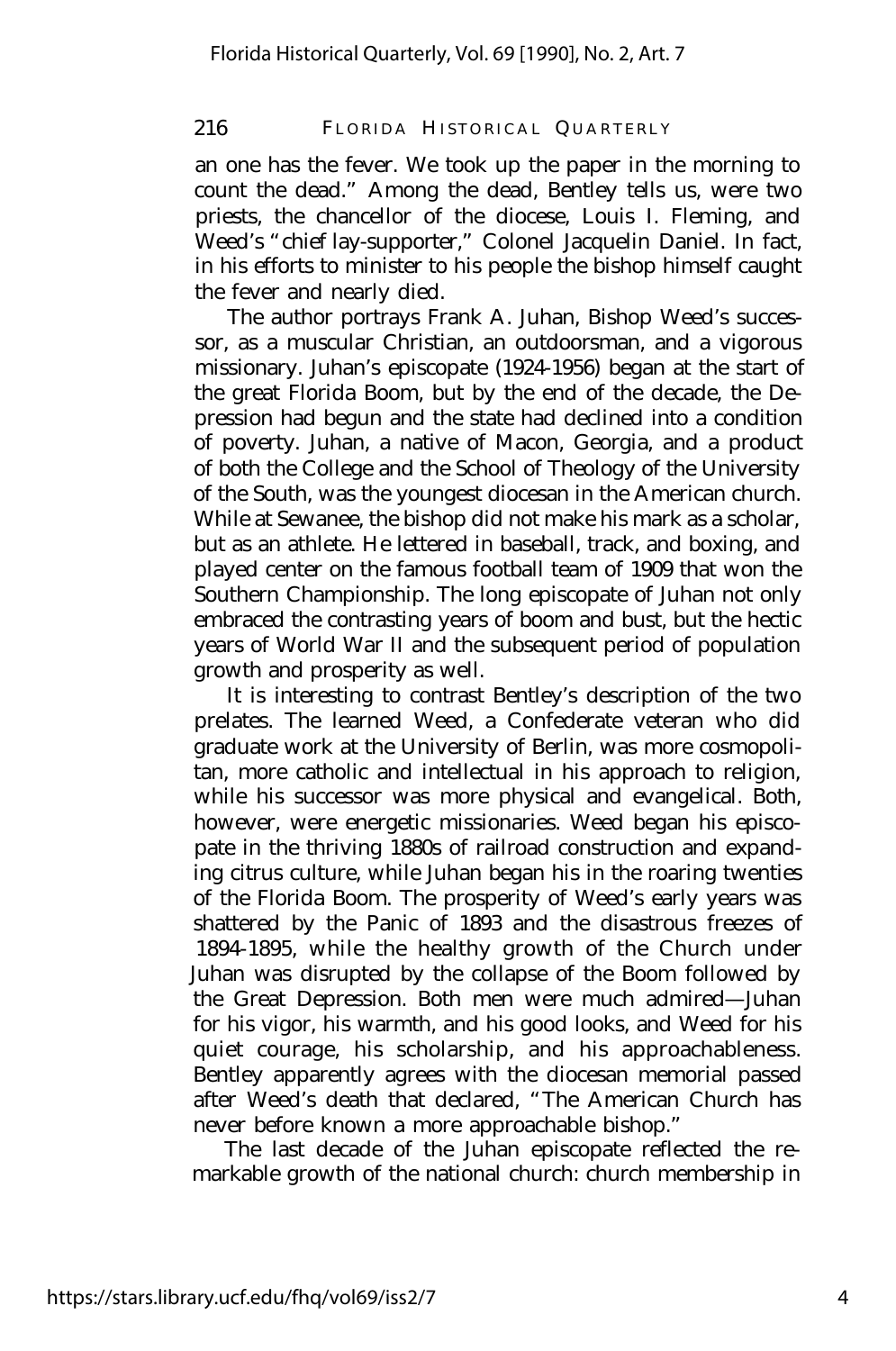the diocese almost doubled, the number of parishes and missions showed an extraordinary increase, and the financial support for the mission program outside the diocese more than tripled. In addition, the cathedral in Jacksonville was created, a program of housing and care for the aged initiated, a ministry to both prisoners and the insane instituted, and the foundations of the future Episcopal High School laid. Catholic sacramentalism and protestant evangelism both found strong expression in these movements.

Bentley's handling of the 1963 integration crisis in St. Augustine is balanced and unpolemical. Hamilton West, successor to Bishop Juhan, after some hesitation came down firmly on the side of the integrationists and the courts. The author gives an equally fair assessment of the liberal and conservative positions, and seems to conclude (as most of the conservatives eventually did) that equality and integration were the only positions that a conscious Christian could take in the controversy. Bentley is sympathetic also with the movements that gave women the vote in parochial elections and made them eligible to be vestry members and diocesan convention delegates. However, he avoids (perhaps wisely) the stormy controversies over radical prayerbook revision and female ordination that were brewing in the closing years of the West episcopate. Bentley ends his book with the partition of the diocese, when those parishes and missions west of the Apalachicola were ceded to the new Diocese of the Central Gulf Coast, and with the elevation of Frank S. Cerveny to the office of diocesan in 1975.

Professor Bentley's history is readable, balanced and well-researched. He makes good use of the *Diocesan Journals* as well as the diocesan periodicals of the era. He is discriminating and sensible in his use of parish records. He might, however, have made better use of local newspapers that were available to him in the P. K. Yonge Library of Florida History at the University of Florida, but that is only a minor criticism. Florida Episcopalians should welcome the publication of this book, while Floridians in general should manifest considerable interest in reading it.

*University of the South* JOSEPH D. CUSHMAN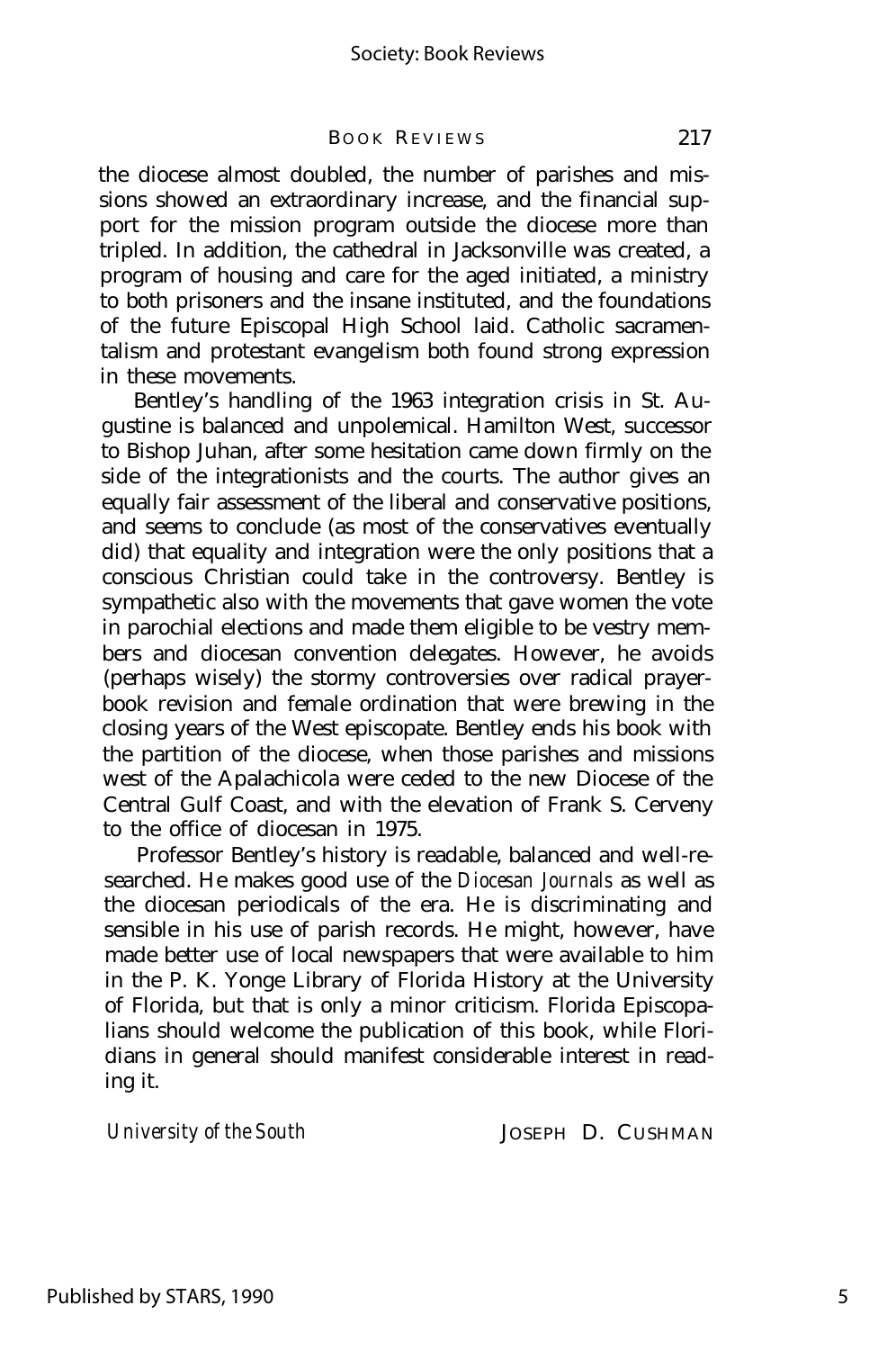*The Journal of Don Francisco Saavedra de Sangronis, 1780-1783,* Edited and introduced by Francisco Morales Padrón. Translated by Aileen Moore Topping. (Gainesville: University of Florida Press, 1989. lxxv, 380 pp. Editor's introduction, maps, notes, glossary, index. \$28.00.)

The journal of Francisco Saavedra de Sangronis spans only a brief three years, but it offers the reader a fascinating account of the critical years during which Spain lent assistance to the American Revolution, while placing this effort in the context of Spain's larger imperial goals. As the special agent of Charles III in America, Saavedra traveled widely through Europe and the Caribbean and made the acquaintance of some of the most important figures of his day. From a privileged viewpoint, Saavedra chronicled the political intrigues of the late eighteenth century and the military responses of Spain, England, and France in their American contest for empire. But his journal does more than recount another version of these well-known events. Influenced by the Enlightenment and the wide variety of reforms attempted by Spain's Bourbon rulers, Saavedra made detailed observations of the areas he toured and commented on their resources as well as their deficiencies. He remarked on almost everything: the state of roads, natural resources, geography, architecture, society, weather, disease, and local entertainments all were worthy of entries. These remarkable notes are what distinguish the account and make it a valuable resource for social as well as military and diplomatic historians.

From the introduction by Francisco Morales Padrón, the distinguished Spanish historian, we learn that Saavedra was born in Seville and received a classic education in Granada. He entertained ideas of an ecclesiastic career in Cadiz, but found himself drawn instead to the military life that would take him from Andalusia to the cosmopolitan world of Madrid, and later, beyond. It was Saavedra's perception that chance encounters with influential men such as Alejandro O'Reilly, who was on his way to put down the insurrection against Spanish rule in Louisiana and who later became his commander at the Battle of Algiers, and Bernardo de Gálvez, with whom he also served in Algiers, were the result of providence and that they propelled him to the "New World." Bernardo Gálvez did, in fact, introduce young Saavedra to his illustrious family, and José de Gálvez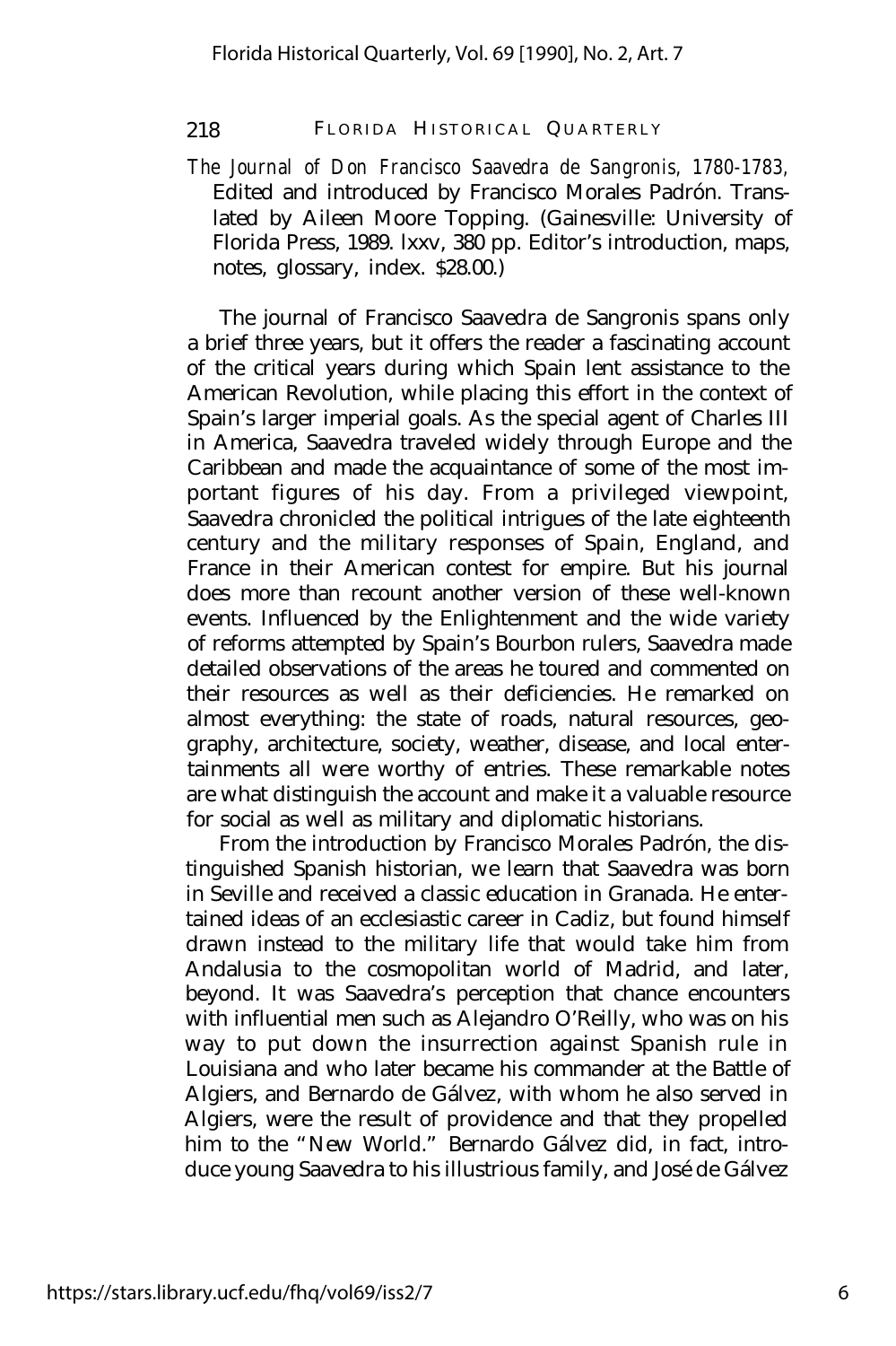recommended Saavedra for a post in the Ministry of the Indies. Several years later, in 1780, José de Gálvez arranged the special commission that sent Saavedra to America.

Saavedra's charge was to promote the king's objectives: an expedition against Pensacola to drive the English from the Gulf of Mexico; the remission of monies to Spain; assistance to the president of Guatemala, who was under attack by the English; and the joint conquest with France of Jamaica or other appropriate English sites. After much delay, Saavedra departed. His first reports about America describe Cumana, Venezuela. Shortly after his ship passed Santo Domingo, however, it was attacked and captured by the English, and Saavedra was taken prisoner to Jamaica. Although kept from his mission, Saavedra did not suffer in captivity. As the protocols of the day dictated for one of his class, he was entertained in fine homes, and balls were held in his honor. To pass the time, Saavedra wrote a geographical, military, and political account of the island. He was released in 1781 and resumed his journey toward Havana where he took charge of military preparations for the attack on Pensacola. He found a depleted treasury, unfit ships, troops decimated by disease, and a lack of agreement among the Spanish and French officers on how to proceed. After numerous war councils, Saavedra was able to bring the king's influence to bear on officials in Mexico and Havana and to coordinate Spain's Caribbean strategy.

Gálvez's victory at Pensacola is well known, but Saavedra was also able to accomplish most of the crown's other goals. He travelled to Mexico and although treasury funds there were almost as low as Cuba's, he managed to arrange shipments of specie to Spain. Saavedra's observations on the Mexican economy, particularly descriptions of silver mining and processing and of society, including visits to slums, are interesting. Saavedra arranged an escort convoy to safeguard the money on its way to Spain and sent remaining ships and troops to assist the president in Guatemala. Although the French fleet met with disaster, upsetting the plans to take Jamaica, the Spanish were eventually successful in the capture of Providence, in the Bahamas, fulfilling the last of the king's requirements.

This volume makes an important contribution to the literature on Spain's role in the Caribbean in the late eighteenth century and should be of interest to scholars and lay historians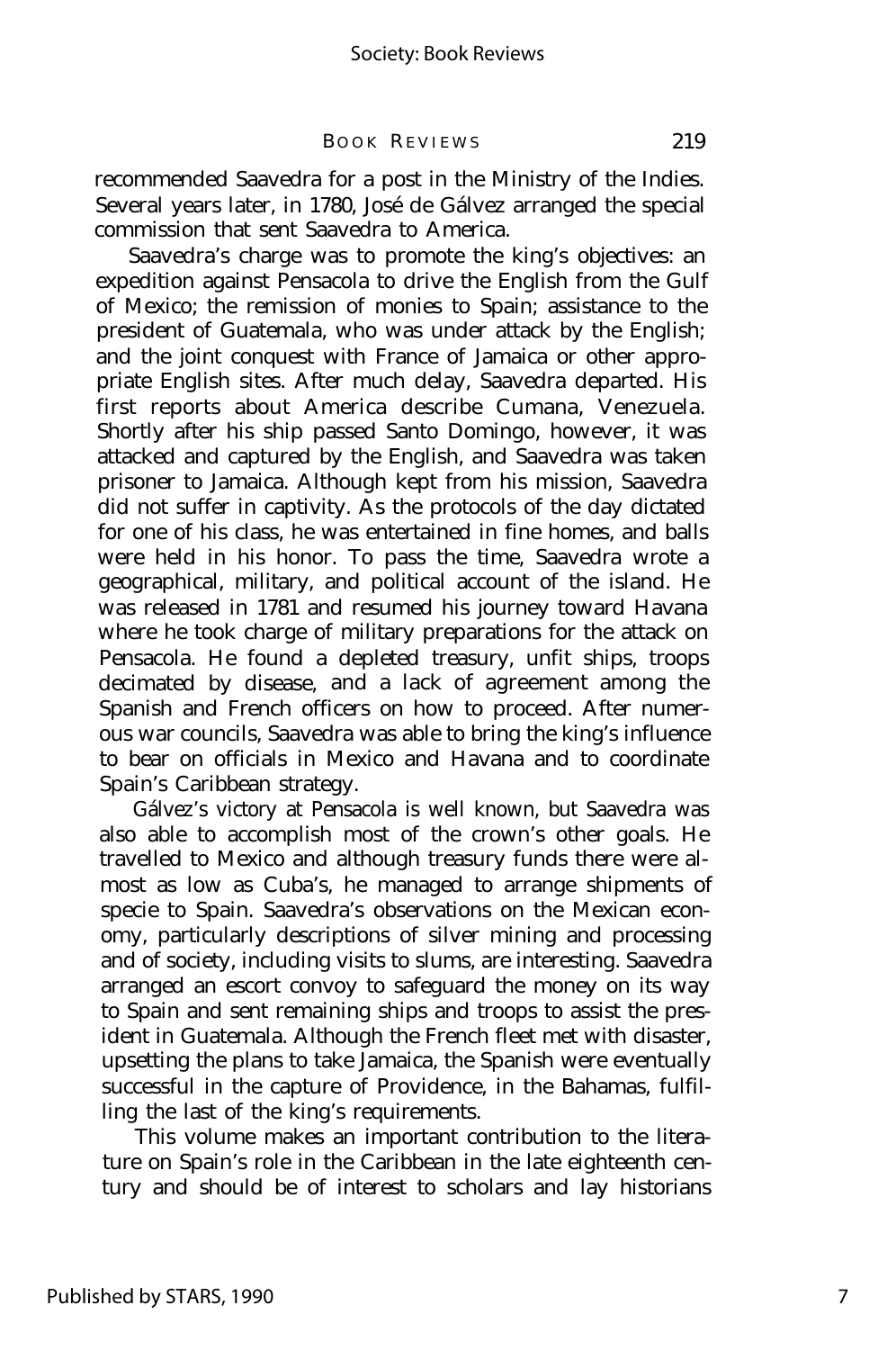alike. Its significance to Florida history is that it encourages the reader to consider Florida in its circum-Caribbean perspective and avoids a parochial view of the state's history. Its weakness lies in the introduction and editing. Morales Padrón accepts and reiterates Saavedra's gossipy tone and elite judgments without comment or analysis. His footnotes provide genealogical information, but offer little in the way of critical thinking. One devotes a lengthy paragraph to the life and technique of a bullfighter Saavedra once watched. The few comparative references are dated. The volume could also have used more judicious editing. Too many entries are simply "Nothing notable happened." These minor flaws do not detract from the strength of the journal itself, however, and Morales Padrón does guide interested readers to the other journals written by Saavedra, as well as to several master's theses written on his life and times. The manuscript was translated for publication by the late Aileen Moore Topping.

*University of Florida* JANE LANDERS

*The Minorcans of Florida: Their History, Language, and Culture.* By Philip D. Rasico (New Smyrna Beach, FL: Luthers, 1990. vii, 191 pp. Acknowledgments, introduction, maps, illustrations, photographs, tables, notes, appendices, bibliography, index. \$45.00.)

Minorca, the small Balearic island in the Mediterranean, was under English control when hundreds of its native families sailed for Florida in the eighteenth century. Dr. Andrew Turnbull, a Scot, engaged and transported some 1,400 persons (mainly Minorcans) to work under contracts to him on his new plantation in British East Florida. East Florida became in effect a Spanish province after 1783, with a Minorcan capital, St. Augustine. The Minorcans are unique as an ethnolinguistic group in North America.

Philip D. Rasico, currently an associate professor of Spanish and Portuguese at Vanderbilt University, Nashville, reviews literature already published about America's Minorcans. Earlier historians mined essentially the same manuscript and printed sources on the Minorcans of Florida. Rasico, however, adds a well-documented body of new material.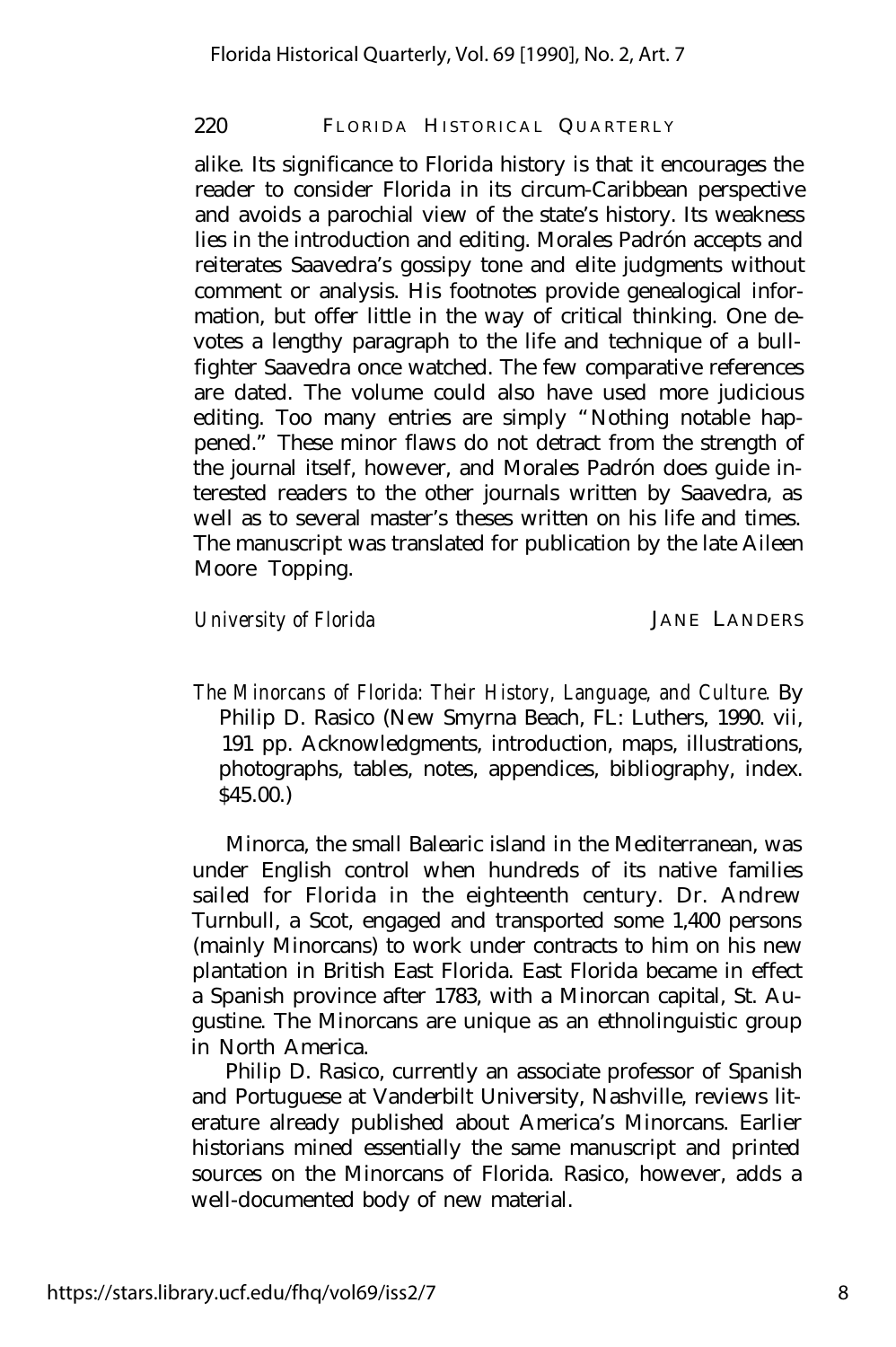*The Minorcans of Florida* opens with the words of Governor James Grant of British East Florida. "This is the largest importation of white inhabitants that ever was brought into America at a time." Turnbull's ships first arrived in St. Augustine before the settlers made their way eighty miles farther south. Turnbull named his settlement, previously called the Mosquitoes, New Smyrna for the Smyrna home of his wife, Maria Gracia.

Rasico covers the Minorcans of Florida in detail, showing how downtrodden they were in New Smyrna for nine years. The Minorcans abandoned the plantation in 1777, to make a living as best they could in St. Augustine. Rasico stresses that Turnbull had only prepared for 500 workers. When 1,400 arrived, there was never enough food, shelter, and necessities to make life worth living for them in New Smyrna. He confirms Turnbull's responsibility for mistreating the colonists, and determined that only 500 survived at New Smyrna to move on to St. Augustine, instead of 600 as estimated by previous historians.

There is nothing especially new in Rasico's chapter on the Minorcan culture in Florida, at least to English-speaking students of the subject. However, it might have been revealing to those who read his book when it was published in Catalan in Barcelona, Spain, in 1986. Rasico earned two prestigious awards in 1988 for research in Catalan language and literature.

Catalan, the original language of the Florida Minorcans, receives more attention here than in other histories. Words of Catalan origin are listed by modern Minorcans, such as St. Augustine's historian-mayor, Kenneth H. Beeson, Jr. Until the end of the nineteenth century, Catalan was the principal language of St Augustine Minorcans. Rasico uses phonetics, giving pronunciations of the Catalan speech sounds. The traces of Florida Minorcan words listed consist of epithets and "mental and emotional qualities or states," among others.

Rasico lists, in Appendix Three, known Minorcan pioneers in New Smyrna and St. Augustine, material that is published in book form for the first time. The names, and some occupations, are taken from two Roman Catholic manuscript sources, "the Golden Book of the Minorcans" (New Smyrna parish records), and subsequent church registers entitled "White Baptisms, St. Augustine," both of which are in the Archive of the Diocese of St. Augustine, Florida.

Rasico acknowledges the support of Xavier L. Pellicer, St. Augustine, and Dr. Fernando A. Rubió i Tudurí, Mahón,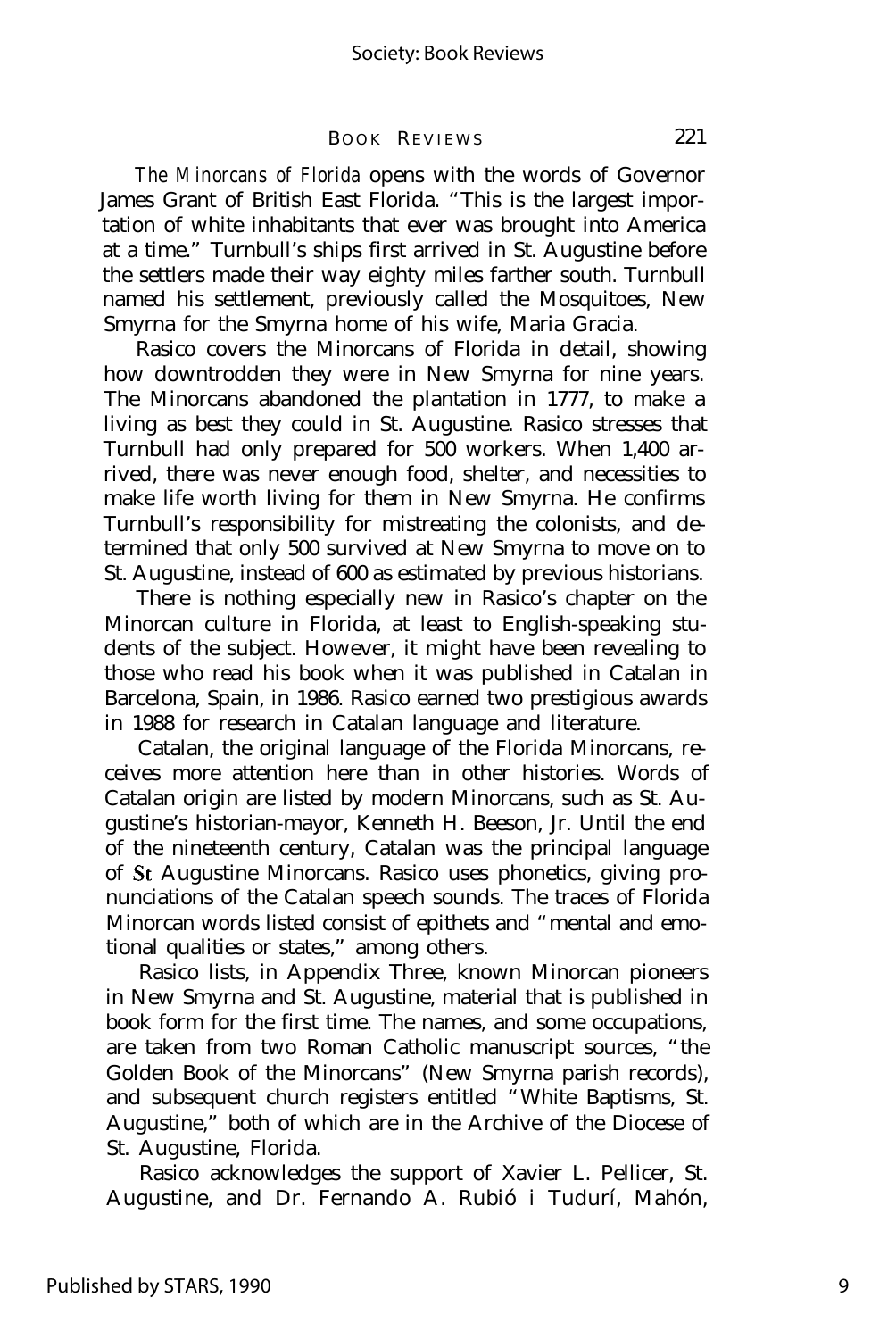Minorca, in both his Catalan book and in this English translation. The Volusia County Historical Commission sponsored the translation.

Rasico's is a new spin on the Minorcans in Florida. His book, limited to 500 printed copies, became a collector's item with its 1990 publication. It is a valuable, scholarly treatment of the Minorcans who still are distinguishable in St. Augustine's citizenry

*Orlando, Florida* JANE QUINN

*Big Sugar: Seasons in the Cane Fields of Florida.* By Alec Wilkinson. (New York: Alfred A. Knopf, Inc., 1989. 263 pp. Author's note. \$18.95.)

*Big Sugar* is part muckraking exposé and part documentary. Relying largely on interviews that he conducted with cane cutters during the years 1984-1988, Wilkinson vividly depicts the harsh and lonely lives of the men who annually came to the Lake Okeechobee area from Jamaica. These accounts amply document the low wages, incomprehensible payment schemes, arbitrary discipline, and squalid and dangerous living and working conditions that these men endure, as well as the collusion between sugar growers and public authorities that enforces the subordination of the workers. Wilkinson's cutters, however, are not only victims. They are also full-blooded human beings who speak with pride of their skills and with candor of their mistakes and regrets, even as they detail their mistreatment.

In addition to bringing the plight of these migrants to light, *Big Sugar* describes the workings of the sugar industry. Brief essays on soil, climate, work processes, agronomy, and marketing add to the book's usefulness. Wilkinson also briefly outlines the means by which the small but powerful sugar lobby manipulates Congress and state, federal, and Jamaican regulatory agencies to create rich, protected domestic markets and to perpetuate exploitative labor policies.

For all Wilkinson's sympathy for the cane cutters, *Big Sugar* never quite slips into overt advocacy. True, the author tellingly contrasts the lavish living arrangements of the Fanjul family, south Florida's sugar barons *par excellence,* with those of im-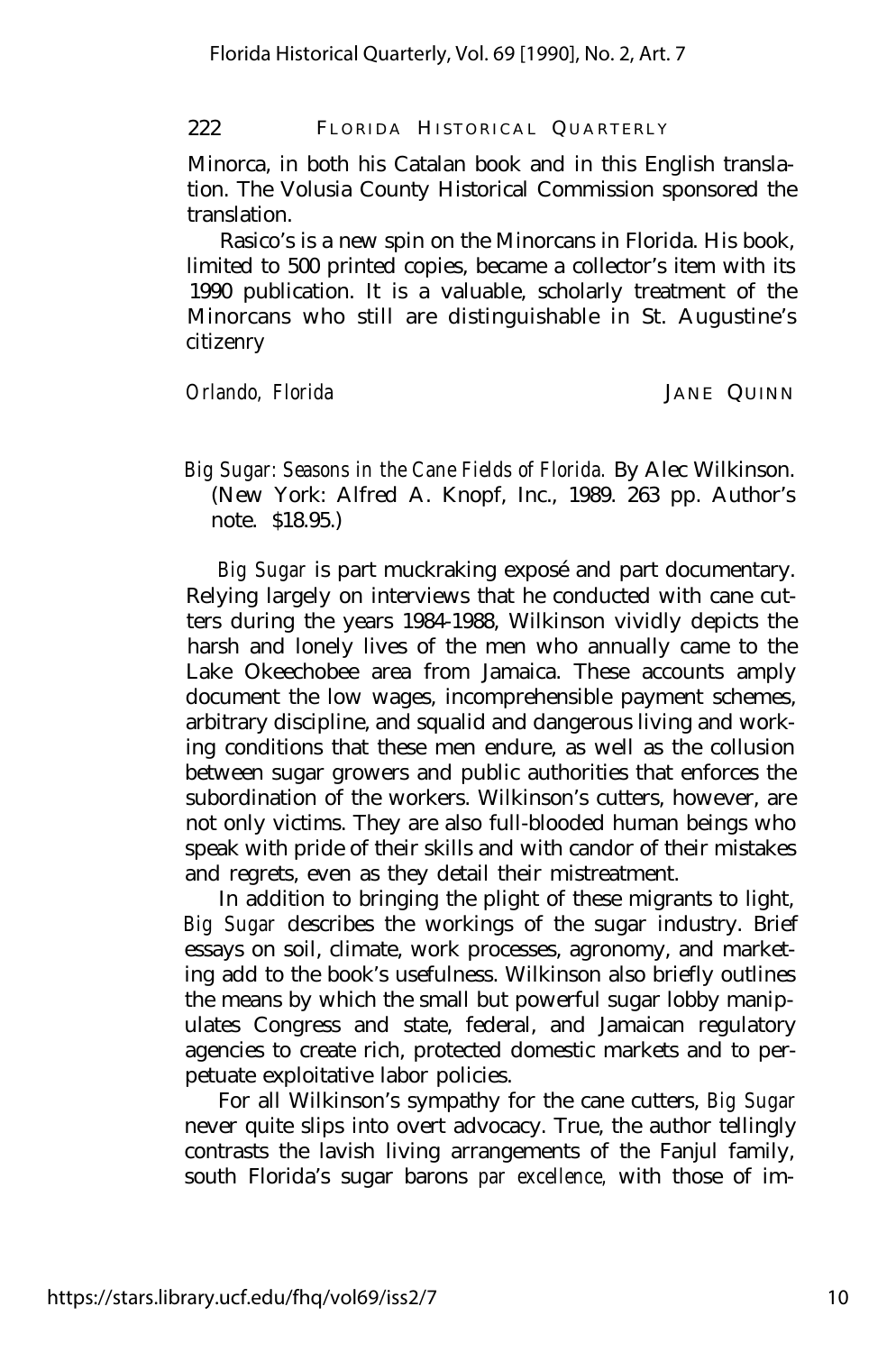poverished cane cutters. And he closes the book with a poignant and disturbing account of the cover-up by the Florida Highway Patrol of the 1972 death of a student, killed on a picketline by a Talisman Sugar Company truck. But Wilkinson's central goal seems to be documentation rather than reform or even consciousness raising. Repeatedly, the book pulls back from accounts of injustice and exploitation to refocus on the lives of the cutters and the details of the industry, letting the principals speak for themselves.

Brief historical vignettes intersperse the main narrative. Wilkinson uses FBI peonage files and interviews with elderly former cutters to recount the victimization of American blacks by the U.S. Sugar Corporation in the 1940s and the origins of the present system of migratory labor. Department of Labor records serve to document the problems of achieving reform of the cutters' working conditions and the sugar companies' arcane payment schemes. The heart of the book, though, is Wilkinson's interviews with cutters, employers, and other inhabitants of the Clewiston-Belle Glade area. The richly detailed descriptions of the cutters' hard work, physical danger, and economic precariousness; the carefully rendered accounts of the process of sugar planting and harvesting; and the vivid depictions of the area's rough and volatile social and commercial life bespeak *Big Sugar's* origins as a two-part series in the *New Yorker.*

*Big Sugar* does not conform to the requirements of scholarly inquiry. Wilkinson apparently did not record his interviews and seems to have relied on notes and memory when reproducing even lengthy statements. Jerrell H. Shofner's work on the peonage case of the 1940s remains the standard account of early years of Florida's sugar industry. Still, if taken as a vivid and honest first-hand observation rather than as an authoritative treatise, *Big Sugar* has a legitimate place in the basic bibliography of Florida social, labor, and agricultural history.

*University of Florida* ROBERT H. ZIEGER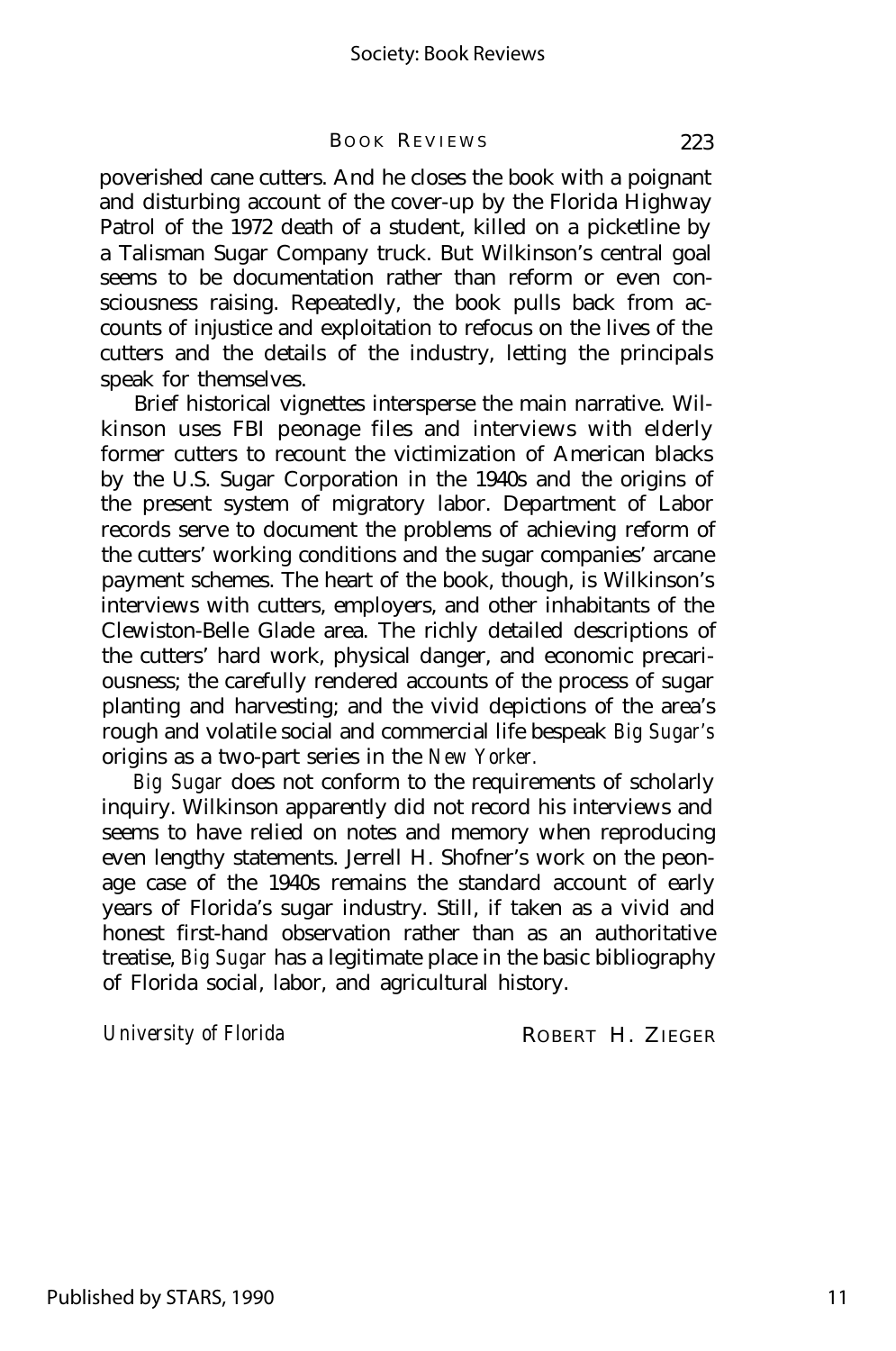*Pioneer College: The Centennial History of Saint Leo College, Saint Leo Abbey, and Holy Name Priory.* By James J. Horgan. (Saint Leo, FL: Saint Leo College Press, 1989. x, 640 pp. Introduction, photographs, tables, illustrations, appendices, sources and acknowledgments, notes, index. \$24.95.)

Histories of single institutions tend not to be of broad interest, and often they lack a balanced view. The Horgan book, on the centennial of Saint Leo College in Pasco County, does not fall into this category. It is a fine contribution to local and Florida history. This is because the author is a dedicated and competent historian who writes well. The founding and growth of Saint Leo is a fascinating pioneer history that encompasses far more than the institution itself. Excellent primary records are available, carefully collected and maintained by the Benedictine monks of Saint Leo, and were available to the author.

The founding of the Catholic colony of San Antonio in 1882 by the ex-chief justice of Arizona, Edmund F. Dunne, was the start of the unique and colorful history of Saint Leo Abbey and College, the towns of San Antonio and Saint Leo, and Holy Name Priory and Academy. Judge Dunne, fiercely Catholic, was a temperamental man of strong character and forceful personality. Dunne was closely associated with the famous Hamilton Disston venture. In lieu of a fee as a lawyer for Disston, he received the right to 100,000 acres of his choice. When he founded San Antonio, he envisioned several all-Catholic communities with strict Catholic education. In 1886, the first Benedictine monk arrived. This led three years later to the establishment of the College and Abbey. Benedictine nuns came in 1889— the beginning of the Holy Name Academy and Priory.

While the title of the book is *A Pioneer College,* its subtitle is more accurate, to which must be added that there is much information of the incorporated twin towns (1891) of San Antonio and Saint Leo. The complex relationship of the college, abbey, priory, academy, and towns, all sharing a common historical source, is explained but requires careful reading. Better editing might have made it clearer. The author reminds us that a college in 1889 was different from what one understands a college to be today. Eventually in 1917, the college became the Saint Leo Preparatory School, which was closed in 1964 and replaced with a modern accredited liberal arts college that also has extensive off-campus programs.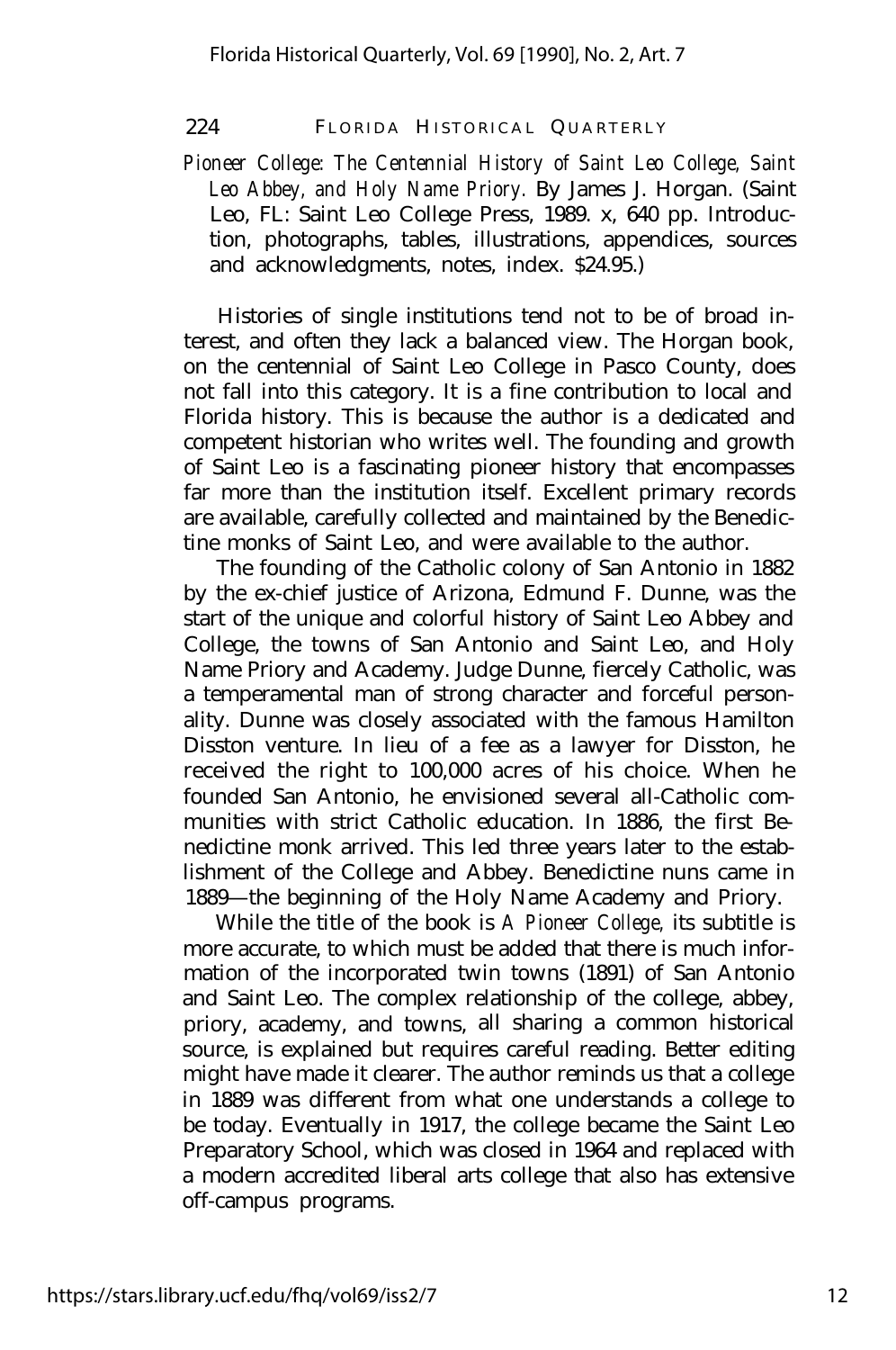The author has certainly accomplished his task and given us a scholarly yet readable account of local history that needed to be told. To my mind, he has done more by making us aware that it is also of interest to pioneer Florida, church, and higher education history. And he also notes the tensions, conflicts, and bigotries, of which there were many. One also becomes acquainted with the personalities of the several abbots and college presidents, as well as many other individuals. There is no doubt that the word "pioneer" in the title is most appropriate. One is struck by the many interesting facts of daily life, such as the high mortality rate of young adults from tuberculosis in the early days, or the popularity of baseball.

Organization, documentation, and illustrations are well done. Although the more than 600 pages of text might have been edited into a more compact volume that would have enhanced its readability, I strongly recommend this study to anyone interested in Florida history.

*Universtiy of South Florida* CHARLES W. ARNADE

*He Included Me: The Autobiography of Sarah Rice.* Transcribed and edited by Louise Westling. (Athens: University of Georgia Press, 1989. xvi, 181 pp. Preface, chronology, photographs. \$19.95.)

Throughout this book, Sarah Rice's voice is in command. The stories she recorded with Louise Westling pull the reader into the life of an impoverished but remarkably strong family struggling to survive on a sharecropper's pittance in rural Alabama. With their preacher-father mainly working away from home, the family was directed by a strong-willed mother who worked with the children in the fields and creatively stretched their meager food supplies from harvest to harvest. Still there was time to teach the tired and often hungry children school lessons along with morals and the values of sharing and love.

Following a constant pattern of "work and scuffle and work and scuffle to get what little bit you did get," Sarah's mother would turn Papa's worn out pants into trousers for his sons; hand-me-down clothes from white families were patched and refitted for the daughters. Sarah's only dress was starched and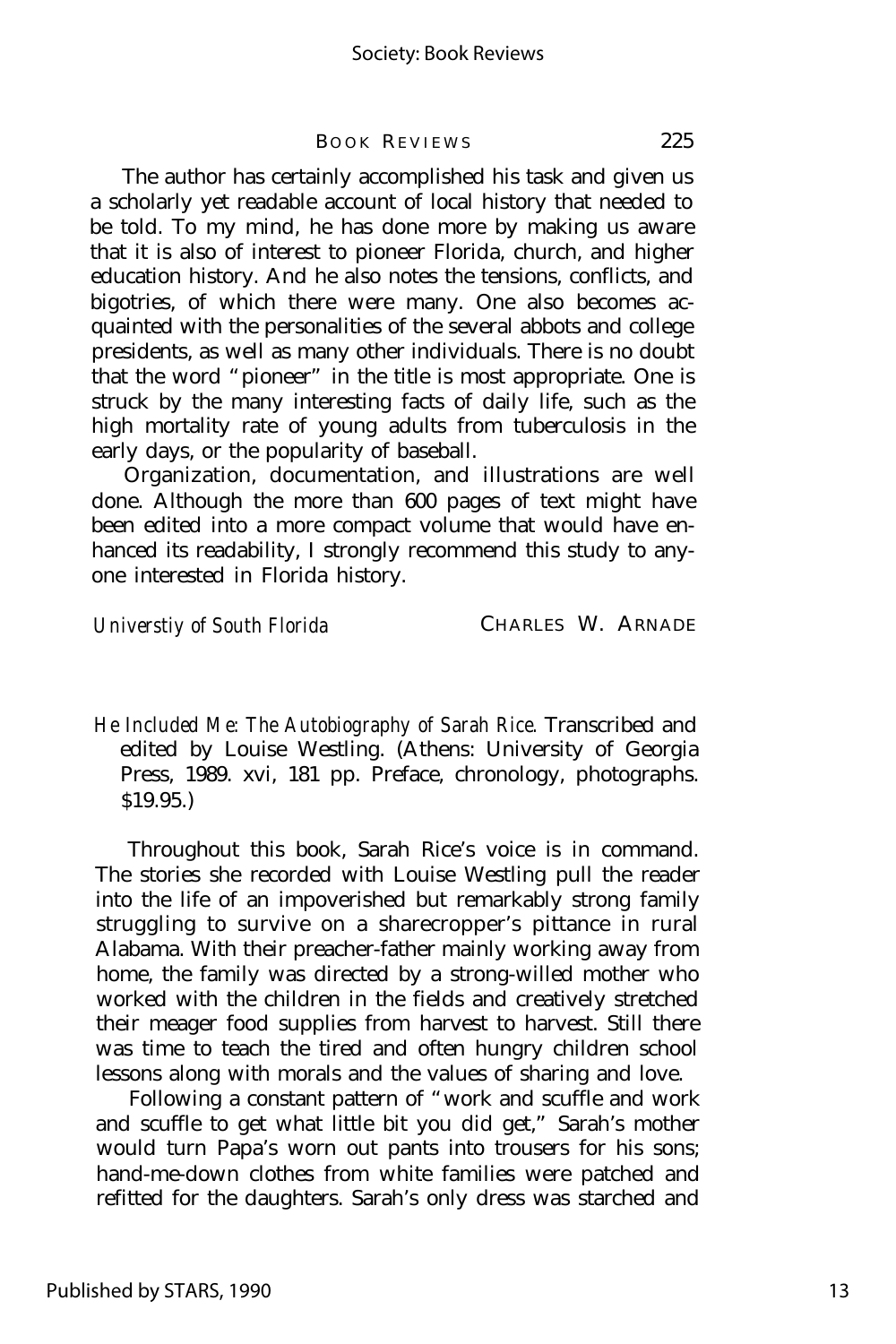worn fresh to church on Sunday, then to school each day for the remainder of the week.

The oral narrative is so effectively edited that this reader felt he was with Sarah when, at age eleven, she loaded the family cow with sacks of corn and rode it to town to have the corn ground at the mill. And again at age seventeen when she passed the Alabama teacher certification test and began a brief teaching career. The book explores the dreary story of education in segregated Alabama where black schools stayed open only three months each year, and these were frequently interrupted while the children worked in the fields. Sarah's reminiscenses poignantly document the inequities of a racist society where illiterate black sharecroppers were tricked and abused by white store owners and landlords and remained trapped in an enduring web of debt peonage.

After the depression-plagued Alabama schools closed in 1933, Sarah, by then a divorced single parent, moved to Panama City, Florida, to work in the home of a white family. Her second marriage brought her to Jacksonville, Florida, where urban life meant a continuation of poverty and struggle. Cleaning and cooking for white families seven days a week she somehow managed to stretch her \$14 monthly salary to cover rent, insurance, clothes, food, and emergency bills. By working a second job on Saturday and babysitting evenings, Sarah and her son survived the Depression.

In 1947, Sarah bought a home in the Moncrief section of Jacksonville. By scrounging wood from old railroad cars and clever subcontracting, she was able to erect a home nearby for her mother. The subdivision soon included her sister and brother and a church and a community spirit. Parents that Sarah called "poor scrufflers, scrambling for what they could get for their children," organized a Parent Teachers Association to boost their elementary school.

The book's last chapter is the least compelling. It follows an older Sarah through a rewarding third marriage to Andrew Rice, substantial volunteer work for church and women's groups, and the deaths of her aging loved ones.

There is much of value in this book. It is an enlightening counter to the demeaning images of impoverished blacks in Alabama that Booker T. Washington presented in his autobiography, *Up From Slavery.* It is also useful to compare it to Harry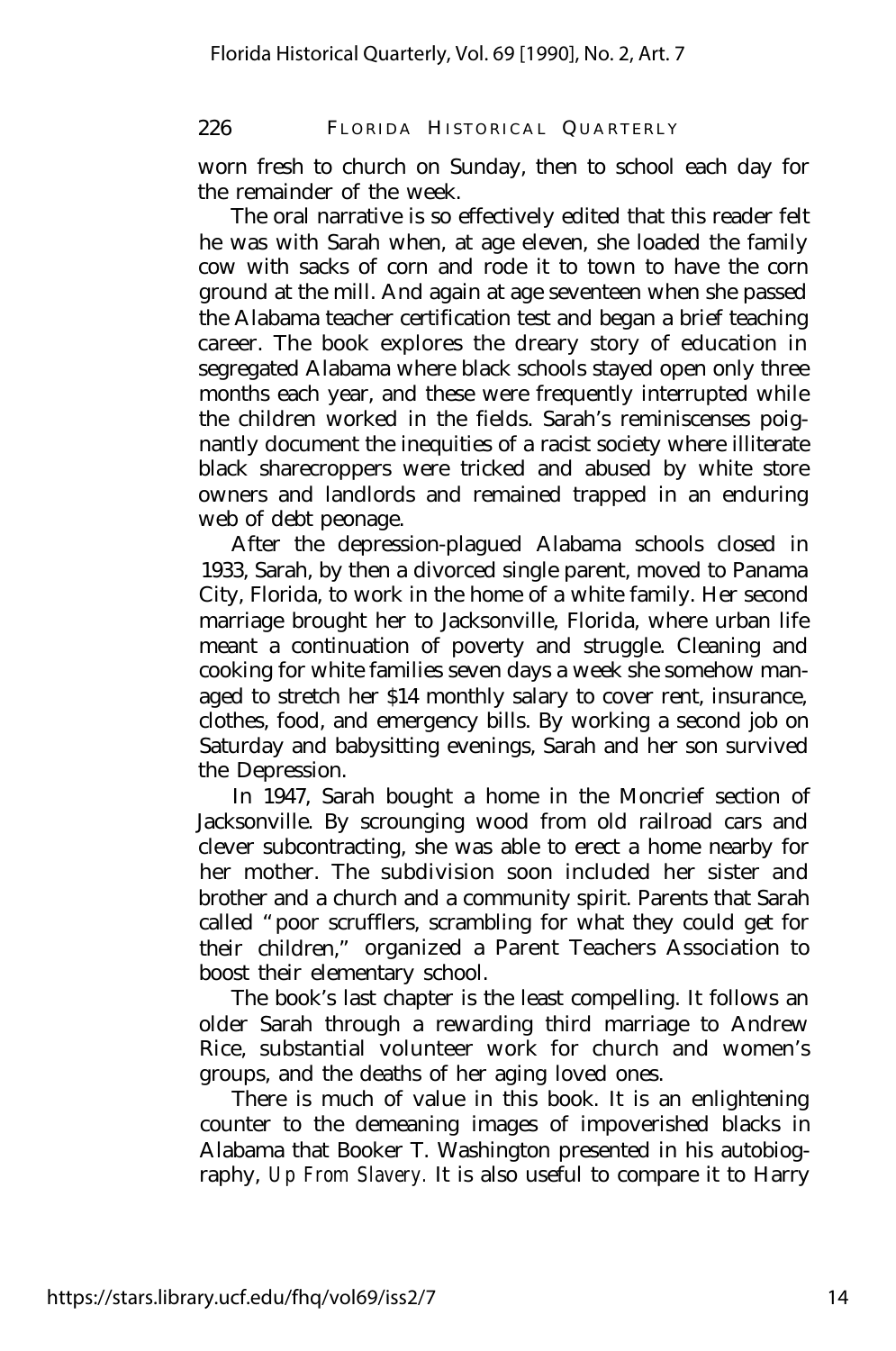Crews's *A Childhood,* especially his memories of poor white families moving from rural Georgia to Jacksonville to work in cigar factories. Louise Westling accurately assesses the book as a feminine counterpart to Ned Cobb, the black Alabama sharecropper whose life was recreated in Theodore Rosengarten's *All God's Dangers.* Most importantly, Sarah Rice's narrative continues a verbal tradition of vital importance to African American history. Sarah speaks authentically for millions of black women who survived segregation and sharecropping and the endless rows of "shotgun shacks" of central cities, and whose indomitable spirit and values endure.

*University of North Florida* DANIEL L. SCHAFER

*America's Historic Landscapes: Community Power and the Preservation of Four National Historic Sites.* By Ary J. Lamme III. (Knoxville: University of Tennessee Press, 1989. xiv, 213 pp. Preface, introduction, photographs, illustrations, appendices, bibliography, index. \$24.95.)

Geographer Ary J. Lamme credits one of his Principia College mentors, Charles B. Hosmer, Jr., respected historian of the preservation movement, with pointing out that the nation's oldest city, St. Augustine, Florida, passsed up the opportunity to become America's preservation model decades ago. Instead of providing a cooperative climate where all levels of government and private enterprise could flourish, the fragile urban historic landscape of the resort city was compromised by conflicting agendas, petty politics, and limited vision.

St. Augustine is one of four historic landscapes chosen by Lamme for their association with important historical events, attractive physical settings, and recreational components. Colonial National Historical Park in Virginia (Jamestown linked by a scenic road to Yorktown), Sackets Harbor, New York (site of several battles during the War of 1812), Gettysburg, Pennsylvania (a small town virtually surrounded by Civil War battlefields), and St. Augustine (the oldest continuously occupied city in the United States) provide a sufficiently broad range of features and problems for the author to make his point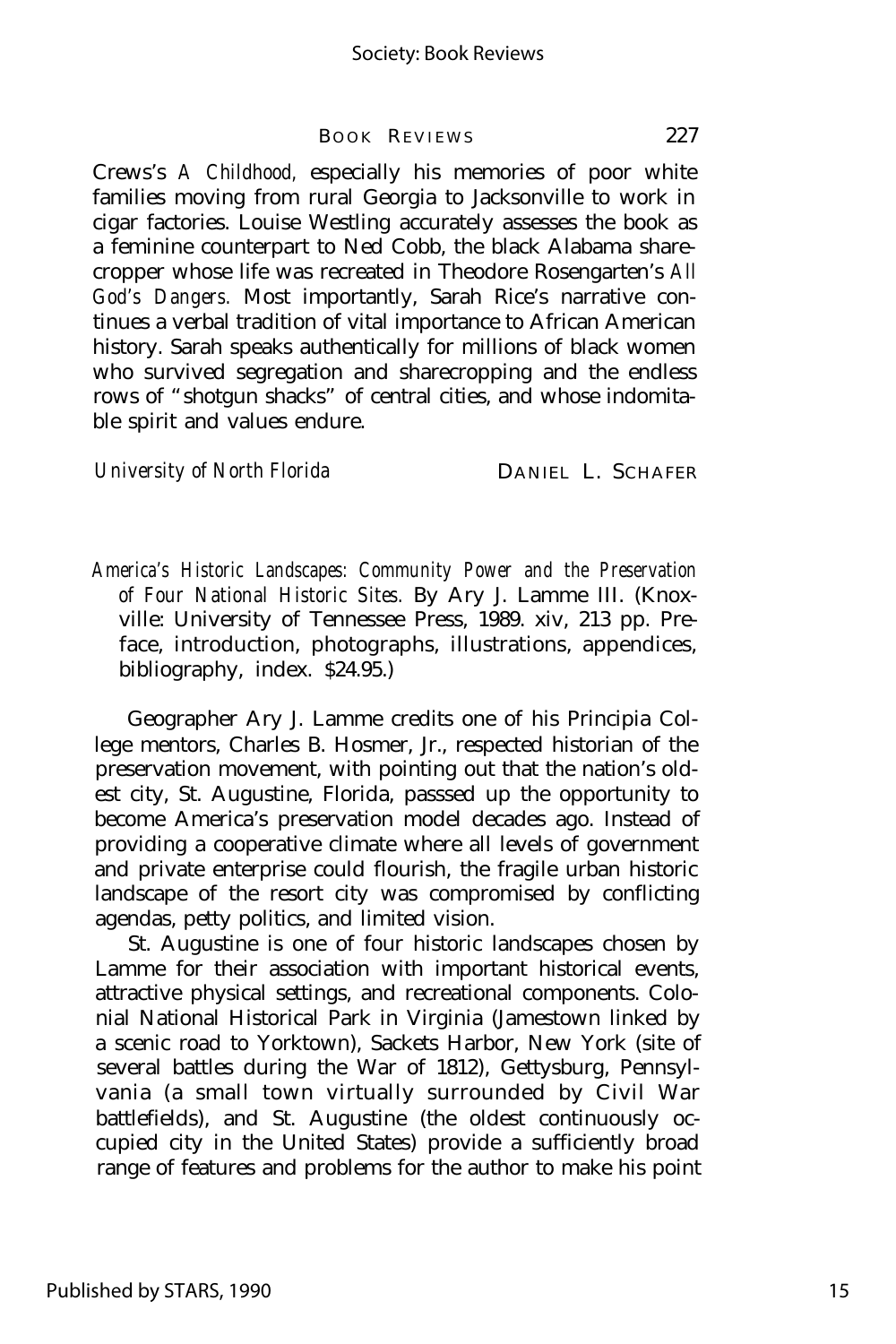that the United States lacks a strong national policy in preserving historic landscapes.

It comes as no surprise to learn that St. Augustine, with its matchless historic heritage and natural advantages, also lacked a strong preservation policy. The author turns his focus on the period of the 1920s and 1930s when the National Park Service stepped in to take charge of the Castillo de San Marcos, bringing qualified experts and federal resources to deal with its preservation and interpretation. Many citizens hoped St. Augustine would become another Williamsburg, but lack of funding and the advent of World War II dashed those aspirations. However, it was absence of a common goal among the townspeople and their leaders, Lamme suggests, that was the ultimate problem, one he believes still stands in the way of St. Augustine becoming a first-class, "authentic" historic landscape.

Lamme refers often to the notion of community power, which he says implies the capacity to influence others. The case of the village of Cross Creek, Florida, home of author Marjorie Kinnan Rawlings, is used as a contemporary example of the way that planning and zoning conflicts are dealt with in this context. The legal rights of property owners to develop their lands with no density limitations versus the legitimate public rights to preserve natural and historic landscapes by limiting development were submitted to the judicial processes. If the Constitution recognizes both individual and collective property rights, and if Americans continue their tradition of using constitutional processes to resolve differences, only by building broad-based support will successful preservation of historic landscapes be accomplished.

Those concerned about the long-term management and preservation of historic landscapes will find no quick answers or step-by-step formula here. Each symbolic place has its own meaning, its own history, its own problems. Lamme's work reminds us that historic landscapes can no longer be taken for granted or used merely as backdrops for private enterprise and government agencies with limited vision and perspective.

*University of Florida* MURRAY D. LAURIE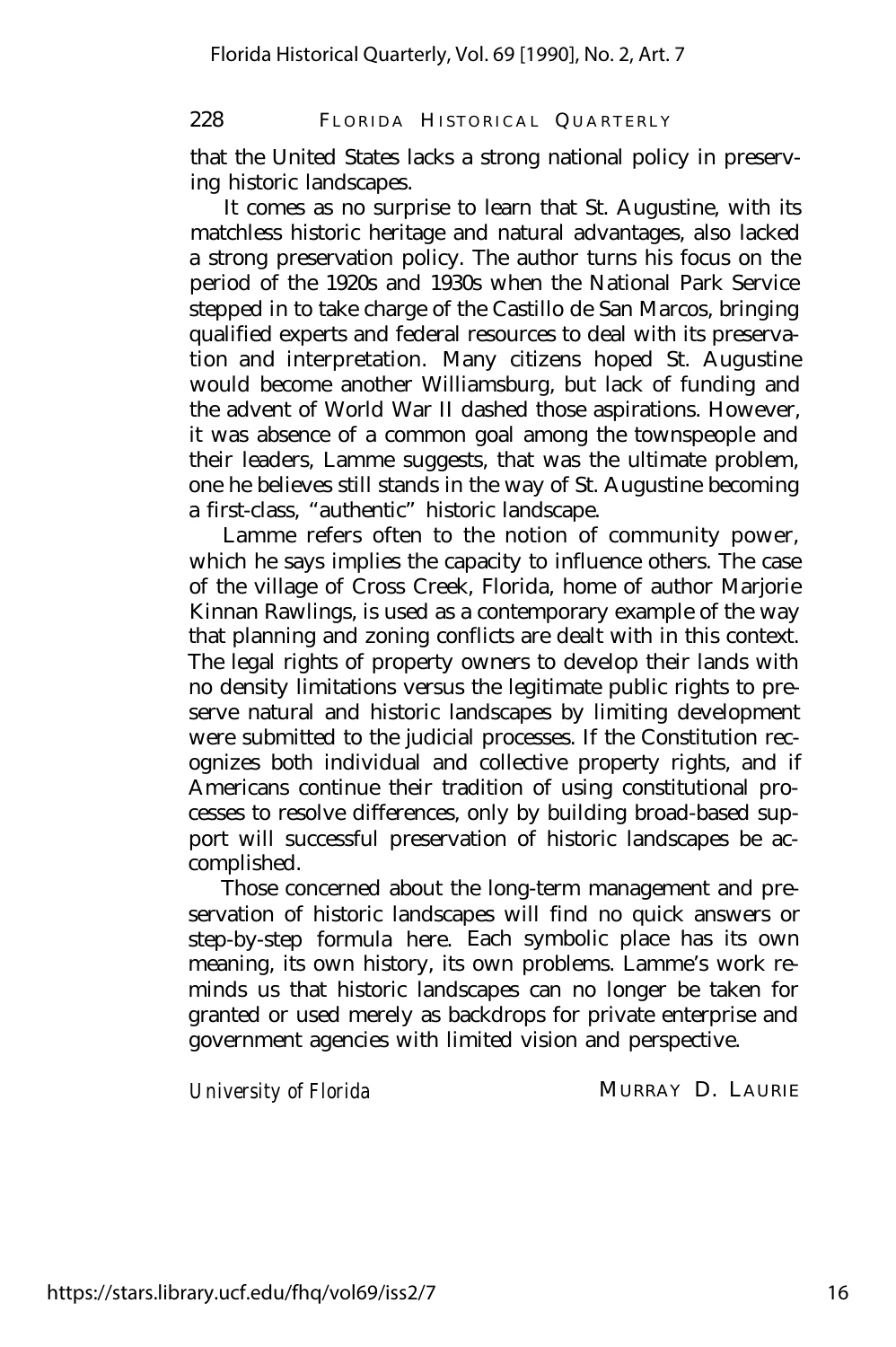*Two Worlds: The Indian Encounter with the European, 1492-1509.* By S. Lyman Tyler. (Salt Lake City: University of Utah Press, 1988. ix, 258 pp. Preface, introduction, map, notes, epilogue, appendix, index. \$25.00.)

For at least a decade, historians have recognized that contactperiod documents must be subjected to critical analysis, even deconstruction, before their contents can be proposed as historical fact. It is no longer appropriate simply to select those aspects of an historical text that seem most accurate. It is important that the entire document be evaluated to re-create the context of descriptions, and every document should additionally be evaluated in the larger context of works that define a historical literary genre.

It is in the sense of a contact-period literature that *Two Worlds* should be important to Florida history. Spain's first encounters in the West Indies provided a template for encounters with the native peoples of Florida, the rest of the circum-caribbean, and even the Pacific islands. European concepts of environment, wealth, slavery, social organization, politics— the New World in general— were based largely on West Indian referents. Thus, an understanding of contact-period descriptions of Florida's native peoples requires an understanding of the contact-period record of native West Indians.

Unfortunately, *Two Worlds* is an anachronism. It is not a description of "The Indian Encounter with the European"; it is Tyler's reading of a dissatisfied cleric's (Bartolomé de las Casas) view of the Spanish conquest. Tyler assumes that he can accurately dissect historical fact from the polemic fabric in which it is woven to provide a historical account of the "Encounter." He is willing to trust las Casas as an accurate observer to the degree that the book is largely an English translation of selections from the *History of the Indies.* In fact, Tyler contributed fewer than forty pages of original text, 15 percent of the book, with these largely devoted to introducing the extensive abstractions.

A new English version of the *History of the Indies* is not such a bad idea, especially since the last was published twenty years ago. What is unacceptable is the perpetuation of misinformation. Tyler reports that Columbus's first-island landfall, called Guanahaní by the native Lucayans, has been identified as San Salvador/Watling Island (p. 37). While that may be true, an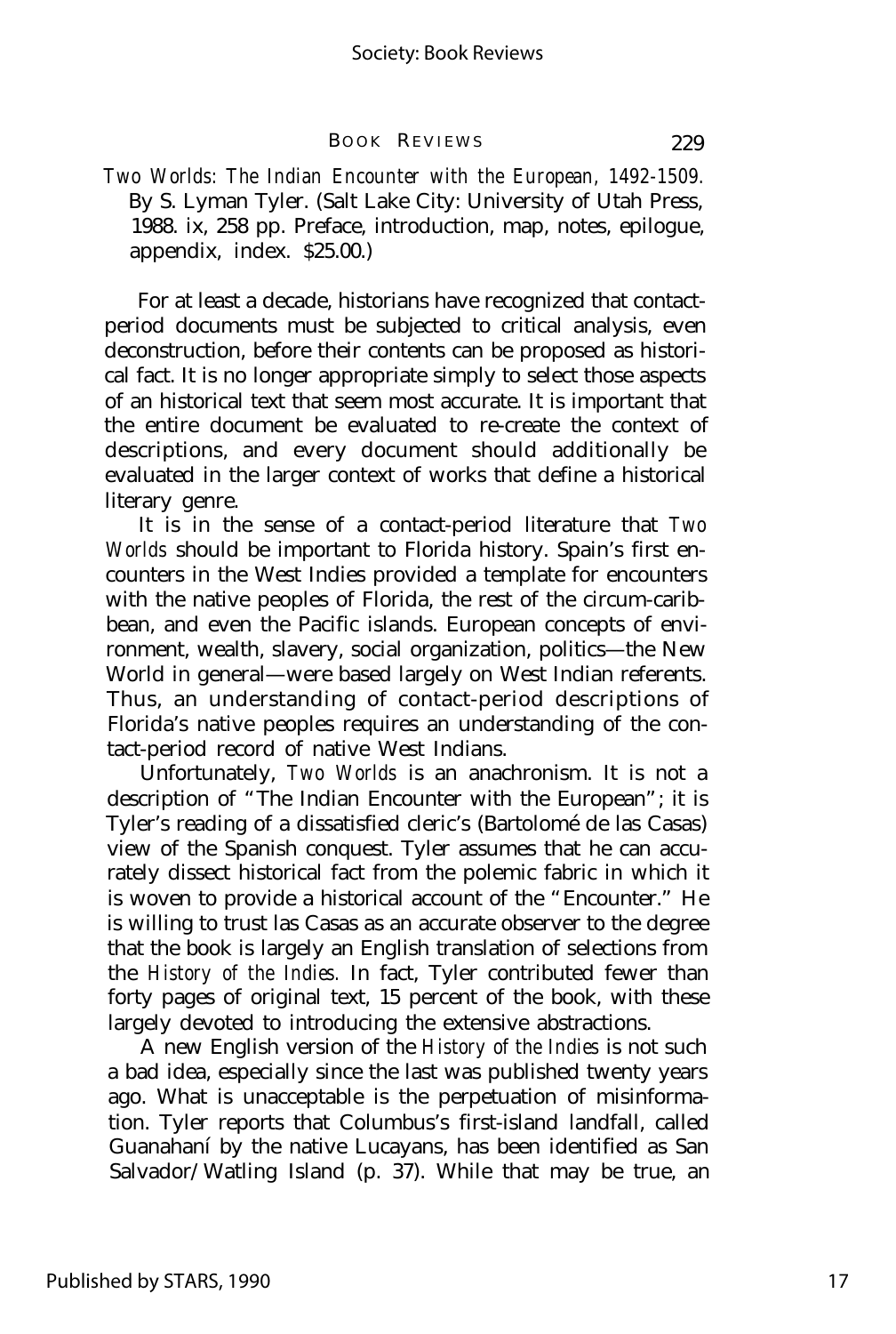often heated debate concerning which island is Guanahaní has been raging for nearly ten years. Tyler erroneously equates the Taino island of Matinino with Martinique (p. 93), when the former is actually a mythical place. He calls the aceramic peoples of the West Indies Ciboney at a time when that name is being expunged from our vocabularies (pp. 35, 69, 147). As las Casas reported, and Carl Sauer reminded us in 1966, the Ciboney were Arawak-speaking horticulturalists whose name was misapplied to a people who may or may not have survived in western Cuba. Part of the problem stems from Tyler's use of a fortyyear-old summary as his sole source of anthropological information about the native peoples (Irving Rouse's contributions to the *Handbook of South American Indians,* 1948). Although he may believe that he knows the difference between truth (Carib cannibals, Ciboney) and fiction (Amazons), recent re-readings of the historical documents have called such truths into question.

Although *Two Worlds* may have been up to the standards of the day when it was first written 400 years ago, it stands out today as an anachronism that perpetuates the Spanish image of native West Indians along with outmoded and recanted anthropological hypotheses. It is not up to the standards we should set for the Quincentenary.

### *Florida Museum of Natural History* WILLIAM F. KEEGAN

*Powhatan's Mantle: Indians in the Colonial Southeast.* Edited by Peter H. Wood, Gregory A. Waselkov, and M. Thomas Hatley. (Lincoln: University of Nebraska Press, 1989. xvii, 355 pp. Series editors' introduction, general introduction, maps, illustrations, notes, the contributors, index. \$50.00.)

*Powhatan's Mantle* examines the world of the Indians of the Southeast during the period between the entry of Europeans into the region and the American Revolution. That world was unlike the European world the early explorers and colonists left behind, and the Indian societies were unlike those of Europe. The failure of the explorers and colonists to recognize those differences played a profound role in shaping the course of history in the Southeast. The failure of too many of our histories to recognize the nature of the Native American societies and the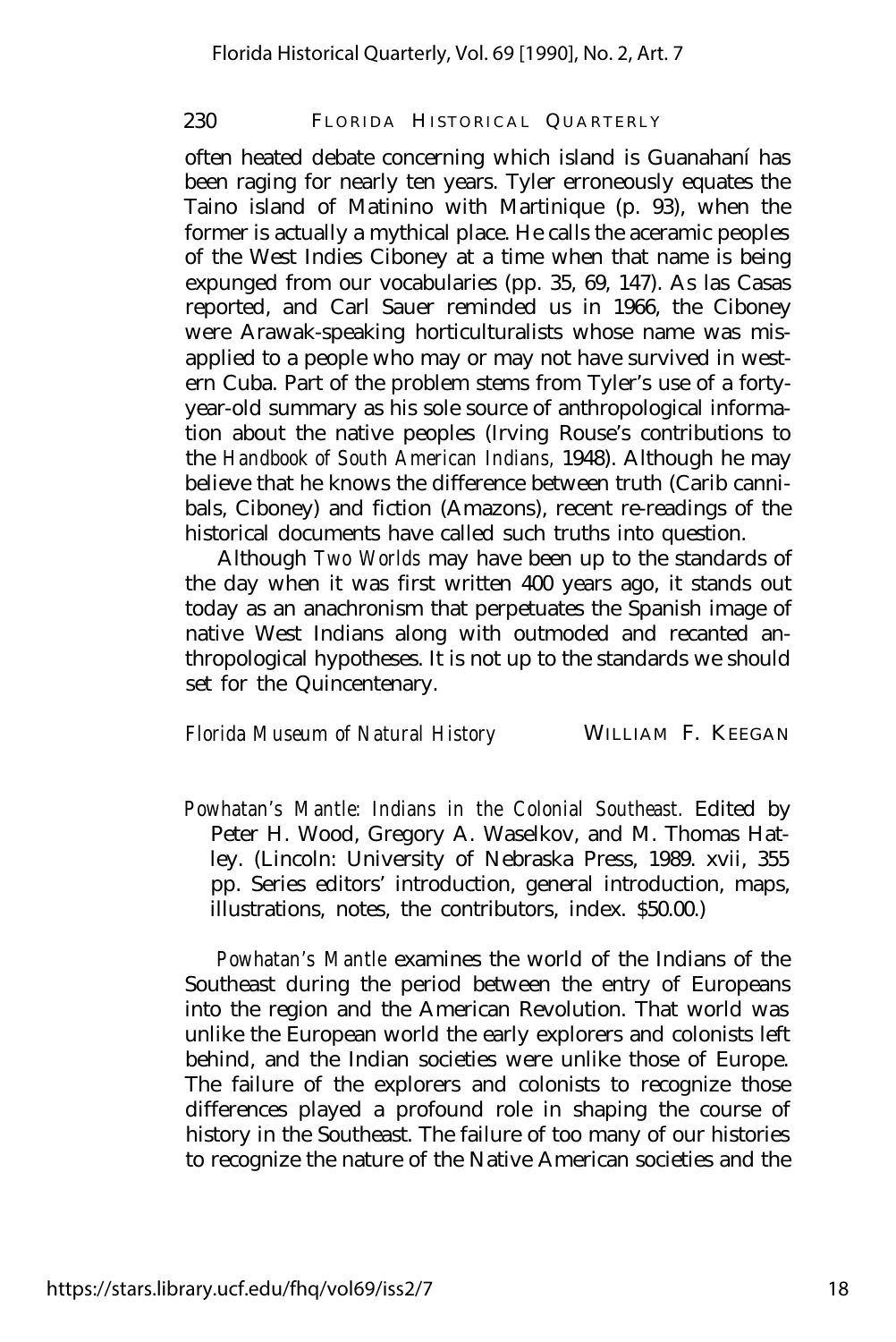importance of their roles in the development of the southeastern United States has made them a forgotten and neglected people. *Powhatan's Mantle,* intended to serve as an introduction to the native peoples of the Southeast and the changes their world went through during the colonial period, addresses that problem.

The essays in *Powhatan's Mantle* are divided into three sections. The first deals with geography and demography. It contains chapters on native communication routes, aboriginal population movements during the sixteenth and seventeenth centuries, differences in broad-scale regional demographic trends among ethnic groups and areas, and the details of Native American life in colonial New Orleans. The second section addresses questions of politics and economics. It includes essays examining the Spanish use of native elite to control native polities in Florida, the impact English colonies had on exchange system and political economies among the native groups of the Potomac, the political structure (and weaknesses) of the native chiefdoms of Virginia, patterns of English-native trade in the Carolina Piedmont, and the course of changes in Cherokee economic systems as revealed in the history of a single community. The third section contains papers that treat questions of symbolism and world view. The chapters in this section discuss how the differences in the kinship systems of the French and Choctaw, and French misunderstanding of those differences, colored relationships between them; the symbolism of the earthen mounds constructed by the native peoples of the Southeast; and aboriginal views of the world as they are revealed in maps drawn by Indians.

Over all, I think the contributors succeeded in achieving the goal of introducing Native Americans into the colonial history of the Southeast. The essays cover a wide variety of topics, the book as a whole is well organized, and the topics addressed are important. *Powhatan's Mantle* is not the definitive study of Native Americans in the colonial Southeast, but it is a valuable contribution. I recommend this book for anyone interested in the colonial period history of the Southeast.

When I was young, the history of the United States that I learned began with Christopher Columbus's discovery of the New World and Juan Ponce de Léon's discovery of Florida. These events were followed by the English settlement of Vir-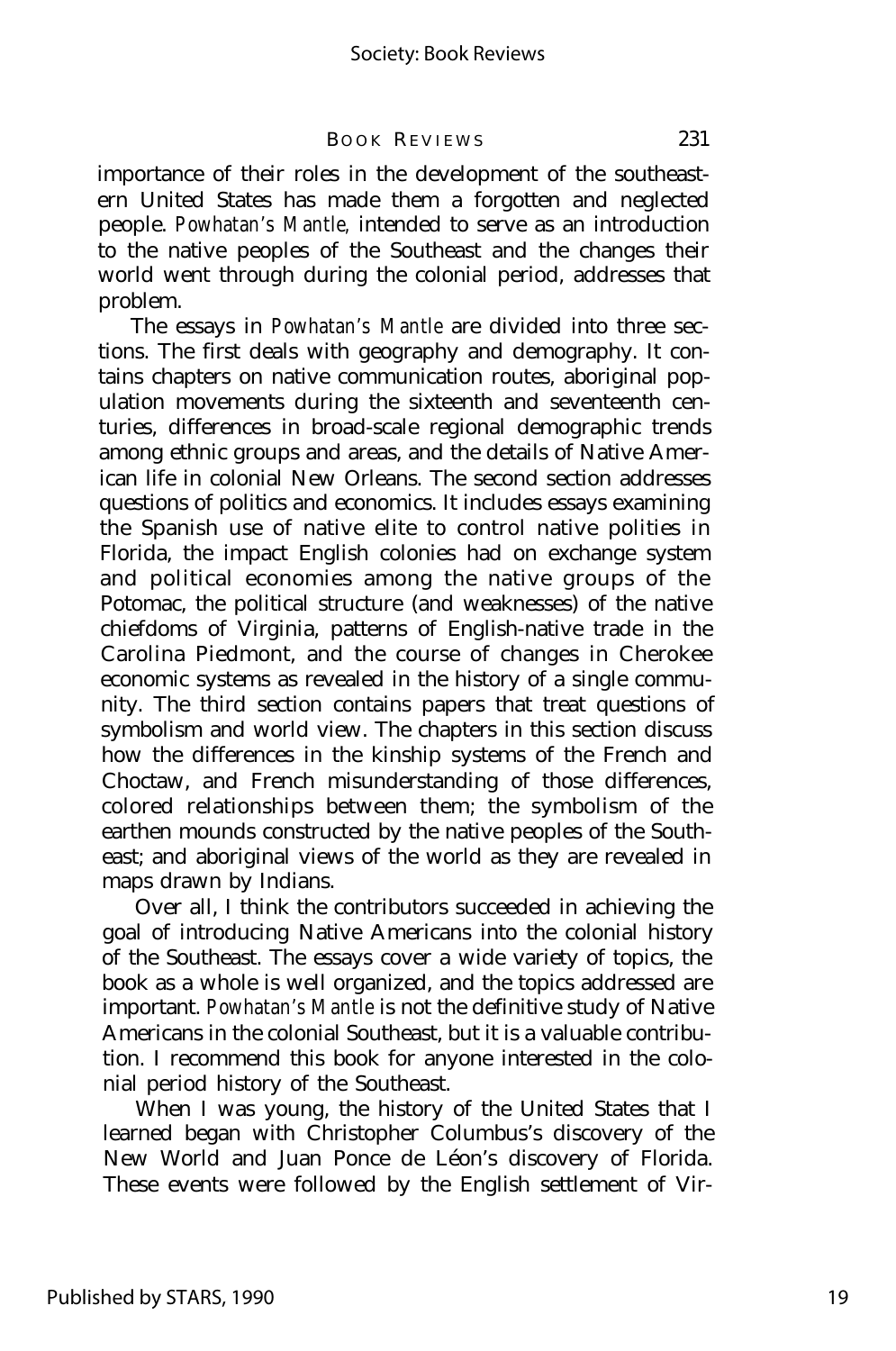ginia and Massachusetts. Of course, there were other Europeans— French and Spaniards— and the Indians were already here, but they contributed little to our history. Indeed, we now know better. But still the history of these native peoples of the Americas often receives less attention and less emphasis than it merits. *Powhatan's Mantle* is a step towards correcting that inequity.

*Florida Bureau of Archaeological Research* JOHN F. SCARRY

*The Loyalist Perception and Other Essays.* By Robert M. Calhoon. (Columbia: University of South Carolina Press, 1989. xix, 234 pp. Preface, introduction, notes, bibliographical essay, index. \$29.95.)

In a masterful use of the understatement, Robert M. Calhoon asserts, "The nature of loyalism in the American Revolution is an intractable historical problem." For over twenty-five years, Calhoon has attempted to explain this elusive topic, and although he has branched out into other areas of research in recent years, he clearly remains one of the leading scholars in the field of Loyalist studies.

*The Loyalist Perception and Other Essays* brings together eleven articles that Calhoon published between 1965 and 1967. These articles cover three main areas: the "beliefs and experiences of individual loyalists"; "the inner connections, assumptions, and implications of loyalist ideology"; and an attempt "to integrate loyalist insights into an overall conceptualization of the period."

It is impossible in a brief review to do justice to such broadranging research. But as one would expect from Professor Calhoon, his research is thorough, his documentation impeccable, and his writing concise. While clearly a series of valuable essays, as is frequently true of such collections, they do not hold together well as a book. The author has attempted to give coherence to the volume by grouping the articles into three parts labelled "Ideas," "Action," and "Practice." While there is logic in such an arrangement, the result remains a series of excellent but rather disconnected essays. As the title of the book indicates— whether discussing Joseph Galloway, William Smith, or West Florida— the articles all deal with ideological issues. It is in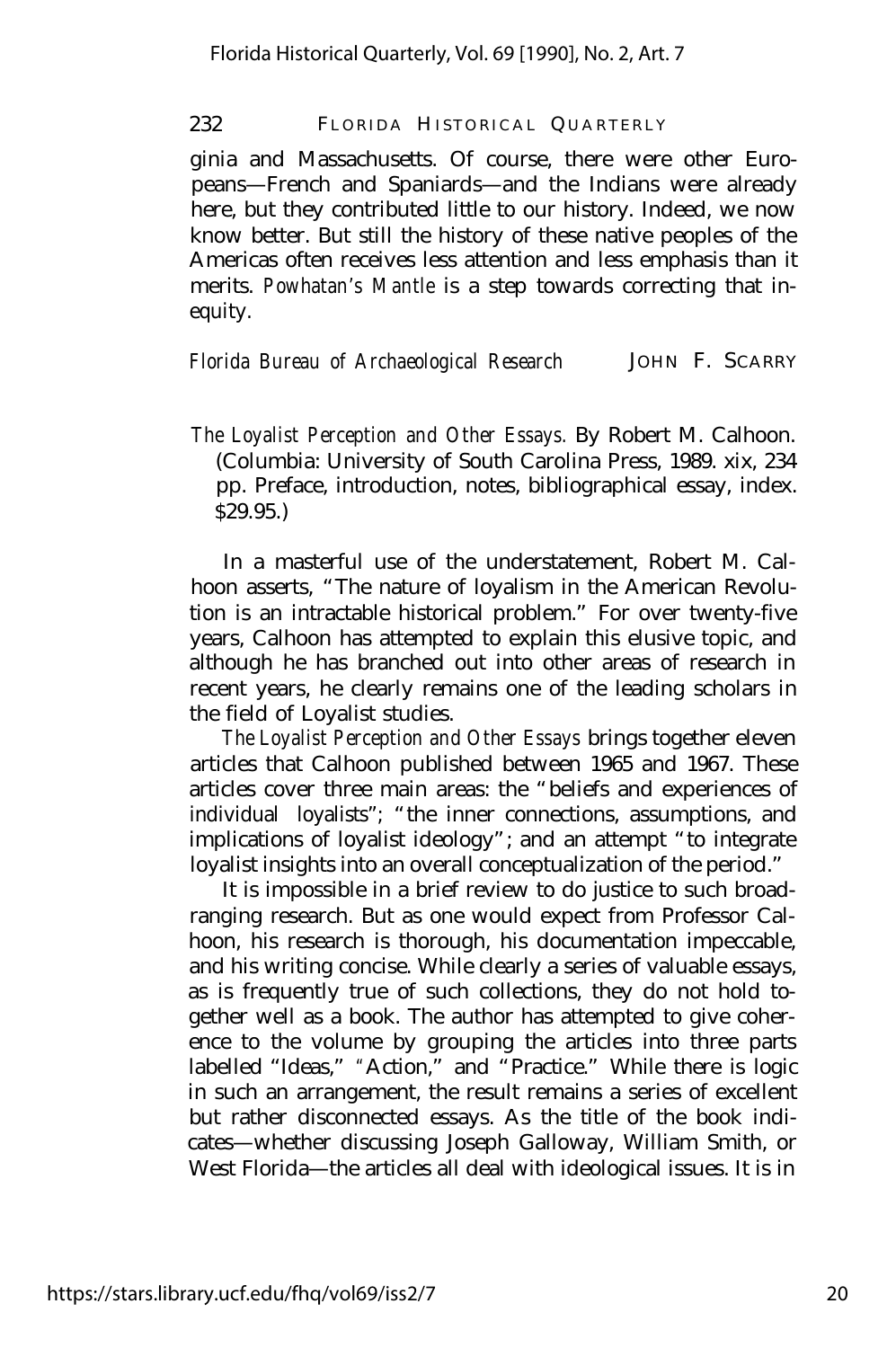this area of ideas that Calhoon is most comfortable, and it is this strand of perception (from various vantage points) that provides some unity to the work.

Chapter nine of the work will be of particular interest to readers of Florida history for, in this essay, Calhoon deals briefly with the "Hinterland Loyalists." While there are scattered references to the Floridas throughout the book, only in this very brief chapter (which includes both Floridas, Vermont, and the western frontier) does Calhoon attempt to integrate the Loyalist experience in the Floridas with that of the "original thirteen" colonies. A continuing weakness in Loyalist historiography is a concentration on the thirteen colonies that rebelled while basically ignoring those colonies that remained loyal.

Scholars of the American Loyalist experience will be grateful to the University of South Carolina Press for bringing together this convenient collection. There is also a brief but excellent bibliographical essay. While one can point to a number of typographical errors in the endnotes, or could complain about the inconsiderate use of endnotes instead of footnotes in such a heavily documented work (particularly in a day of computerized typesetting), it is perhaps better to hope that the press sees this work as the first step toward publishing a new synthesis on the Loyalists. Calhoon correctly points out that William H. Nelson's *The American Tory* is still "the best introduction to the loyalists." Nelson's book was published nearly thirty years ago. In the intervening years, there has been a prodigious amount of new scholarship on the Loyalists, much of it engendered by the Bicentennial of the 1970s, but there has been no satisfactory attempt to incorporate that knowledge into a new synthesis. Few other people are as well qualified as Calhoon, and one can only hope that he will take up the challenge to produce a new introduction to the American Loyalists.

*Hong Kong Baptist College* J. B ARTON STARR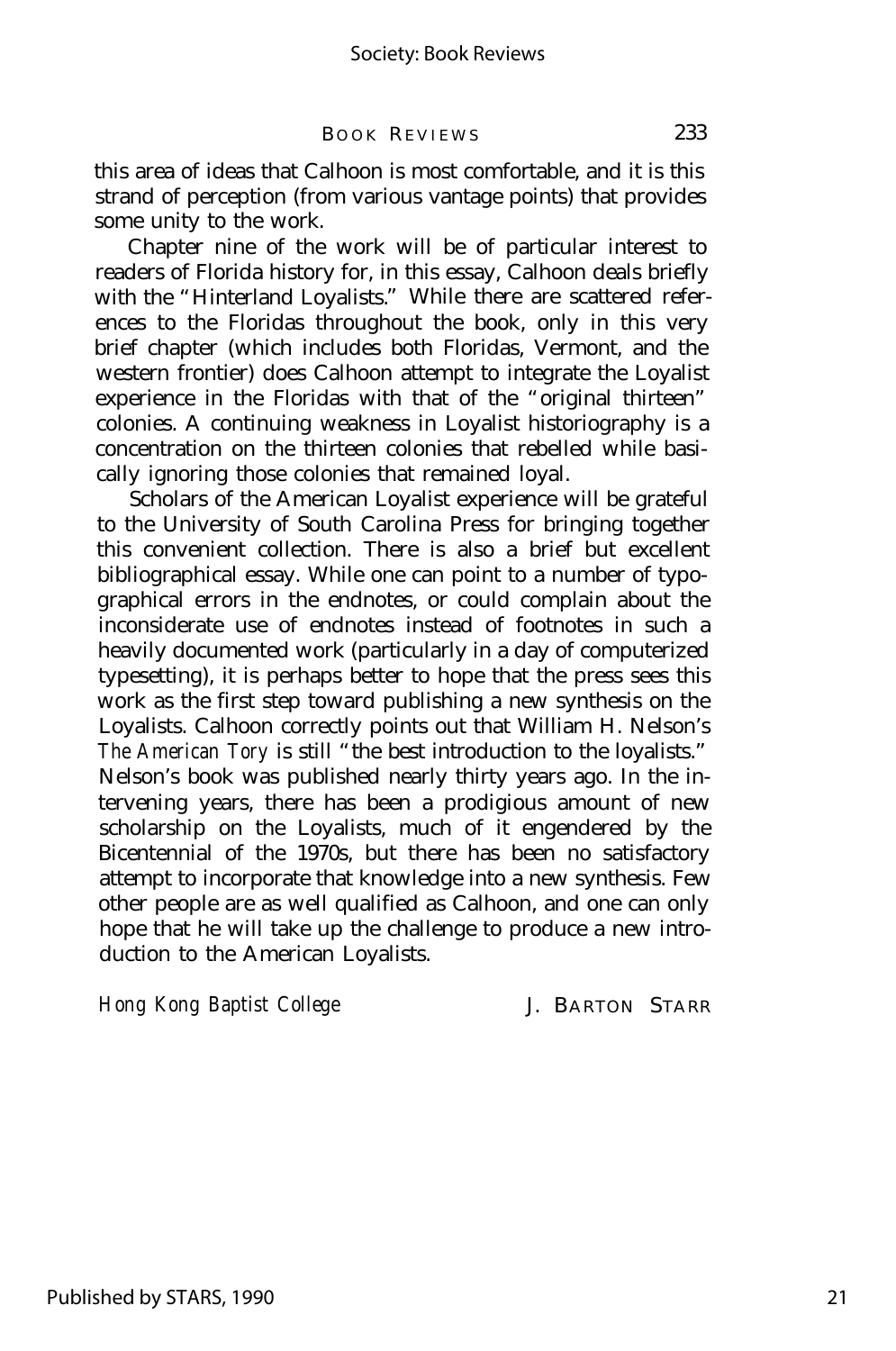*The Edge of the Swamp: A Study in the Literature and Society of the Old South.* By Louis D. Rubin, Jr. (Baton Rouge: Louisiana State University Press, 1989. x, 234 pp. Acknowledgments, introduction, notes, index. \$25.00.)

In this volume, the distinguished literary critic Louis D. Rubin, Jr., maintains that the antebellum South's most famous writers did not participate in the nation's mid-century cultural and literary Renaissance. In separate but linked essays on the lives and works of the southeastern authors William Gilmore Simms, Edgar Allan Poe, and Henry Timrod, he explores why those men were unable to confront the tensions between individual freedom and the new industrial order that so influenced their northern peers' literary efforts. Rubin's answer to the failure of their literary imagination is that those authors were inhibited by their support for and fears of undermining the institution of chattel slavery.

To understand the regional prejudices of those men of letters, Rubin crosses the boundaries of criticism into historical analysis and attempts to re-create the structure of southern society. He dismisses the traditional paternalist master class theme and instead describes a large middle class similar to that of the North. Rubin uses this quite accurate reading of southern society to show that each of the writers under review was from the middle class yet loyal to the cultural ideals of an elite slaveownerdominated society. But he fails to grasp the meaning of freedom for those middling folk in that class-bound region. Perhaps if he had examined such recent historical works as James Oakes's *The Ruling Race,* Rubin might better have understood that multiclass and multi-regional society.

Although Rubin's essays on the formation and the works of Poe and Timrod contribute to his overall thesis, he concentrates on the life and the writings of that enormous but flawed talent, William Gilmore Simms. Here, specifically, his study betrays a particular weakness in historical context and analysis. For in order to fit Simms into his middle-class theme of the artist under the influence of a slaveowner ideal, he ignores much recent research that places that writer in the mainstream of South Carolina's elite culture. Rubin also maintains that Simms's novel *The Yemassee* reveals a middle-class talent devoted to an upperclass society. If only he had explored Simms's studies of the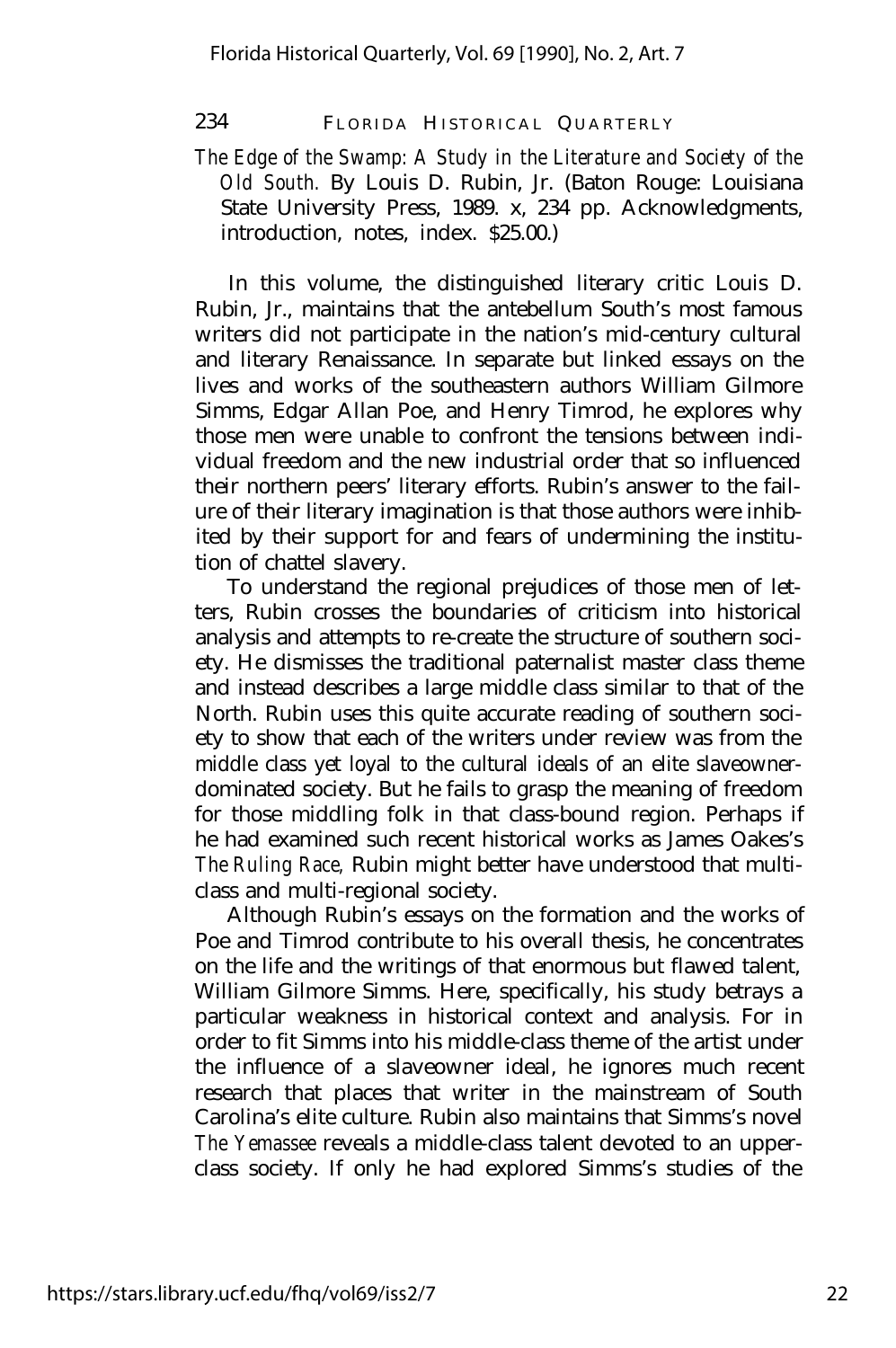financial decline of the south Atlantic coast, Rubin would have discovered a critic of the excessive planter preoccupation with the slave economy. If he had looked at Simms's border romances, Rubin might have uncovered the tension between nature and progress in Simms's use of the wilderness as a haven for individual freedom. Because of his confusion over the historical record, Rubin ignores pertinent material and contrives a literary dilemma, when in fact many southern writers actually did describe the tensions over freedom and order.

But just because Rubin misuses history does not negate his contribution to the study of antebellum southern culture. Use of his sensitive reading of literary texts, his ability to uncover hidden meaning in a story, and his aesthetic judgements on style assist the historian to evaluate the past. Rubin's brilliant analysis of the life of that aspiring parvenu Thomas Sutpen from *Absalom, Absalom* to show the dangers in a status-conscious and culturally ambivalent Old South also leads historians of that region to the source of their craft, the genius of William Faulkner.

*The Catholic University of America* JON L. WAKELYN

*Natchez Before 1830.* Edited by Noel Polk. (Jackson: University of Mississippi Press, 1989. xii, 165 pp. Acknowledgments, introduction, chronology, illustrations, maps, photographs, tables, notes on contributors, index. \$27.50.)

Nine essays originally presented as the second L. O. Crosby, Jr., Memorial Lectures in Mississippi Culture constitute this slender volume on the early history of the Natchez District. By restricting themselves to the region's formative years— the century or so between its initial colonization by the French, its brief term as part of British West Florida before its capture by the Spanish, and into its first decades as part of the United States the authors seek to redirect some of the attention scholars and interested readers are traditionally more inclined to give to the period immediately preceding the Civil War. Collectively, they approach their task from several disciplines, a charge given them by the organizers of the Crosby Lectures. The essays range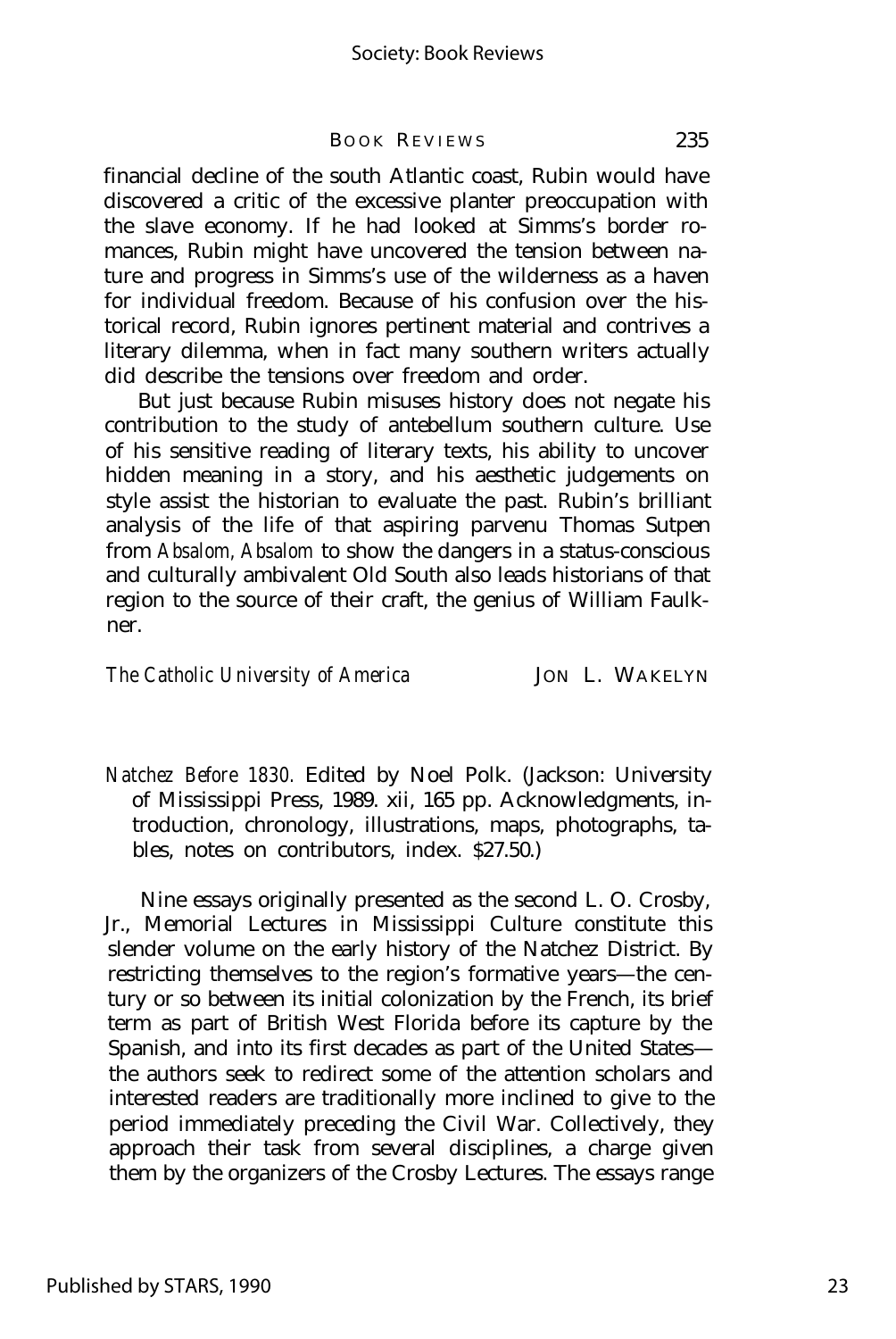from a survey of local Indian archaeological sites to a discussion of the architectural styles typical of the early nineteenth century.

The best essays are those by Ian Brown, a curator at Harvard University's Peabody Museum; geographer Milton Newton, Jr., and historian Morton Rothstein. Brown examines the physical remains of the Natchez Indian civilization, the mounds and village sites of which attest to the complexity and sophistication of their culture, and to the catastrophe wrought by European incursion. Newton demonstrates how maps, and in particular the map drawn by colonial engineer and surveyor William Wilton, offer important insights into European attitudes toward the New World environment. Through their meticulous surveying, plotting and record keeping, the English, Newton concludes, established a lasting order and gave a sense of predictability to an otherwise chaotic landscape. Rothstein turns his attention to the economic development of colonial and early national Natchez, emphasizing the crucial role played by local businessmen and their Philadelphia connections. Perhaps the most useful essays are those by Alfred Lemmon, on sources of Natchez history in Spanish archives, and by Don Carleton on the Natchez Trace Collection at the University of Texas, although the latter is a rehashing of pamphlets already published and widely circulated. The remaining contributions— a discussion of Chateaubriand's epic poem *The Natchez,* as well as essays on education, architecture, portraiture and material culture are less successful, and they, unfortunately, set the tone for the book as a whole.

By comparison to Virginia and the Carolinas, the history of Natchez, and of the Old Southwest in general, is grossly understudied. This is reason enough to make *Natchez Before 1830* a welcome publication. However, it may also be the only reason, for in failing to target a particular audience, the editor and publisher have left us with a disappointing volume. On the one hand, if the book sounds formal and academic, it is in fact not that at all. Professional scholars will find the essays superficial. On the other hand, the nontraditional and interdisciplinary format of *Natchez Before 1830* might turn away lay readers who prefer a good narrative history.

*University of Florida* CHRISTOPHER MORRIS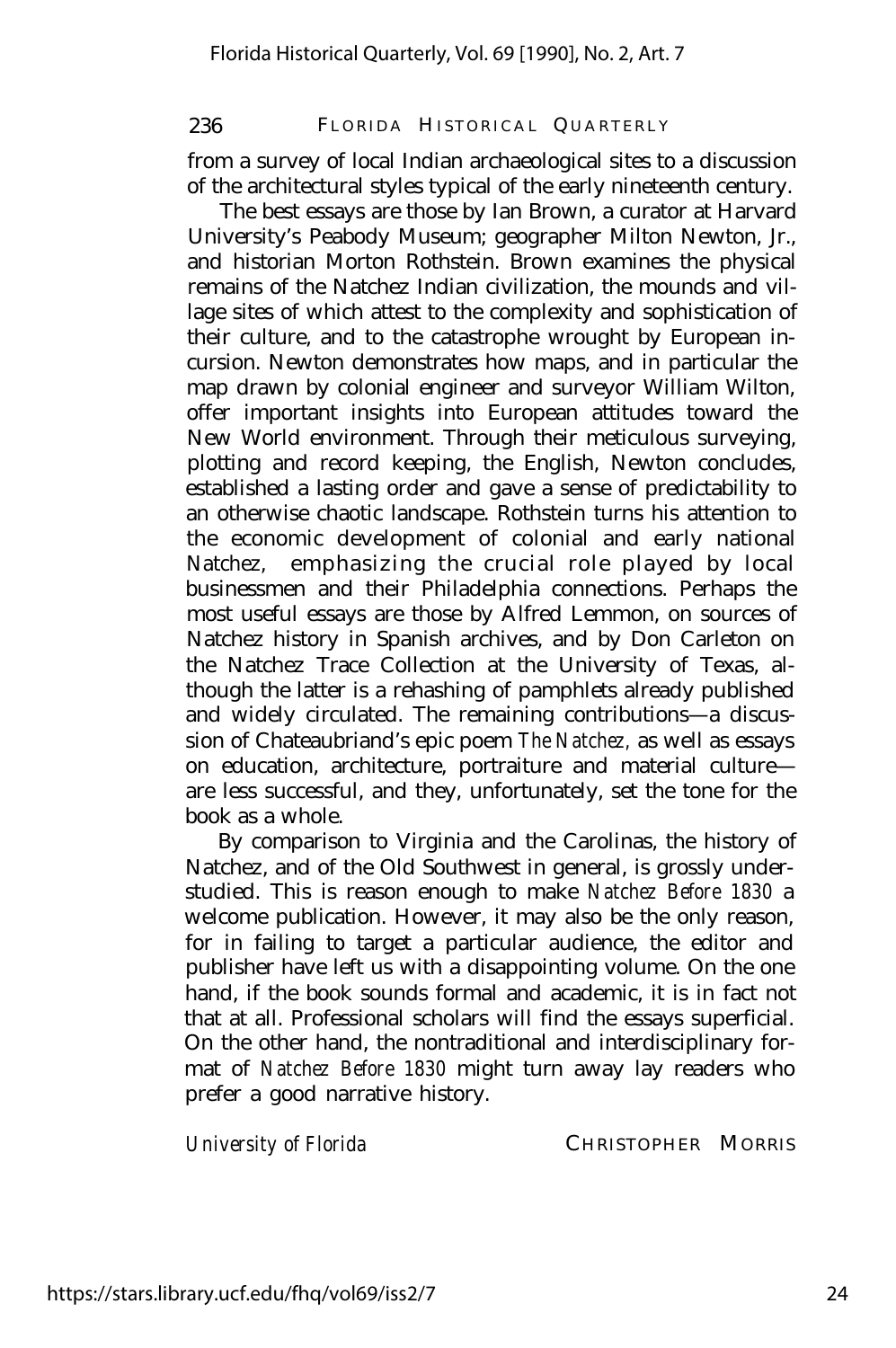*Fighting for the Confederacy: The Personal Recollections of General Edward Porter Alexander.* Edited by Gary W. Gallagher. (Chapel Hill: University of North Carolina Press, 1989. xxvii, 664 pp. Acknowledgments, introduction, editor's note, maps, tables, illustrations, notes, index. \$34.95.)

In 1907 former Confederate Brigadier General Edward Porter Alexander published *Military Memoirs of a Confederate.* Historians have regarded the book as an important source on the war in Virginia. Despite its title, *Military Memoirs* is more a historical account of the Army of Northern Virginia than a personal narrative. Douglas Southall Freeman and T. Harry Williams, among others, bemoaned the fact that Alexander did not write a personal account of his experiences. After all, he had served with Robert E. Lee and other prominent Rebels, and he doubtless knew far more than he told in *Military Memoirs.*

In fact, Alexander did pen his personal recollections of the war, and now— thanks to Gary (and Eileen) Gallagher— they are available to students of the conflict. In 1897, President Grover Cleveland sent Alexander to Nicaragua to arbitrate a boundary dispute between that country and Costa Rica. Absent from his family and with large blocks of free time, Alexander began work on his reminiscences, intending the account only for his relatives. When he left Nicaragua in October 1899, he had completed his long narrative.

In 1900, Alexander began to revise his recollections. Soon concluding that the narrative could not be altered enough to become the book he then envisioned— a general treatment of the war in Virginia— Alexander began a new, parallel account. This second manuscript became *Military Memoirs of a Confederate.* It is a sanitized, more "scholarly" account with little of the fascinating personal material that was in Alexander's original manuscript.

Unaware that Alexander had written two different manuscripts, archivists at the University of North Carolina at Chapel Hill, where the Alexander Papers are housed, assumed that the account written in Nicaragua was an early draft of *Military Memoirs.* Maury Klein, Alexander's biographer, was the first to understand the true nature of the papers. Now the Gallaghers have made the first manuscript available to all.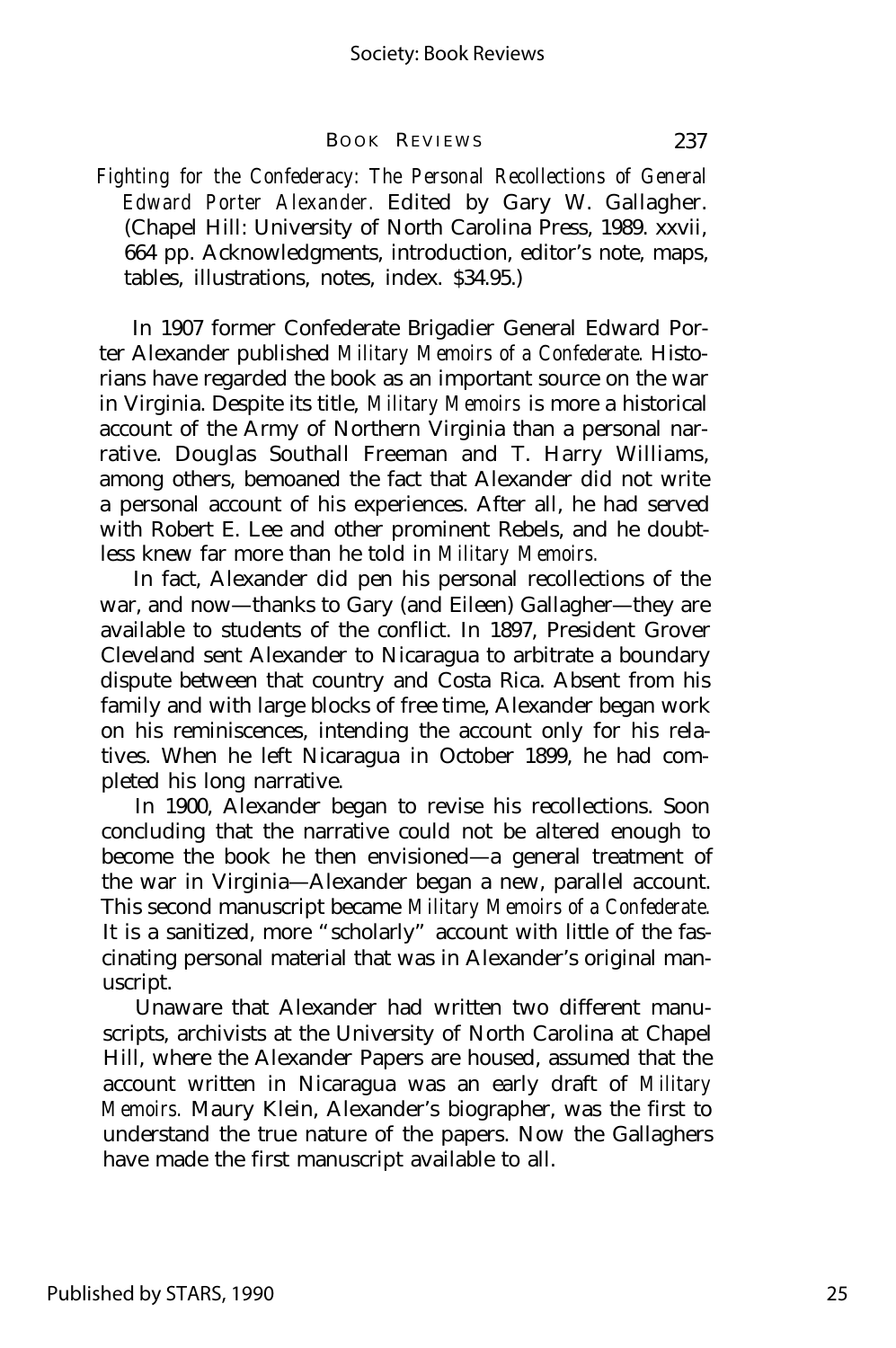*Fighting for the Confederacy* includes much general campaign history (even of battles in which Alexander did not participate) interspersed with interesting and provocative observations and anecdotes of men and events and sometimes biting critiques of Confederate leaders. Even Lee and "Stonewall" Jackson are not immune from Alexander's usually well-reasoned criticisms of their conduct. Alexander, for example, has some rather harsh things to say about both of these Rebel icons regarding their roles at Antietam and Gettysburg (Lee) and in the Seven Days' Battle (Jackson).

Alexander was a professional soldier, and his attention was often focused on the technical side of an army's operations. His discussions of such subjects as codes, signals, tactics, strategy, fortifications, and weapons are full of interest. Alexander peppered his manuscript with a number of sketches, maps, and diagrams. Fortunately the University of North Carolina Press has reproduced them in the book, and they add much to the narrative.

*Fighting for the Confederacy* is an important addition to the body of Civil War generals' memoirs. Anyone concerned with the military events and personalities of the Confederacy will find it of great value.

*North Carolina State University* RICHARD M. MCMURRY

*An Uncertain Tradition: Constitutionalism and the History of the South.* Edited by Kermit L. Hall and James W. Ely, Jr. (Athens: University of Georgia Press, 1989. ix, 403 pp. Acknowledgments, notes, select bibliography, contributors, index. \$40.00 cloth; \$17.95 paper.)

This collection of thirteen essays grew out of a symposium, "The South and the American Constitutional Tradition," held at the University of Florida in 1987. The editors conclude that the constitutionalism of the South is "uncertain" because of the interaction between beliefs in states' rights, nationalism, and equality and the practices of racial and gender discrimination. Yet it was this very interaction which also gives the South a distinctive place in the American constitutional tradition.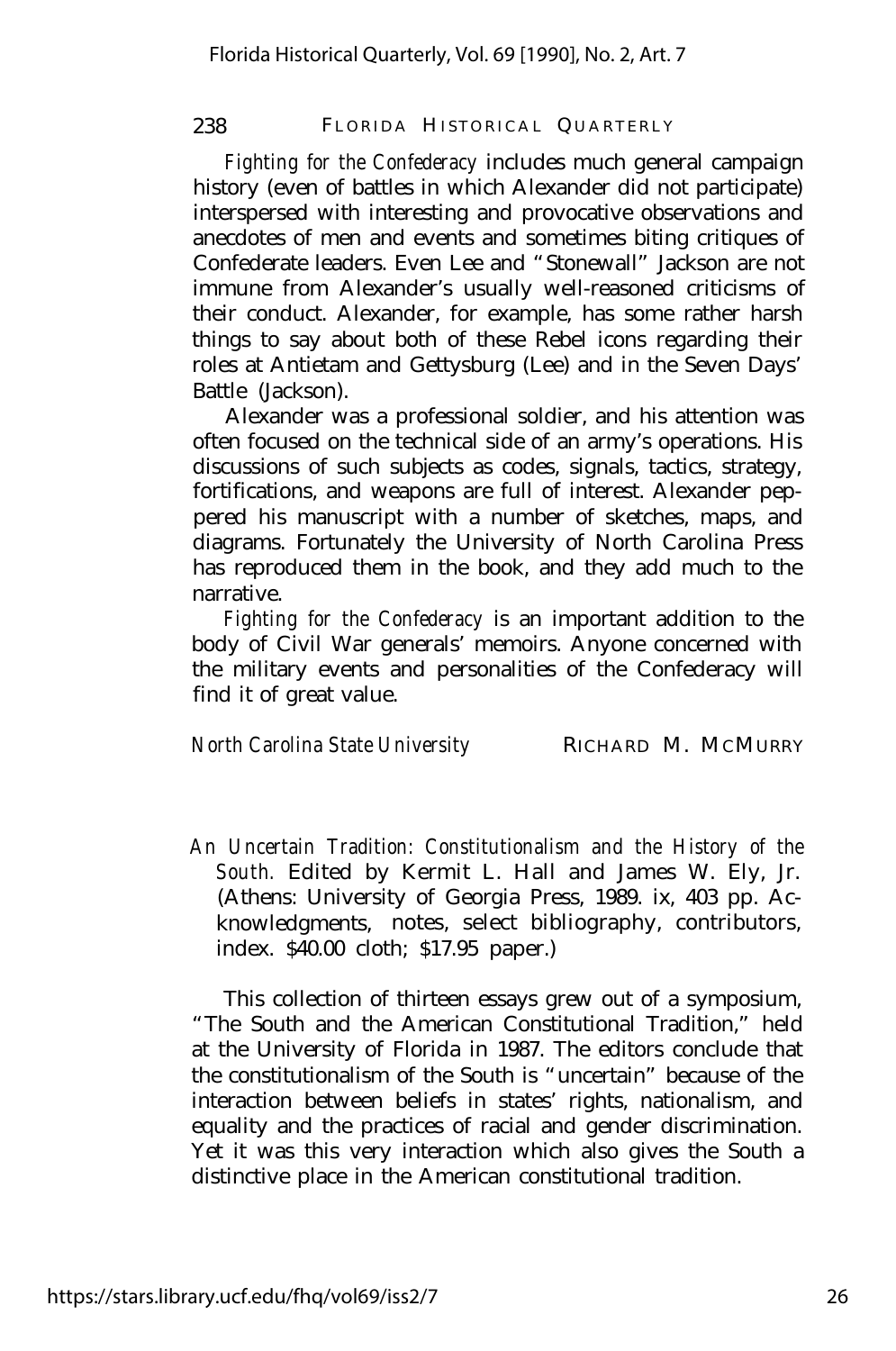Chronologically the essays range from colonial, pre-constitutional times to 1970. Many are general essays on broad aspects of southern history (Hall and Ely, Beltz, Wiecek, Benedict, and Tachau), but others are studies of specific aspects of southern legal history (Konig: country justice in Colonial Virginia; Johnson: South Carolina law and constitutional development, 1670-1800; Newmyer: John Marshall and southern constitutional theory; Finkelman: states rights, North and South; Nieman: the Confederate Constitution; Fish: Judge John J. Parker; Lawson: The Florida Legislative Investigation Committee; and Colburn: Florida governors and the *Brown* decision).

Except for Mary Kay Bonsteel Tachau's call for the gathering of empirical evidence on the role of women, all of the general essays suffer from a failure to come to terms with a fundamental question identified by the editors in their own opening essay: "Who best represents the southern constitutional tradition?" (p. 7) Is it James Madison and John Marshall, or Spencer Roane and John C. Calhoun? Martin L. King, Jr. or George C. Wallace?

For example, at one point Wiecek writes of "Southern leaders without exception" (p. 164) and then refers to Denmark Vesey and, on the next page, Gabriel Prosser and Nat Turner. It is at this point that one's impression catches up with one's intellect: notwithstanding Tachau's essay on southern women, this is a book about the views and thoughts of a small elite of white males. Vesey Prosser, and Turner obviously do not "count" as Southerners. While it may not be possible to consider their theories of constitutional law, those of articulate southernborn African-American spokesmen such as Congressmen Joseph H. Rainey, Alonzo J. Ransier, and James T. Rapier are preserved in the *Congressional Globe.* No consideration of the constitutional traditions of "The" South can be complete without an examination of those views as well.

With this general criticism in mind, four of the essays merit special comment because they illustrate the value of the further study that Hall and Ely hope to inspire. Ken Newmyer's analysis of the dialectic between John Marshall and other southern constitutional theorists is one of the strongest. He views *McCullough* v. *Maryland,* 17 U.S. 316 (1819) as the breaking point between the chief justice and other theorists, and contrasts the constitutional views of Marshall and Taney. In Newmyer's interpreta-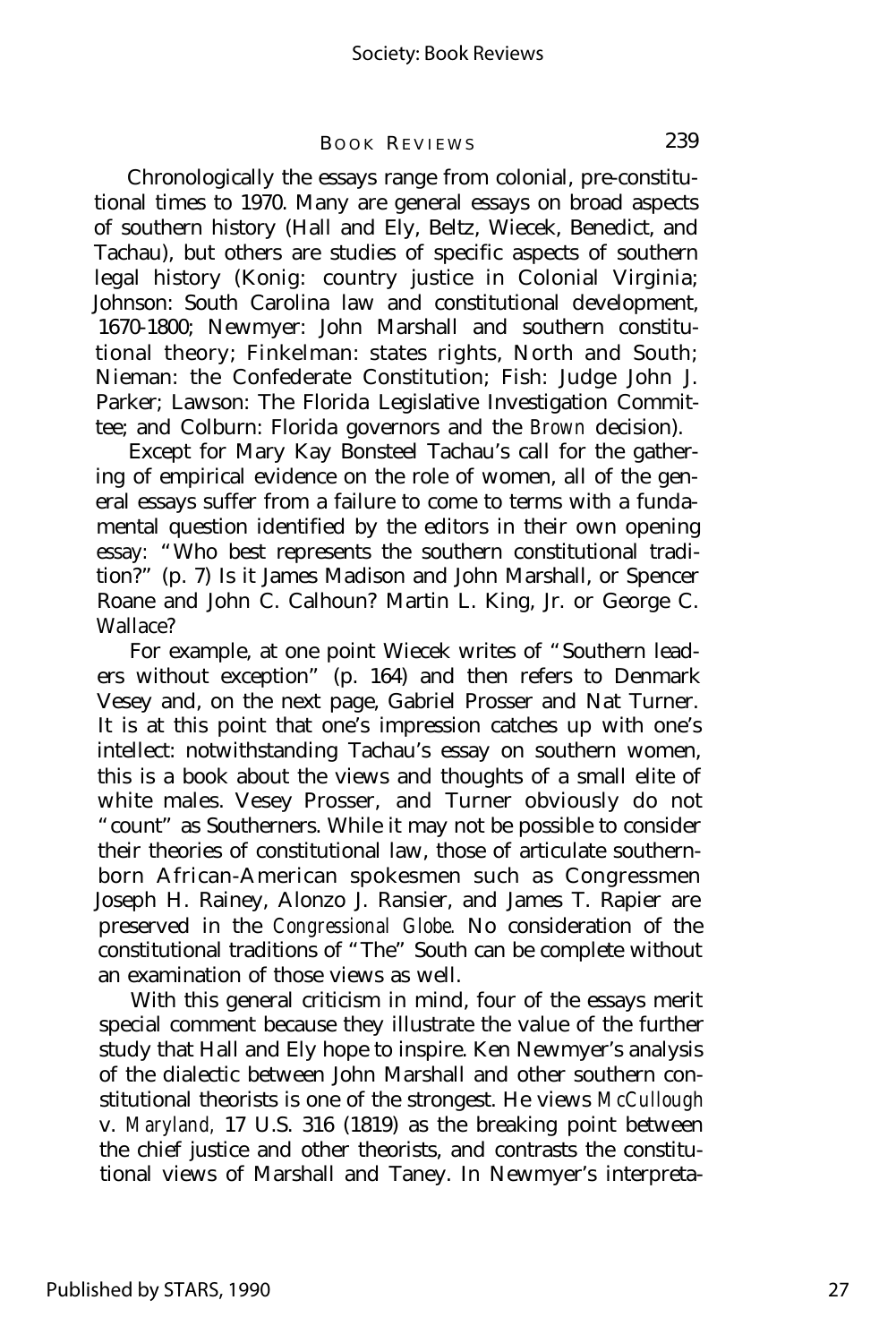tion, *McCulloch* recognized powers of Congress that threatened slavery and slave states, while *Dred Scott* attempted to deprive Congress of the ability to use those powers to restrict or abolish slavery (p. 118).

William Wiecik's essay on the distinctiveness of the southern constitutional experience is excellent. He takes into account the ebb and flow of constitutional thought. He acknowledges the role of African-Americans and offers insight into the ways in which race and slavery played important roles in the choices that certain white southern leaders made from the time of the formation of the Constitution until the beginning of the twentieth century. His analysis of race, class, and economic questions can lead to the conclusion that a portion of the South's distinctiveness is a direct result of individual and group choices.

One of the strongest essays is Paul Finkelman's comparison of the use of states' rights doctrine by northern and southern state governments prior to the Civil War. Finkelman traces controversies between northern and southern states over Article IV matters such as the privileges and immunities of free African-Americans, the extradition of fugitive slaves, and the extradition of those accused of assisting slaves to escape and of those accused of kidnapping free African-Americans. By these comparisons Finkelman takes into account the nation-wide use of states' rights doctrine and, at the same time, demonstrates the distinctiveness of the constitutional approach of southern governments.

David R. Colburn traces the response of Florida governors to *Brown v. Board,* 347 U.S. 483 (1954) from 1954 until 1970. While concluding that Florida's "moderation had been built upon the state's population growth and economic development" (p. 347), Colburn also presents a picture of a state in which the choices made by political leaders made a difference. The force of this view is highlighted by the occasional comparison between those actions taken by the governors of Florida and those of the governors of other southern states.

By the conclusion of this volume, it becomes clear that Hall and Ely have accomplished their stated purpose. The quality of the articles suggests that there is much to be gained from studying the constitutional traditions of the South.

*University of Akron* RICHARD L. AYNES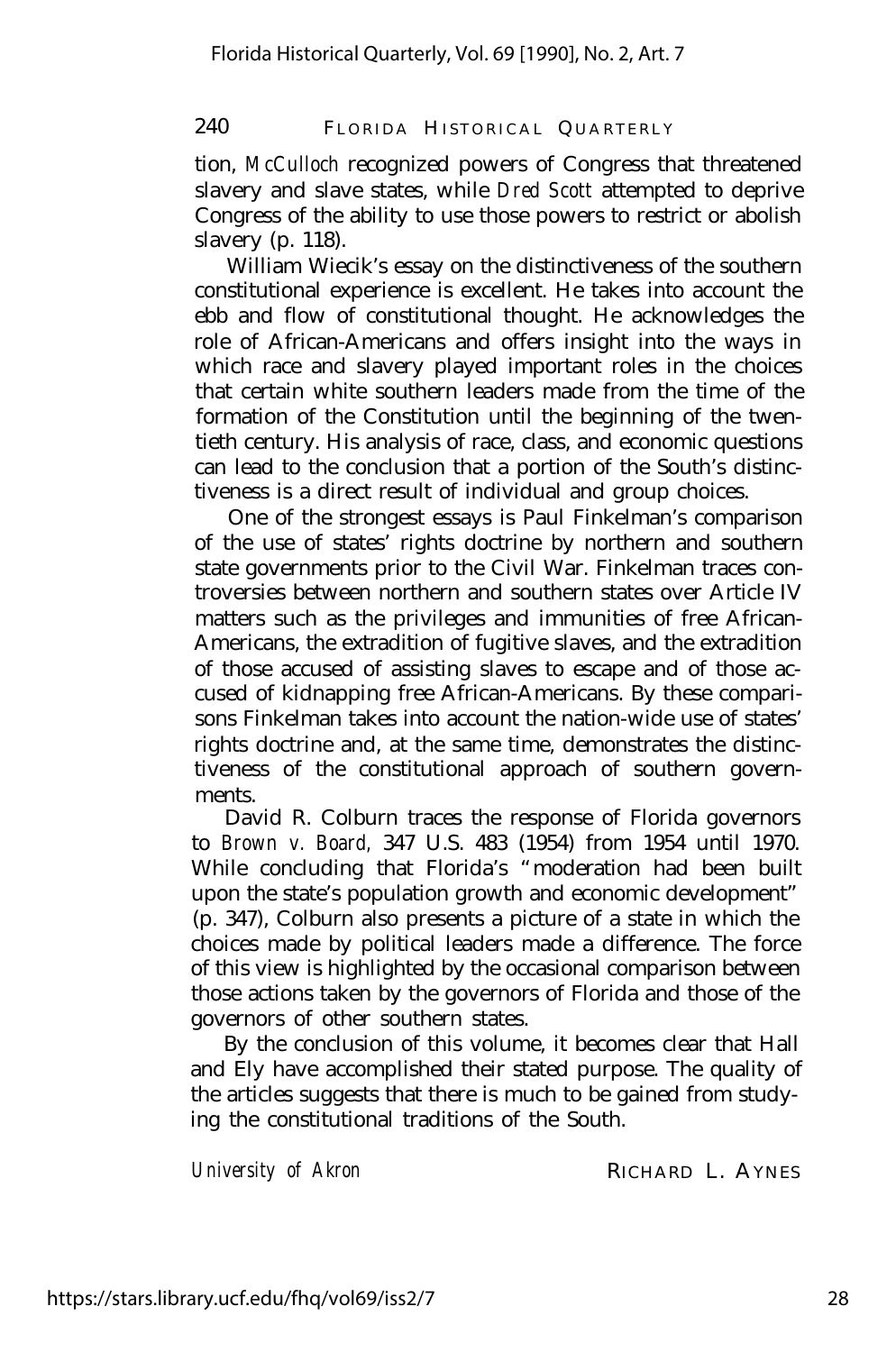*A Death in the Delta: The Story of Emmett Till.* By Stephen J. Whitfield. (New York: The Free Press, 1988. xiii, 193 pp. Preface, acknowledgments, photographs, map, notes, bibliography, index. \$19.95.)

Stephen J. Whitfield, Max Richter Professor in American Civilization at Brandeis University, describes the abduction and murder of Emmett Till by two white half-brothers, Roy Bryant and John Milam, in the Mississippi Delta in 1955. Till, a teenager from Chicago, was murdered in retribution for allegedly making suggestive remarks and wolf-whistling at Bryant's wife while she tended a rural store. The white killers were acquitted by an all-white jury in a trial that attracted international attention. Free from further prosecution by the constitutional guarantee against double jeopardy, they admitted their murder to journalist William Bradford Huie, who paid them for interviews several years later. Ostracized by their neighbors, they moved to Texas, were divorced, and later resettled in Mississippi. Whitfield, a native Southerner, claims the killing stung the conscience of America and helped stimulate the civil rights movement.

This study includes little new information about the murder itself, which is covered in the first forty pages. Much of the rest of the book is an extended essay on race relations in the South. The author is a sensitive observer of civil rights and effectively describes the context in which the Till murder occurred, including the fear of miscegenation and the paranoia of Mississippi's closed society. He is even-handed in distributing blame and praise and correctly views the incident as one of the turning points in the quest for racial justice.

Whitfield is less effective in adding to what is known about the Till case because of an absence of extensive primary research, failure to conduct interviews, and lack of court records. He spent only a week in Mississippi and failed to win the cooperation of the principal participants. The court documents were not available, nor were letters or other personal materials. Most of the research is based upon newspapers and secondary accounts, many of them written long after the affair. Furthermore, Whitfield describes the atrocity as a lynching, but fails to either define the term or explain in what way it could be considered a mob action, since only two killers were involved. This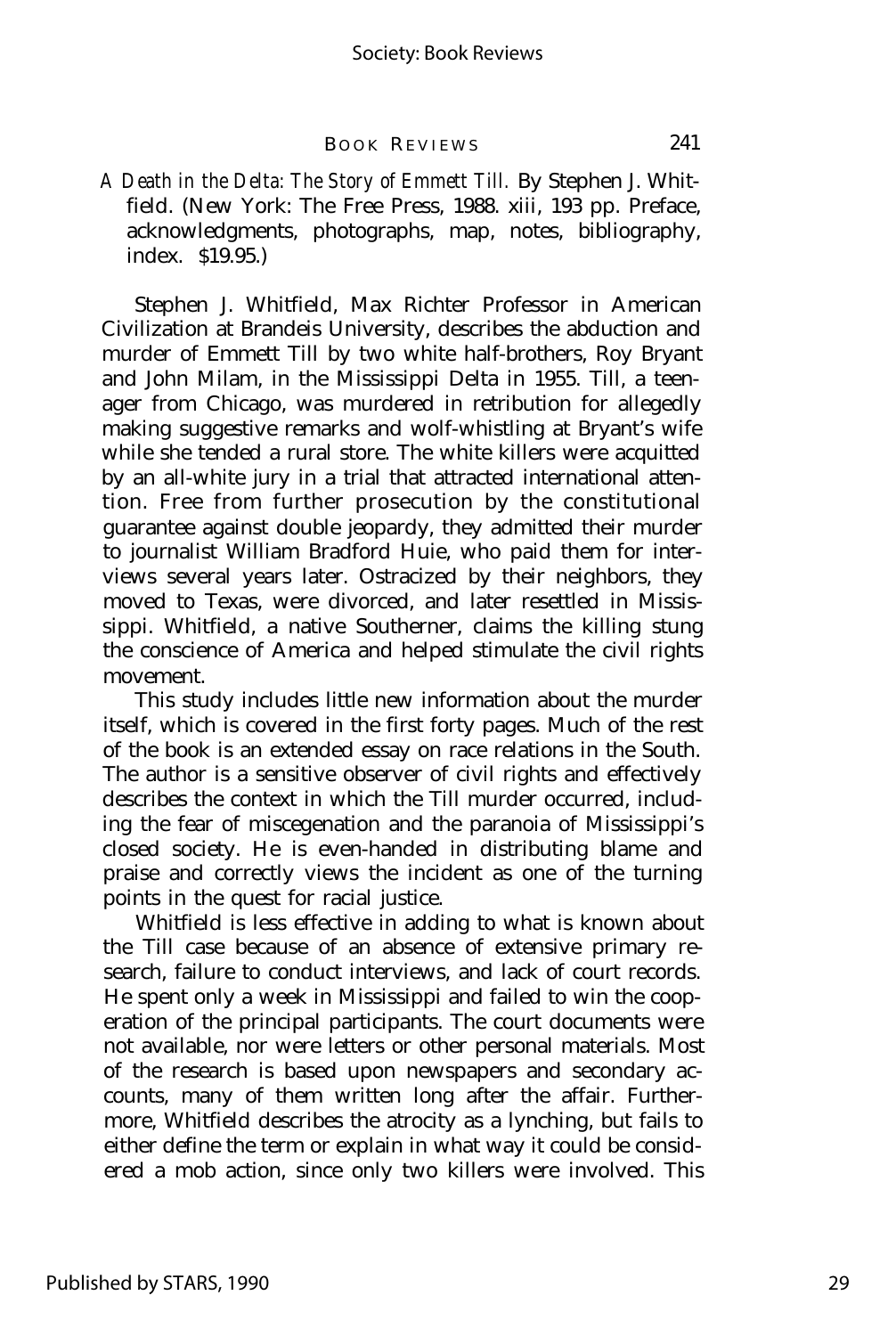impreciseness negates his lengthy discussion of the history of lynchings, because it is not clear that Till's death belongs in that category.

Whitfield's meditations contain insight, his writing is lucid, and his reasoning cogent. General readers will find the book moving and enlightening, as well as entertaining and fast-paced. Scholars, however, will find little new in either data or interpretation. The author's failure to add detail limits the value of his gleanings from secondary sources. His account of the influence of the affair on prominent Americans is peripheral and of limited significance. Students of Florida history will find his description of the racial climate of the twentieth-century South interesting, but there is little about Florida specifically. The chief asset of the book is its interpretive insight and clear, crisp writing, but more detailed, specific information about the central characters would have augmented its value.

*University of Wisconsin-Milwaukee* GLEN JEANSONNE

*A Turn* in *the South.* By V. S. Naipaul. (New York: Alfred A. Knopf, Inc., 1989. 307 pp. Prologue. \$18.95.)

V. S. Naipaul is described in this book's dust jacket as "an outsider and as one of the most astute thinkers of our time." He may not quite be all that, but he is a perceptive observer, a fine writer, and as an Oxford-educated Trinidadian of East Indian ancestry, he certainly qualifies as an outsider when describing the American South.

This book is essentially a travel account. It is reminiscent of some of the best old narrations by British travelers, such as Basil Hall and James Silk Buckingham, who wrote of their tours across the antebellum South. The exact date of Naipaul's journey is not mentioned, but evidently it occurred in a spring and summer during the mid-to-late 1980s. His southern visit began in Atlanta. From Atlanta he went to Charleston, South Carolina, and from there to Florida, Alabama, and Mississippi. Leaving Mississippi, Naipaul journeyed to Nashville, Tennessee, and ended his tour at Chapel Hill, North Carolina.

Probing but fair-minded, Naipaul talked to both whites and blacks, and tried to understand their different views of the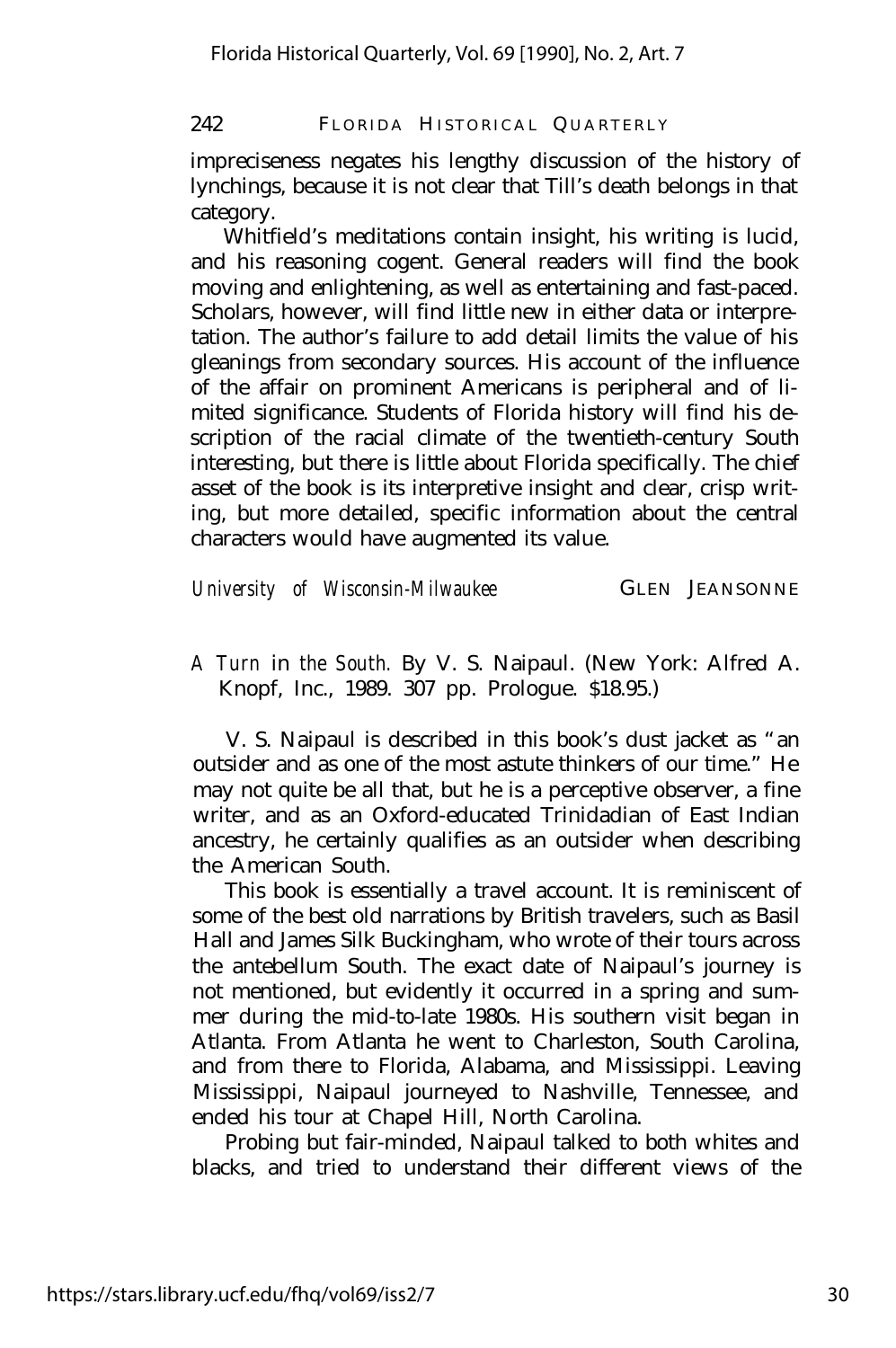South and of each other. In Atlanta, he sought an interview with Mayor Andrew Young, but had to settle for Hosea Williams. While in Georgia, he visited Forsyth County, recently notorious for its Ku Klux Klan activity. Naipaul was pleasantly surprised to find Forsyth's sheriff to be an impressive, educated man who was working hard to improve the county's bad reputation. In South Carolina, Naipaul's chief impressions were those of sadness and decay.

His visit to Florida was brief and consisted of a few unpleasant days in Tallahassee, which he called "an artificial administrative center." Naipaul's dislike of Tallahassee and its "heat and humidity" (worse, he seemed to think, than that of his native Trinidad) probably had much to do with the asthma attack he suffered while in Florida. His asthmatic condition improved as he traveled to Alabama and Mississippi, and so did his disposition.

But Tuskeegee University in Alabama, the black college founded by one of Naipaul's heroes, Booker T. Washington, proved to be a disappointment. As in Charleston, he sensed decay and a loss of purpose. He also received the impression that although Tuskeegee had once been a necessary sanctuary or oasis for oppressed blacks, now, in the age of desegregation, it had become a place for certain black students who sought the security of not having to compete academically with whites. "At home," one student told him, "I used to be a C-D student. Here I'm an A-B student." Tuskeegee, Naipaul implies to the reader, is a prison of the spirit.

Mississippi offered more of the kind of South Naipaul had assumed he would find. Since in Georgia, Florida, and Alabama he had spent most of his time with blacks, in Mississippi he was determined to explore the white mentality, especially of the "redneck" variety with which Mississippi was well supplied. The cult of Elvis Presley particularly fascinated him, and he visited the tiny house Presley was born in at Tupelo, Mississippi. He also stopped at a catfish farm and processing plant in the town of Indianola and watched the fish being "de-headed" and "degutted." Some of Naipaul's observations and quotations are hilarous; others are sad or disturbing. In Nashville, he attended a performance of the "Grand Ole Opry," and realized he was witnessing a tribal rite— the expression of a distinctive culture.

*A Turn in the South* is sometimes blunt but never supercilious.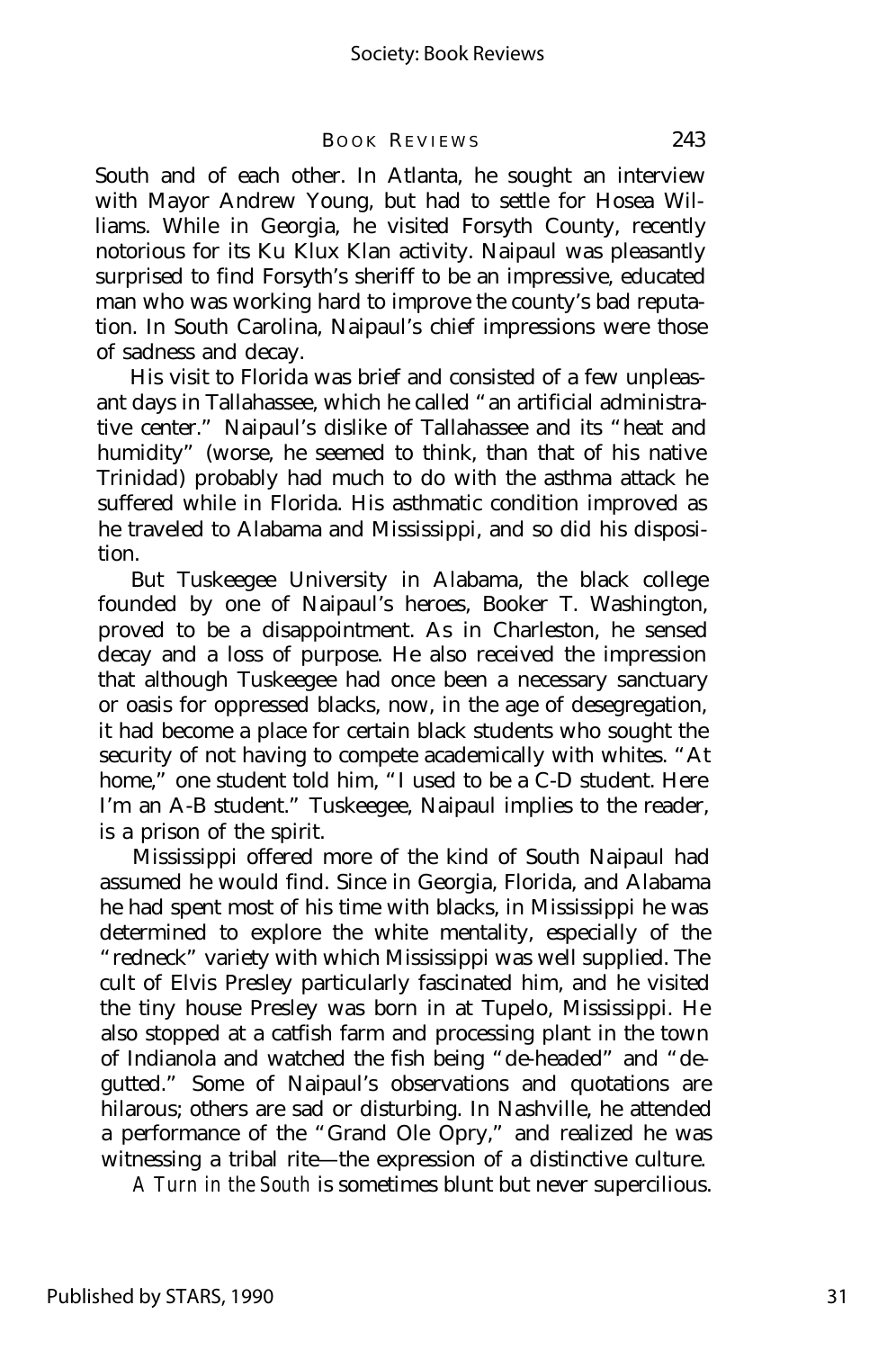Naipaul endeavored to understand all that he saw of the South, and some of it may have been beyond his ken, but he came away with a realization that the South was and is a region apart from the rest of the United States— made so by its climate, its music, its religion, and its melancholy past.

*Georgia College* WILLIAM I. HAIR

*Looking South: Chapters in the Story of an American Region.* Edited by Winfred B. Moore, Jr., and Joseph F. Tripp. (Westport, CT: Greenwood Press, Inc. 1989. xxvi 276 pp. Illustrations, acknowledgments, introduction, tables, notes, bibliographical essay, index, about the editors and contributors. \$39.95.)

The sixteen essays in this volume, selected from over eighty papers presented at The Citadel Conference on the South in 1987, focus on five themes: Reconstruction, changing racial attitudes, Unionist sentiment and secession, economic development, and diverse approaches to the southern story and the uses to which that story has been put. The texts of most essays rarely run more than a dozen pages, but the concluding one— Bertram Wyatt-Brown's masterful analysis of the roots of Walker Percy's fiction, which he locates in the Percy family history, emotional disorder, and an ethical code of honor— is twice that length. Ranging chronologically from the colonial era to the present, the essays exhibit a variety of methodologies in addressing questions of how the South coped with changes that challenged its dominant beliefs and institutions. But regardless of length or methodology, they significantly enhance our understanding of what editors describe as the "most distinct and complex of American regions" (p. xv).

In the opening essay, Eric Foner reflects on the writing of his much acclaimed history of Reconstruction. Foner pursued five inter-related themes in his work, the first and most important of which was "the centrality of the black experience" (p. 6). Reconstruction, he argues, relates not so much to a specific chronological period as to "an extended historical process: the adjustment of American society to the end of slavery" (p. 11). Fully aware of the dangers of presentism, he nonetheless concludes that our contemporary experience with issues that agitate race relations, precisely the same ones debated during Recon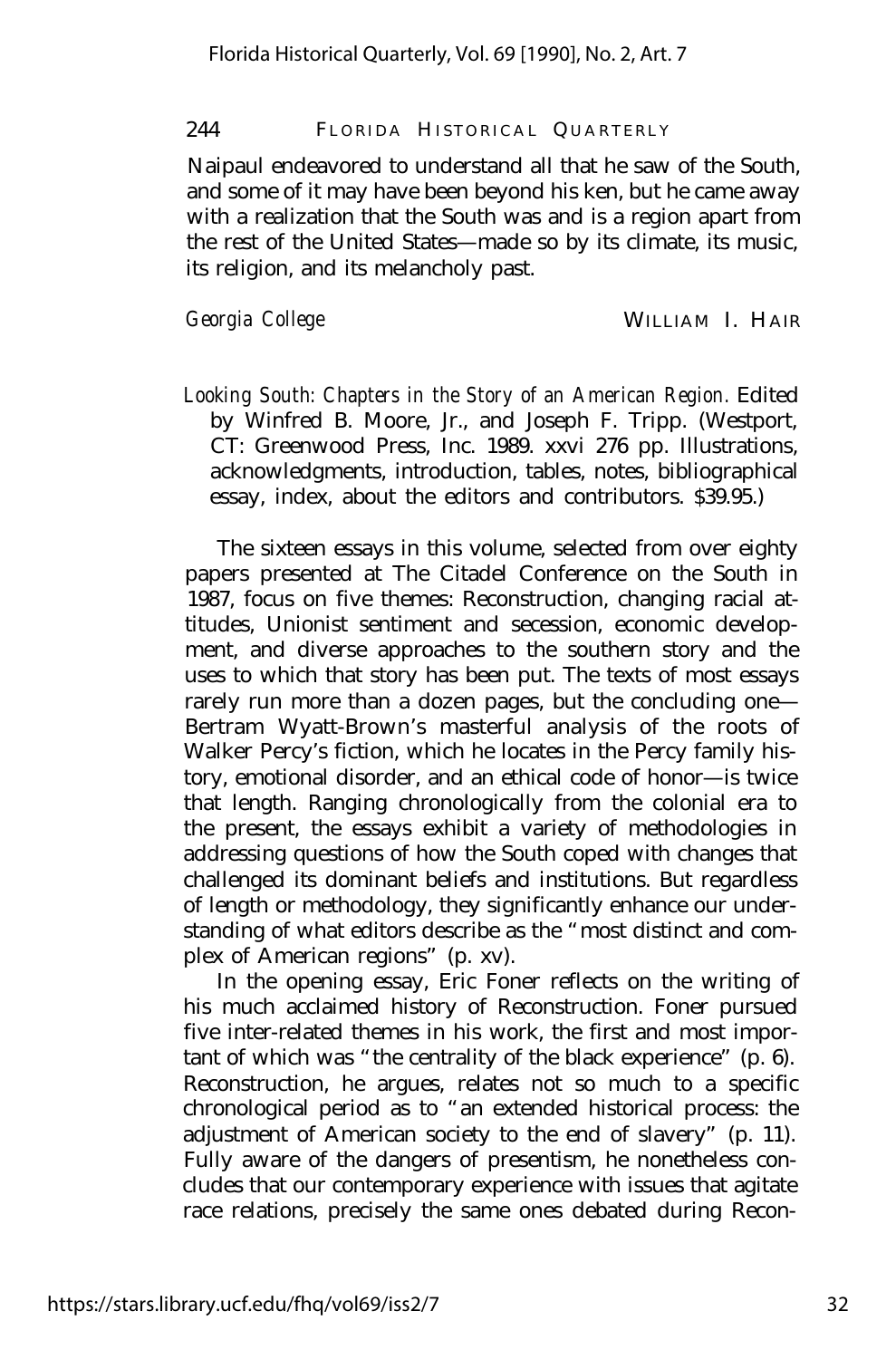struction, enables us to understand more clearly the post-Civil War era.

Space limitations obviously preclude a consideration of each essay in this volume, but several others deserve special mention. One is William D. Pierson's intriguing essay that suggests the costume and strategy of the original Ku Klux Klan were heavily influenced by African-American beliefs and attitudes rooted in experiences with secret societies in the forest belt of west and central Africa. Another is Melton McLaurin's astute observations on "Southern Autobiography and the Problems of Race" in which he explains how white liberal Southerners of the post-World War II era viewed blacks, not as individuals with whom they had personal relations, but rather as a social problem, an approach that stood in sharp contrast to that of earlier autobiographers and that contributed to the failure of the liberals' racial policies. The emotional honesty evident in several recent autobiographies, according to McLaurin, raises the "possibility of a future South in which class replaces race as the most significant factor in relationships between and among Southerners" (p. 75). No less noteworthy are two essays that treat southern women. In analyzing the role of women in colonial society, Paula Treckel focuses on the "tobacco brides" of colonial Virgina and persuasively demolishes the view that the scarcity of women resulted in something of a "golden age" for females. Wayne Mixon rescues the fiction of Amelia Rives from oblivion and suggests that her war on prudery and forthright portrayal of sexual passion contributed significantly. to the "'liberation of the caged bird' that was woman" (p. 213).

Finally, three essays that have much to commend them are John Inscoe's explanation of the disparate responses to secession by two remarkably similar regions, east Tennesee and western North Carolina; J. William Harris's analysis of postbellum developments affecting agricultural labor that goes beyond the Marxist or market explanations; and Morton Sosna's provocative discussion of the varied uses made of the Civil War during World War II, a four-year period that began by glorifying southern virtues and ended in condemning southern vices.

The contents of this volume, derived largely from research on larger topics, enrich and expand the meaning of the southern experience.

*University of Arkansas, Fayetteville* WILLARD B. GATEWOOD, JR.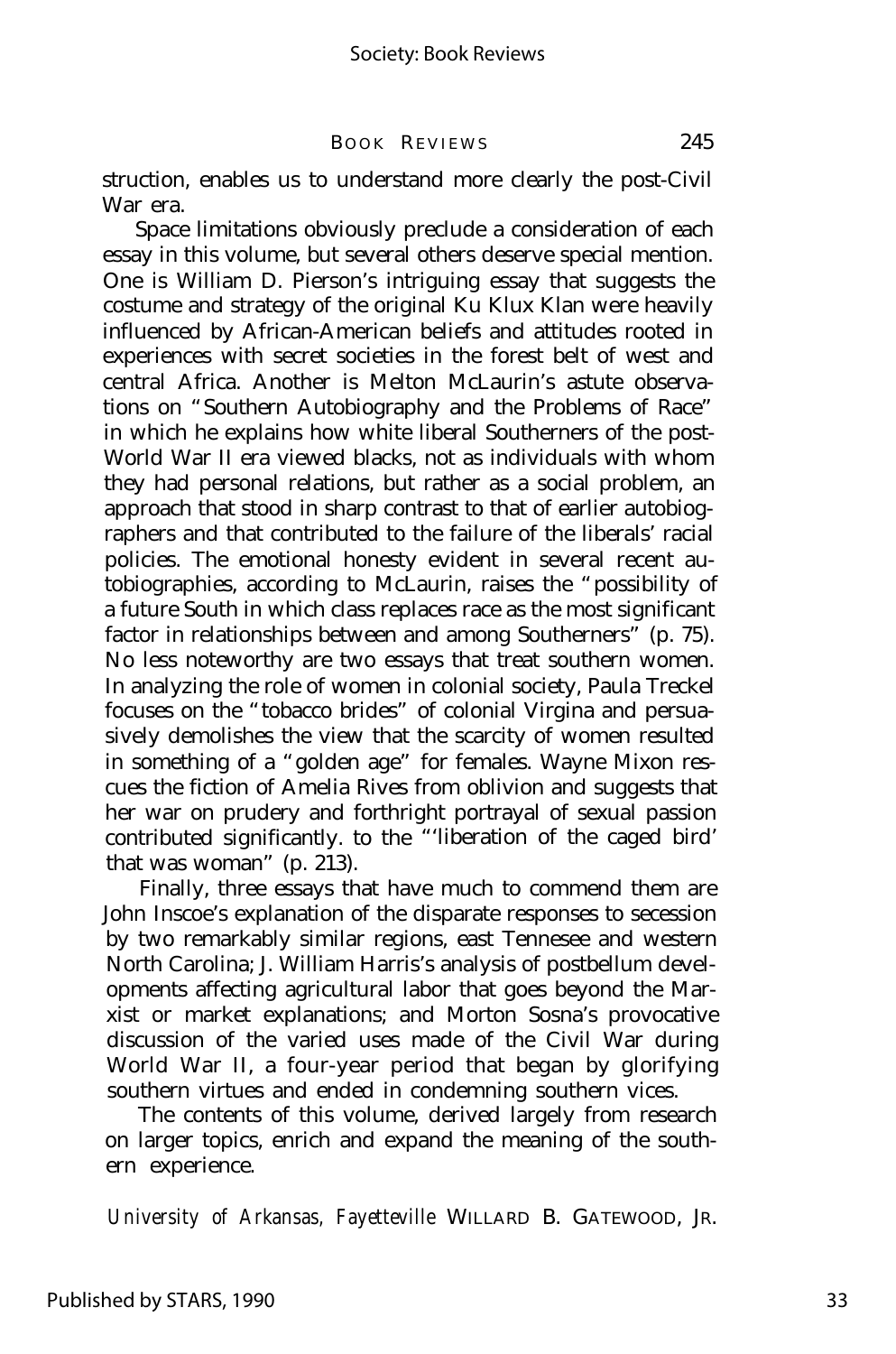*Storytellers: Folktales and Legends from the South.* Edited by John A. Burrison. (Athens: University of Georgia Press, 1989. vii, 261 pp. Acknowledgments, introduction, photographs, notes, bibliography, about the photographers, index. \$29.95.)

"I've never found any pleasure on the pavements of a city," said William Ralph Jordon, a former textile worker, as he recounted tales collected over a lifetime that began in 1906. For those in need of a respite from city pavements, opening the cover of *Storytellers* is an invitation to enjoy narratives of the rural South. Sometimes new, sometimes familiar, each story is enhanced with retelling just as a fine antique increases in value with each repolishing.

*Storytellers* confirms the oral tradition of the South through a rich collection of more than 250 authentic folktales. Editor John A. Burrison is a professor of English and director of the folklore curriculum at Georgia State University where in 1966 he established the Georgia Folklore Archives that now contain an estimated 8,000 tales. The editor explains that the key to assembling a comprehensive regional collection that is more than an anthology of previously published materials is access to a vast repository holding the efforts of many collectors.

The book focuses on the older, rural-based narratives that characterize the region as it once was and that are in danger of disappearing. It brings together a variety of tales from African-American, Native American, and Anglo Saxon culture, including Cherokee Indian myths, trickster tales, jests, instructive tales, anecdotes, and legends.

Some parts of the book approach classical literature, while other sections such as "A Joke Session by Deer Hunters in Middle Georgia" simply recount tall tales and masculine oriented bawdy humor. The editor's criteria for material included a consideration that the selection should be a well-developed narrative that was readable in an entertaining way; an attempt to achieve geographic balance by representing various sections of Georgia as well as six states of the lower Southeast; and an emphasis on older, rural narratives. All aspects of the book tend to capture the color, flavor, and excitement of southern culture.

The editor has thoroughly documented the origin and motif of each of the tales. One story called "Lay There, You've Slayed Many," collected in 1967 on the porch of a store in rural Geor-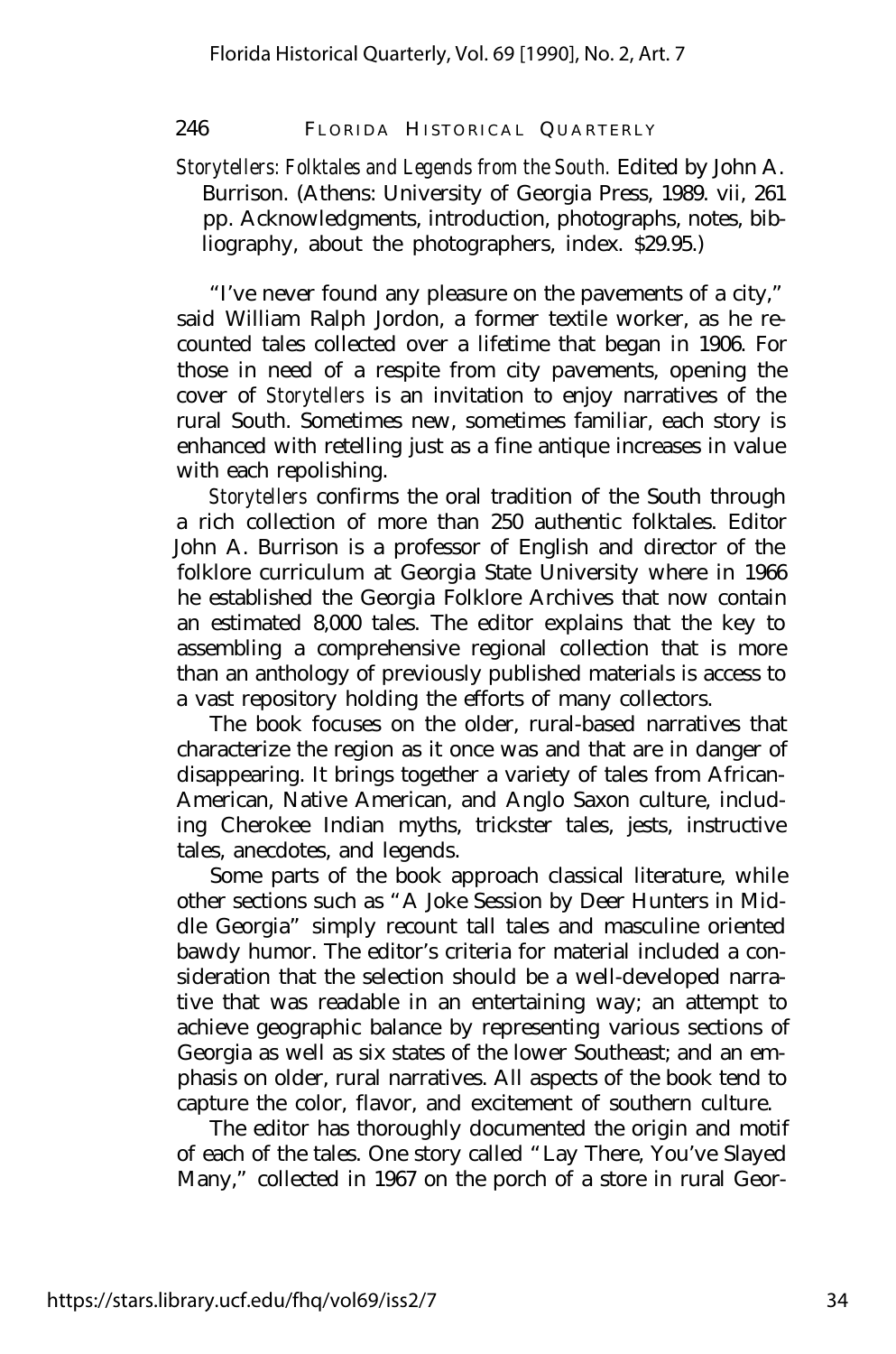gia, was a repetition of "Beranger Longbottom" originally found in a thirteenth-century French collection of fabilaux, narrative poems recited largely by medieval entertainers called jongleurs. In oral tradition, stories that cannot hold the hearer's interest fall by the wayside. Those tales that have survived for centuries are practcally guaranteed to fascinate.

Although the tone of the book is much more lighthearted, the black and white photographs by six highly experienced and talented artists contribute to the spirit of the narrative in much the same way as those by James Agee and Walker Evans in *Let Us Now Praise Famous Men.*

This charming and entertaining book will be valuable to folklore scholars, historians who focus on southern culture, public speakers in search of anecdotes, and anyone who enjoys a good story.

*Institute for Southern Studies, University of South Carolina*

SUZANNE C. LINDER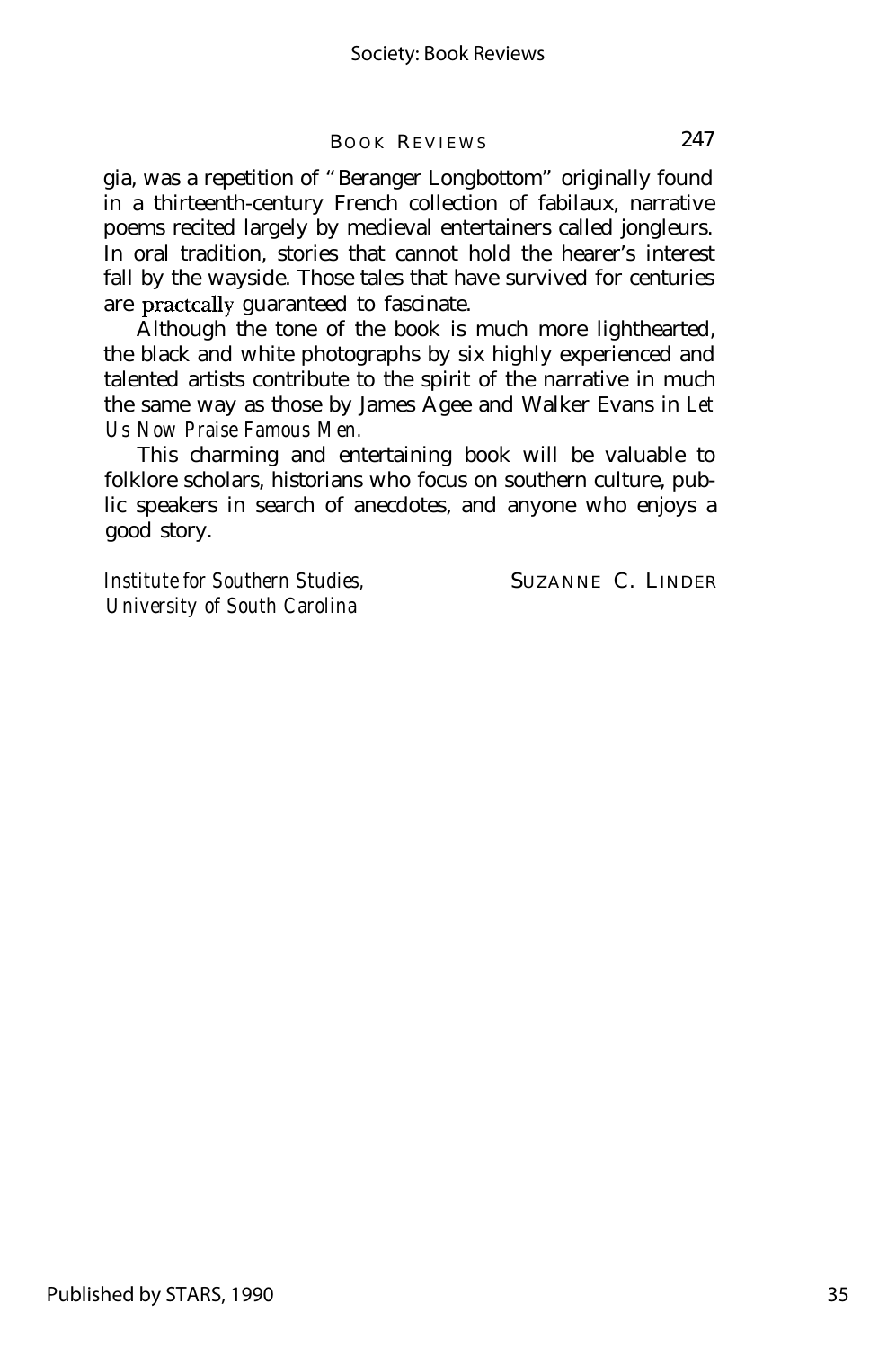#### **BOOK NOTES**

*Jacksonville's Architectural Heritage, Landmarks for the Future* was written and designed by Wayne W. Wood. The photography is by Judy Davis and David Vedas. Work on this book began in 1974 as an American Bicentennial Project sponsored by the Jacksonville Historic Landmarks Commission (formerly the Jacksonville Historical and Conservation Commission). The original concept was to inventory the historic and architecturally significant buildings in Jacksonville to increase public awareness of the existence and value of these structures and perhaps to promote their preservation. However, even before the survey was completed many of the original buildings had been demolished or changed significantly. Other important sites, perhaps through oversight, had not been included on the list, and further research clearly was needed. Out of this relatively modest beginning has emerged a monumental volume documenting Jacksonville and Duval County's historical and architectural heritage. Mr. Wood not only has listed scores of properties, but he has provided an architectural description of each site, showing its location, date of construction, and, when known, the names of architects and builders. Included in addition to great houses and important commercial buildings are representative structures in almost every Jacksonville neighborhood— black and white, poor and affluent, urban and rural. The author has explored buildings in the context of the surrounding neighborhood and the people who have lived there. The result is a monumental history of the community, one of the best compiled in recent years in the United States. The book is arranged so that it can be used as a walking or driving tour of the city's neighborhoods. The fact that it contains over 1,000 photographs and drawings adds to its interest and value. Not much is left out. Included are pictures and descriptions of the elephant house at the zoo, gas stations, garages, a lighthouse, beach houses, brothels, forts, movie studios, slave cabins, a wine cellar, a doghouse, bridges, locomotives, clocks, steamwhistles, statues, trees, parks, brick streets, and cemeteries. *Jacksonville's Architec-*

[248]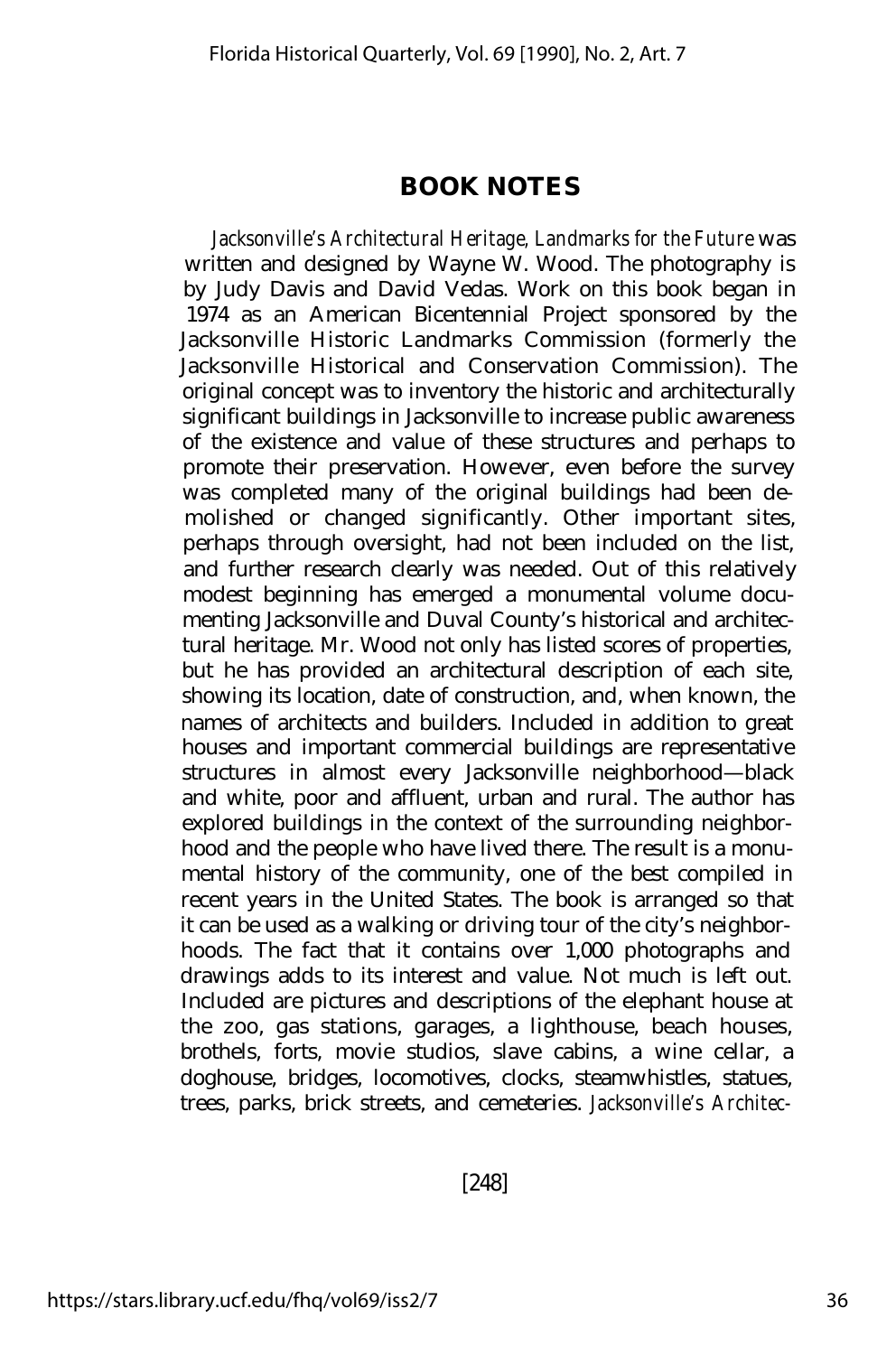#### BOOK NOTES 249

*tural History* was published by the University of North Florida Press, and it sells for \$42.95, cloth; \$22.95, paperback.

Judge James R. Knott, former president of the Florida Historical Society and a founder and former president of the Palm Beach County Historical Society, is a recognized authority on the history and folklore of his home community. *The Mansion Builders* is the third volume in his Palm Beach Revisted series. It includes the articles that originally appeared in the Brown Wrapper section of the Sunday edition of the *Palm Beach Post.* The articles were immensely popular, and Judge Knott was persuaded to make them available to a wider audience. *The Mansion Builders* are some of his fascinating stories about the great houses of Palm Beach, and the architects and contractors who designed and built them, and the people who lived and entertained in them. Almost everybody who was anybody in the history of American finance, politics, and social life has lived or visited in Palm Beach at one time or another. Judge Knott is both a serious historian and a great storyteller. Order *The Mansion Builders* from the author, 125 4th Avenue, West Palm Beach, FL 33408; the price is \$7.95, plus \$1.00 postage.

*Tampa Bay, Days of Long Ago,* by Kenneth W. Mulder, is an interesting and informative short history of the early inhabitants of the Tampa Bay area. It covers the period from prehistoric Indians to the Spanish explorers and the settlers who followed them. The attractive photographs and art work are by Gene Packwood, and the artifacts are from the Don Gray Collection. Sandra Mulder served as editor. The price is \$2, and it may be ordered from the author, P. O. Box 1348, Tampa, FL 33601.

*Coral Gables in Postcards, Scenes from Florida's Yesterday* is by Samuel D. LaRoue, Jr., and Ellen J. Uguccioni. The founder of Coral Gables was George Merrick, who settled with his family in Dade County in 1898. His father, a Congregational minister, had purchased 160 acres of land southwest of Miami, and planted orange, grapefruit, and avocado groves. George Merrick's earliest desire was to be a poet, but when his father died he left college to take over the family business. He quickly moved into real estate, and by 1921, he had acquired enough land to begin the development of Coral Gables. He named it for his boyhood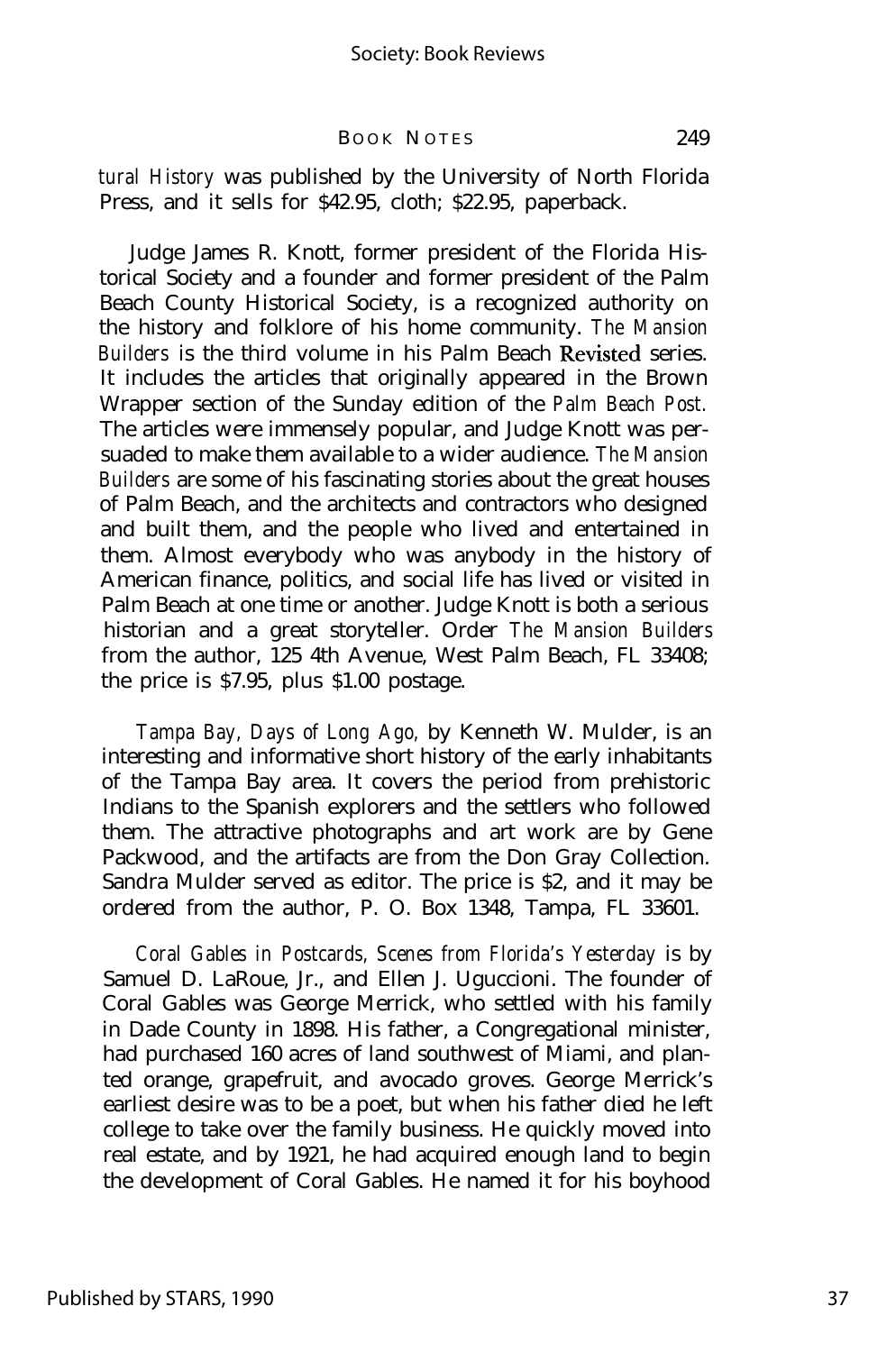home and advertised it as the "City Beautiful." He hired nationally known architects to design the estates, more modest bungalows, schools, and public, community, and religious buildings. Frank M. Button, the creator of Lincoln Park in Chicago, was in charge of landscaping, and thousands of trees and flowers were planted along the streets, boulevards, and parkways. Millions of dollars worth of property had been sold in Coral Gables by the time the boom collapsed in 1926, and the hurricane that year ravaged the area. Coral Gables and George Merrick were bankrupt. Later Merrick served as postmaster for the city of Miami until his death in 1942. Beautifully illustrated with reproductions of colored postcards, this monograph describes all of the important facilities in Coral Gables, including the four major entrances and the fourteen plazas that were designed by Denman Fink, Merrick's artistic adviser and uncle. Shown also are the Miami Biltmore Hotel, the Coral Gables Golf and Country Club, the golf courses, the Coral Gables Inn, hotels and apartments, and the famous Venetian Pool, advertised as the most beautiful outdoor swimming pool in the world. There are pictures of Coral Gables City Hall, Ponce de Leon High School, and the Anastasia Hotel that became the first classroom building for the University of Miami. *Coral Gabes in Postcards* won a 1989 award from the Florida Trust for Historic Preservation in the category of communication, and it received a Certificate of Commendation in 1990 from the American Association for State and Local History for its contributions to local history. It is available for \$12.95 from the Dade Heritage Trust, Inc., 190 S. E. 12th Terrace, Miami, FL 33131.

The late prehistoric native American cultures of the interior Southeast United States are the focus of *The Mississippian Emergence,* edited by Bruce D. Smith, Smithsonian Institution archaeologist. Eleven essays by various authors analyze the appearance and nature of these politically and socially complex agricultural societies, which evolved A.D. 700-1200 and are collectively labeled Mississippian cultures. John F. Scarry's chapter examines the Fort Walton culture, which was located between the Aucilla and Chipola rivers in Northwest Florida, extending north to the fall line in western Georgia and eastern Alabama. Anthropological models are used to explain the initial development of Fort Walton in the Apalachicola River Valley and its subsequent spread into the Tallahassee Hill region and beyond.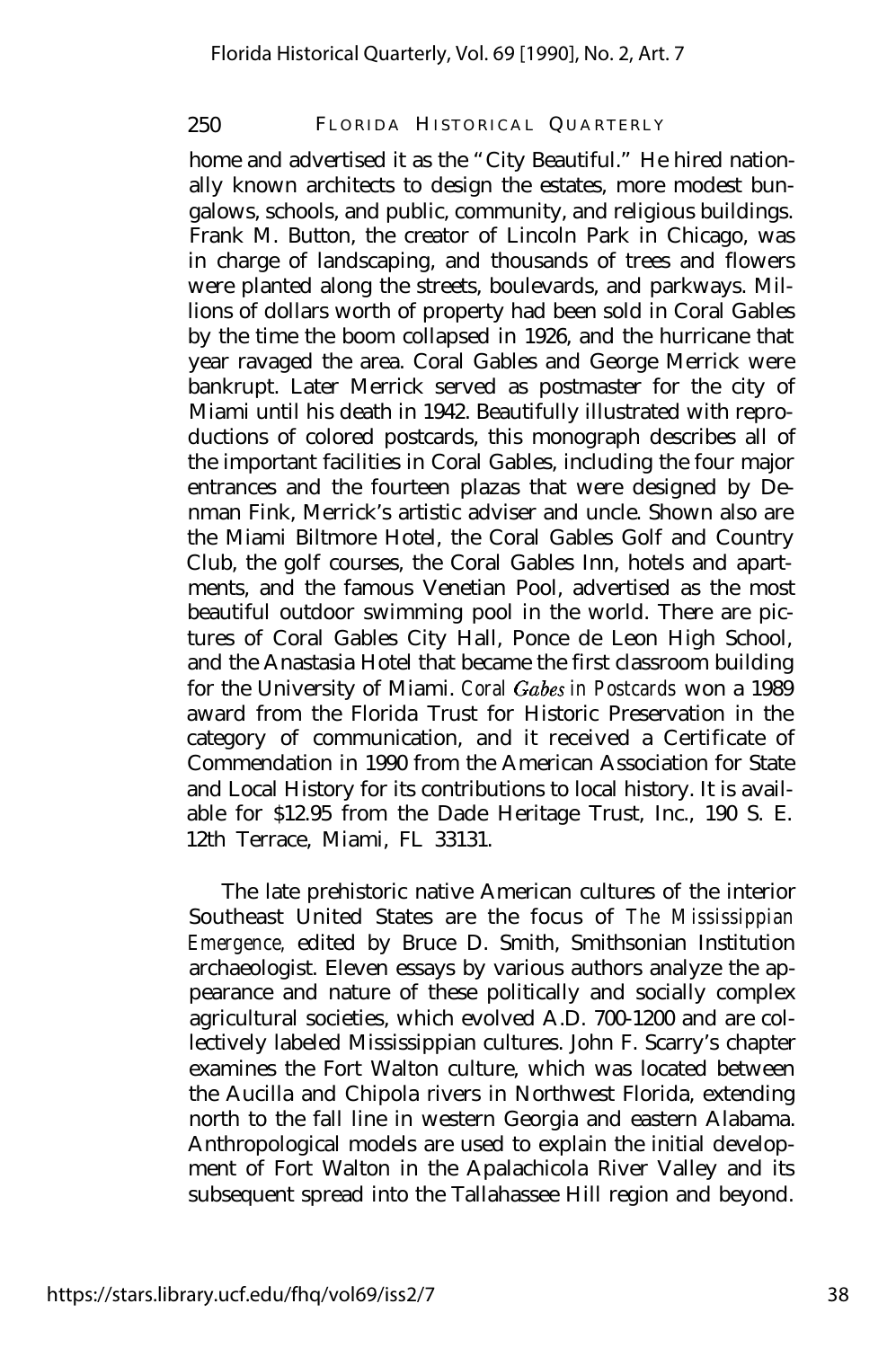#### BOOK NOTES 251

The Fort Walton peoples were the ancestors of the Apalachee and other Northwest Florida native groups encountered by the Spanish. Published by the Smithsonian Institution Press (1990), the 280-page cloth-bound volume may be ordered for \$39.95. [Reviewed by Jerald T. Milanich, Florida Museum of Natural History.]

*Hialeah Park, A Racing Legend,* by John Crittenden, is the history of the most famous race track in Florida and one of the best known in the world. Hialeah opened on January 15, 1925, with 7,000 people in attendance. Among the celebrities were Mayor Jimmy Walker of New York, Al Jolson, John Philip Sousa, Will Rogers, and Joseph P. Kennedy, the father of the future president. Kennedy was in the company of the beautiful actress, Gloria Swanson. The Florida real estate boom was at its peak and the Hialeah community was being developed and boosted by Glenn Curtiss of Miami Springs and James H. Bright. Bright's original purchase in 1907 was a square mile of land which might have as much as four feet of water on it during the rainy season. After the land was drained, Curtiss and Bright established a cattle ranch, and then began selling lots. They knew that a horse track would focus attention on their development. Racing at Hialeah, and elsewhere in the state, however, seemed doomed in 1927 when the Florida Supreme Court announced that betting on horses, dogs, and jai-alai was illegal. The collapse of the boom and the September 1926 south Florida hurricane had also badly damaged the tourist industry. But by 1929 the Miami Jockey Club was back in operation with Joseph E. Widener, a millionaire from Philadelphia, in charge. Widener raised Hialeah into the top rank of race tracks. In 1931 the Florida legislature legalized pari-mutuel betting. Widener's major partner at Hialeah was the legendary Colonel Edward R. Bradley, operator of Bradley's Beach Club in Palm Beach. It was the most famous casino in the country. With its flowers, palm trees, and pink flamingos, Hialeah became one of the most beautiful tracks in the world. Crittenden's history is the story of the people, horses, trainers, and jockeys who were associated with Hialeah Park. For many years Crittenden was sports columnist for the *Miami News,* and he writes about horse racing for the *Palm Beach Post.* His history includes many photographs. Published by the Pickering Press of Miami, it sells for \$24.95, cloth, and \$12.95, paper.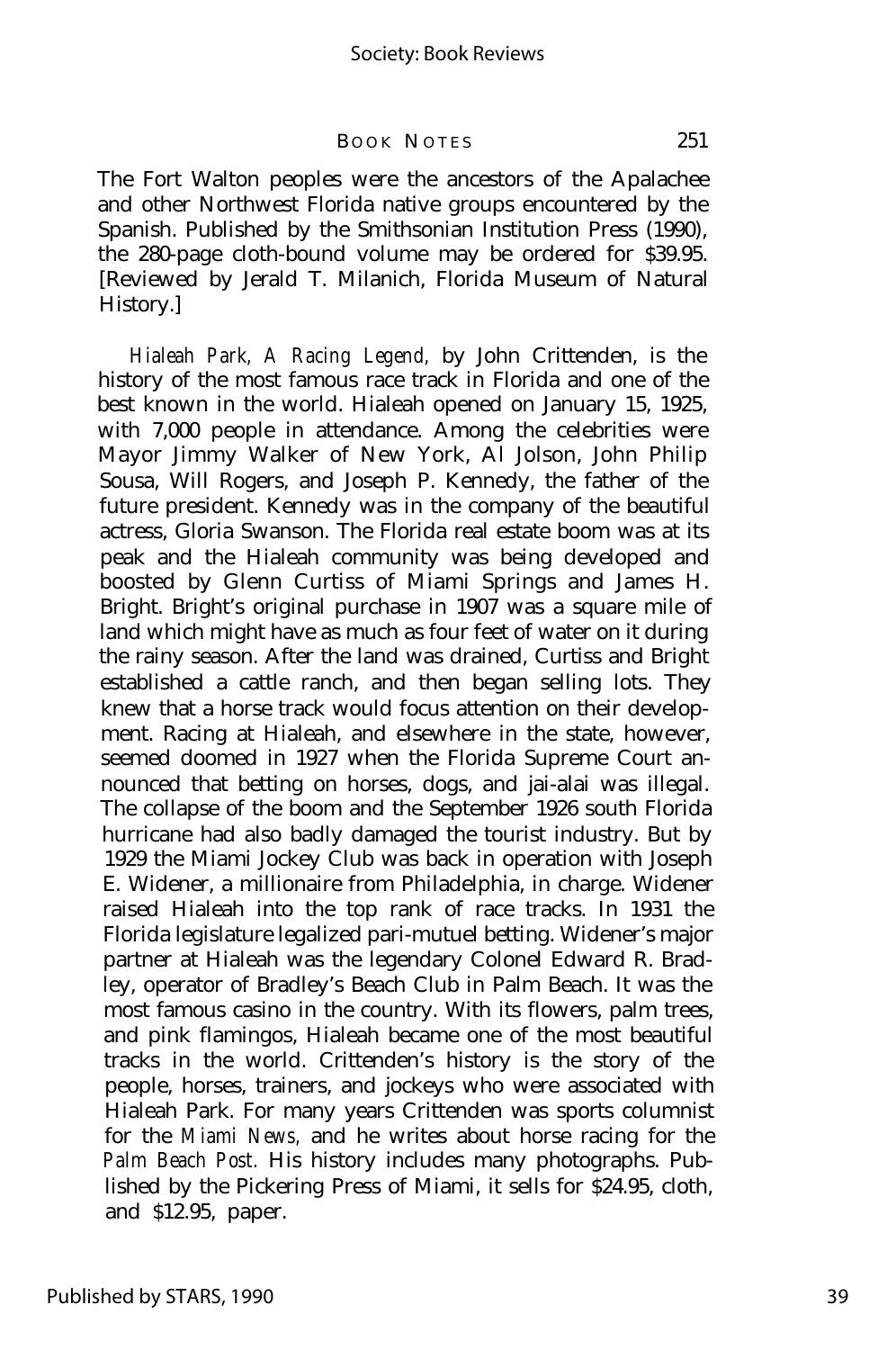*The Rivers of Florida* was edited by Dell Marth, former senior editor of the *Tampa Tribune,* and Martha J. Marth, a well-known Florida writer. The Marths are also the editors of the *Florida Almanac. The Rivers of Florida* is a compilation of impressions and images from a variety of writers describing the state's major rivers. It includes data listing the length of the waterway, the drainage area it covers, its tributaries, the course of its flow, origin of its name, and the main cities and communities along its route. Sites to be visited in the area are listed, along with a short statement as to the rivers' significance. In addition to many photographs in color, there is also a listing of springs, a map showing their location, and information on Florida's aquifers and its water management districts. *The Rivers of Florida* was published by Pineapple Press, P. O. Drawer 16008, Sarasota, FL 34239; it sells for \$24.95.

*Season of Innocence, The Munroes at the Barnacle in Early Coconut Grove,* by Deborah A. Coulombe and Herbert L. Hiller, was published by Pickering Press, Miami, Florida. The Barnacle, one of south Florida's oldest properties, was home for the Munroe family for many decades. Ralph Munroe, boat builder and expert photographer, settled in Coconut Grove in 1888, and his family lived in the Barnacle until 1973 when the property was sold to the state of Florida. It is now operated as a historic museum and park. This volume is based largely on the memories of Ralph's daughter, Patty. It provides information and insight into the lives and activities of many of the pioneers of Miami and Dade County who were friends and associates of the Munroe family. *Season of Innocence* sells for \$18.95, cloth, and \$11.95, paper.

Helen Muir's *Miami U.S.A.* was warmly received by historians and the general public when it was published in 1953. Marjory Stoneman Douglas, in her review of the book, described it as "vigorous, colorful, and dramatic." Muir begins her history in the 1870s when Dade County's population consisted of fishermen and a few Seminoles who came in from the Everglades to trade animal skins and bird plumes for cloth, sugar, sewing machines, and other goods. The white settlers included the William Brickell family from Ohio. Even in the early years there were visitors who had to live in boats and tents until the Peacock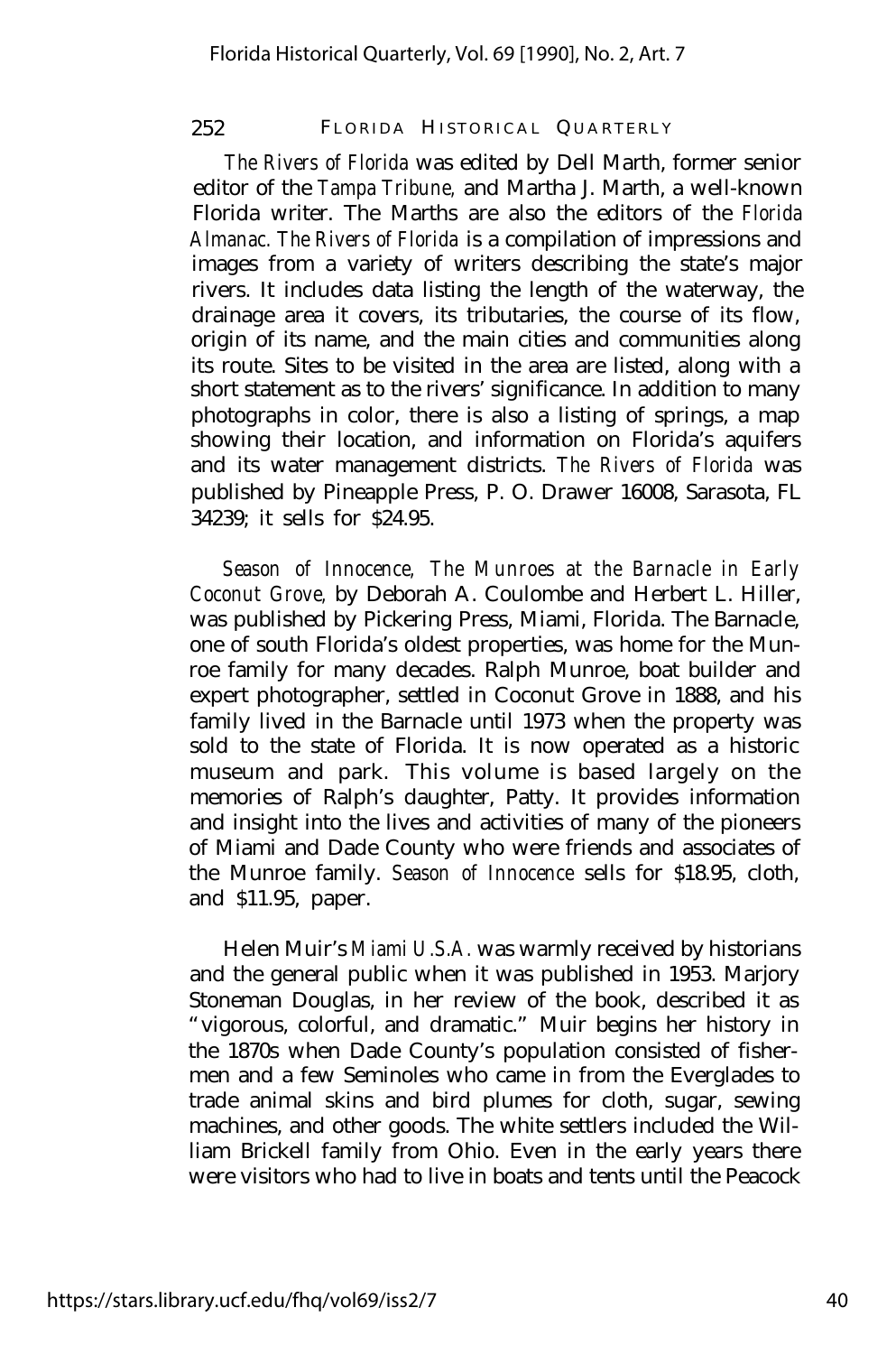#### BOOK NOTES 253

Inn came into existence. It was the first "hotel" in Coconut Grove. On the Inn's porch, Ralph Middleton Munroe and Kirk Munroe, the latter a writer of adventure stories for boys, established the Biscayne Bay Yacht Club. The men were good friends, but were not related. Julia Tuttle arrived in 1891 to make her home on a tract of land near the Miami River. She later pursuaded Henry Flagler to extend his Florida East Coast Railroad south from West Palm Beach by offering him one-half of her 640 acres. The railroad opened Miami and all of south Florida to phenomenal growth and settlement. Some 300 people, almost the whole population, gathered to welcome the arrival of the first train on April 15, 1896. Flagler built a hotel, the Royal Palm, to accommodate his guests, including some of America's wealthiest families. Muir's book is filled with the stories of colorful personalities— land developers, speculators, socialites, businessmen of every persuasion, gamblers, sportsmen, law abiding citizens, and many others who were willing to brave the heat and bugs to carve a fashionable resort out of a wilderness. The rich came in the winter to escape ice and snow and to have a good time. Most of the permanent residents saw Miami as a land of opportunity— land was available and money could be made. In the earlier edition of *Miami U.S.A.,* Mrs. Muir carried her history though World War II. This new edition brings the story up to 1990, and describes the many changes that have taken place during the past half-century. The arrival of huge numbers of Cubans and Haitians have had a major impact on the economic and political life of Miami. Miami is one of America's major cities, but there still are many problems political, economic, and social— that remain unsolved. Crime, drugs, and racial tensions are difficulties that threaten the wellbeing of the community. Mrs. Muir develops her history with a sense of optimism, however. Miami will continue to grow and flourish, and it will remain an exotic land for most people. *Miami U.S.A.* was published by the Pickering Press, 2575 South Bayshore Drive, Miami, FL 33133; it sells for \$39.95.

The first publication of Patheonia Press of Milton, Florida, is *Jackson Morton: West Florida Soldier, Senator, and Secessionist* by Brian R. Rucker. Morton was an antebellum Pensacola politician and businessman. His brickyard on Black Water River, known locally as "Mortonia," employed some 100 slaves, and supplied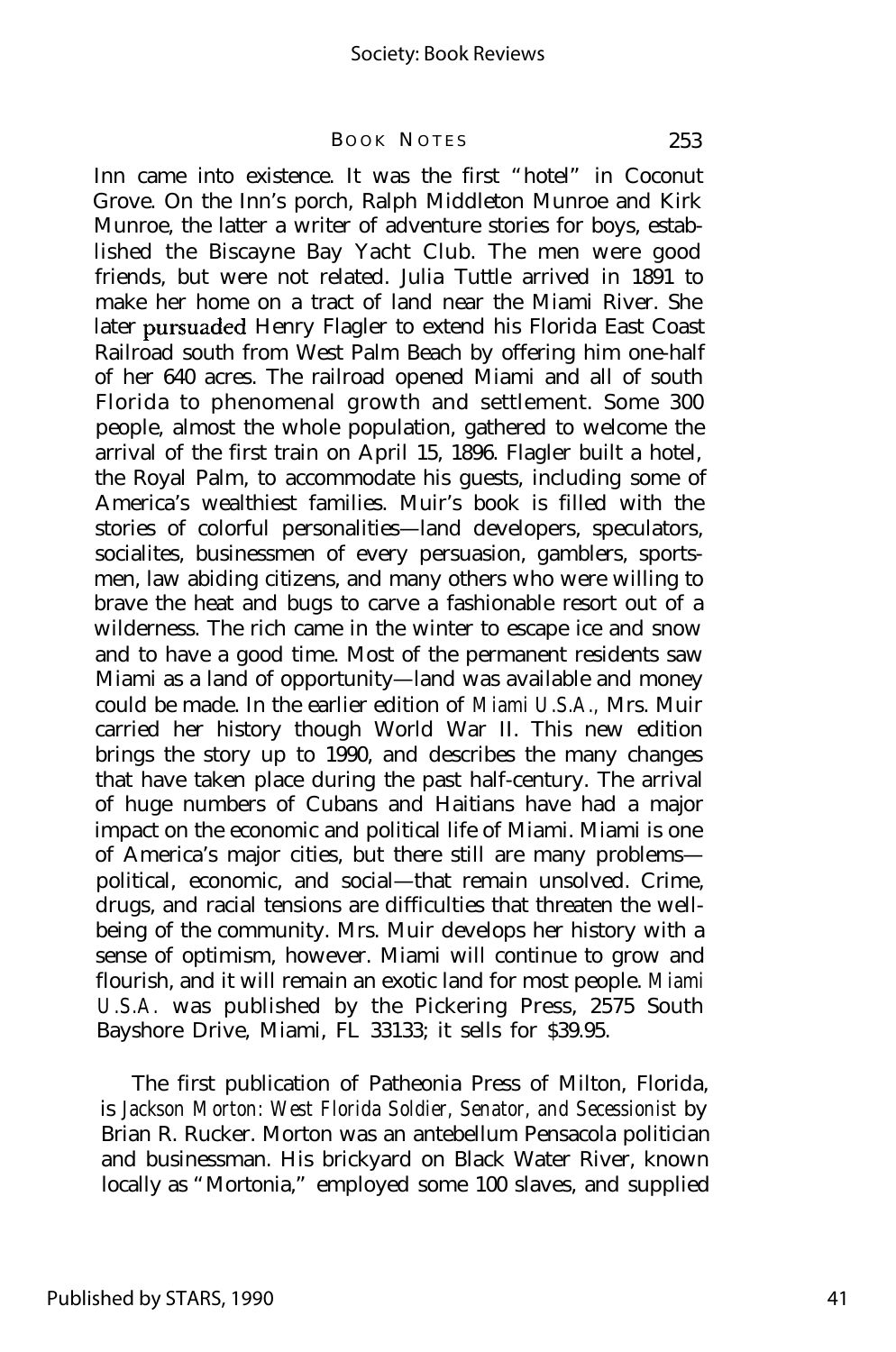the bricks for Forts Pickens and McRee. Morton was also involved in various internal improvements, including the construction of railroads in West Florida. He served in the Second Seminole War, was a delegate from Escambia County in the 1838 Florida Constitutional Convention, and was elected in 1848 on the Whig ticket to the United States Senate. He left the Senate in 1855, but continued to play an active role in Florida and southern politics. He served as one of Florida's delegates to the Provisional Congress of the Confederate States of America in 1861. Like many others, he was financially ruined by the war. His sawmill, lumber, and flat boats were torched by the Confederates so they would not fall into enemy hands, and Union raiders ransacked his remaining properties. He died in 1874, and is buried in the Mortonia Cemetery in a tomb lined with bricks from his Black Water brickyard. Patheonia Press plans a series of publications devoted exclusively to West Florida history. These will include essays, descriptions, documents, and other materials. *Jackson Morton* may be ordered from the Press, Route 4, Box 126, Milton, FL 32583; the price is \$5.95, plus \$1.50 for postage and handling.

*Florida State Parks* is a guide published by the Florida Department of Natural Resources, Office of Communications. It lists the 113 parks, historic sites, state gardens, preserves, recreation areas, archaeological sites, botanical sites, wildlife parks, geological sites, museums, battlefield sites, and culture centers that are supervised by the Division of Recreation and Parks. The parks are listed by region. Historical information, facilities, location, and information on how to contact the facility is included. The guide is available without charge from the Florida Department of Natural Resources, Division of Recreation and Parks, Mail Station 500, 3900 Commonwealth Boulevard, Tallahassee, FL 32399.

*Fort McRee, "A Castle Built on Sand,"* by James C. Coleman, was published by the Pensacola Historical Society. The fort, named for Colonel William McRee, was built, along with Forts Pickens and Barrancas, after Florida became an American territory. It was to protect Pensacola and the Pensacola navy yard. Today its ruins lie under the western tip of Perdido Key and are accessible only by water. Mr. Coleman provides biographical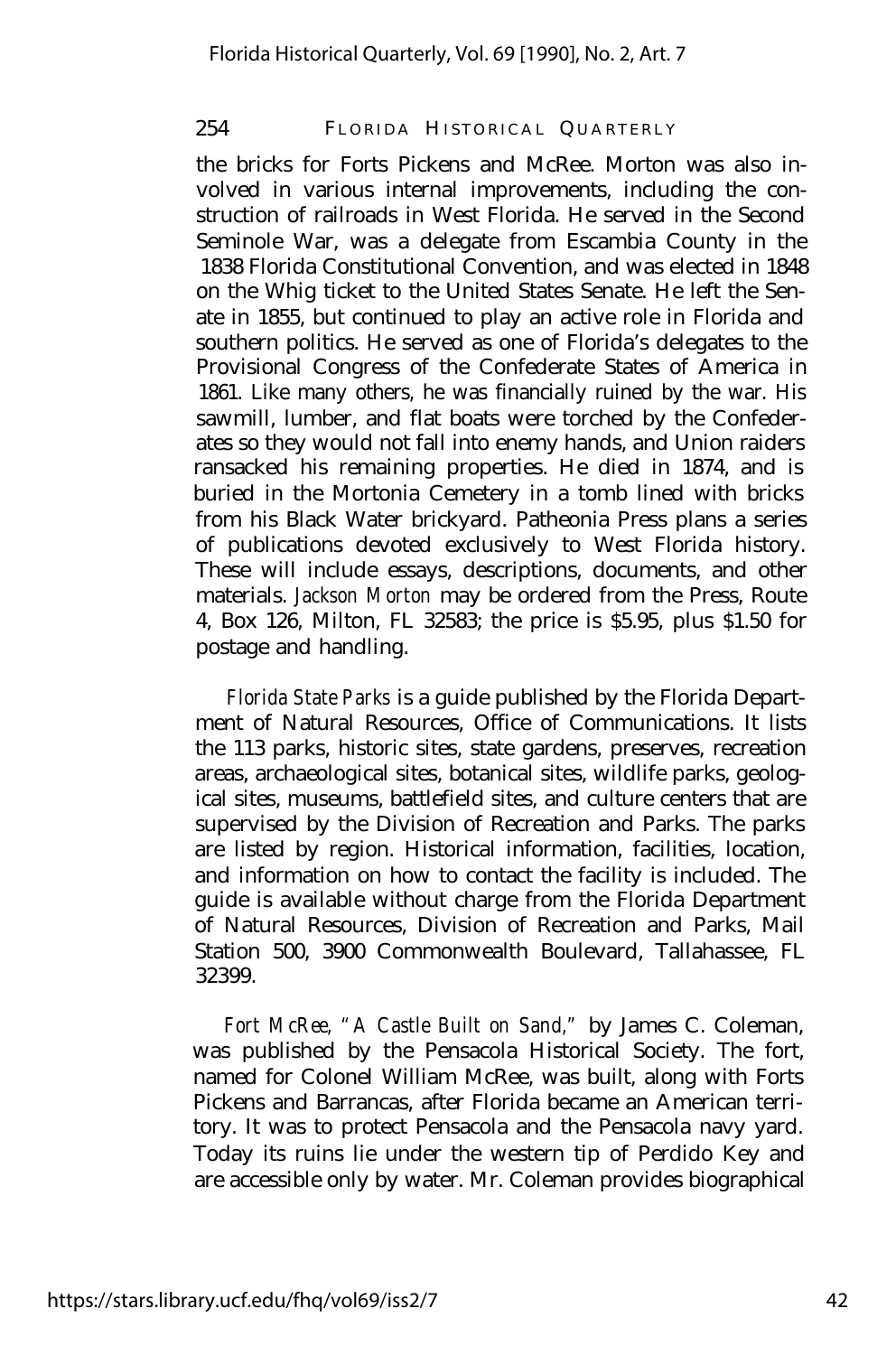#### BOOK NOTES 255

*The Rawlings Journal* is published annually by the Marjorie Kinnan Rawlings Society. This initial volume includes four essays, all of which were presented at the first annual Marjorie Kinnan Rawlings Conference, held in the spring of 1988 at the University of Florida. The essays are by Peggy Whitman Prenshaw, "Marjorie Kinnan Rawlings: Woman, Writer, and Resident of Cross Creek"; Elizabeth Silverthorne, "Marjorie Kinnan Rawlings: The Early Years"; Patricia Nassif Acton, "The Author in the Classroom: The 'Cross Creek' Trial of Marjorie Kinnan Rawlings"; and Rodger Tarr, "Observations on the Bibliographic and Textual World of Marjorie Kinnan Rawlings." An interview with Jake Glisson and Idella Parker, moderated by Gordon Bigelow and edited by Dr. Anne G. Jones, *The Rawlings Journal* editor, also is included, as is the play by Barbara Speisman, "A Tea With Zora and Marjorie," that was performed on the first night of the conference on the back porch of Mrs. Rawlings's home in Cross Creek. Members of the Society receive the journal as part of their membership. Copies are available for \$5.00 and may be ordered from the Society's office, Department of English, 4008 Turlington Hall, University of Florida, Gainesville, FL 32611.

The history of Florida and the American South has been closely intertwined since the sixteenth century with that of the Caribbean, particularly the Spanish and British islands. From the earliest days trade and immigration were important factors to Florida's economy, but the inadequacy of historical sources in some cases the total lack of them— has hindered the efforts of historians working on these questions as they relate to the early history of the Caribbean. Newspapers, though, have provided important information about day-to-day lives in the areas where they were published and/or circulated. The first news-

information on McRee and traces the role it played in Pensacola before and during the Civil War. In an exchange of artillery fire between the Confederates and the Federals, McRee was seriously damaged. A 1863 letter described it as "destroyed and defenseless." It remained virtually unchanged throughout the century. *Fort McRee* may be ordered from the Pensacola Historical Society, 405 South Adams Street, Pensacola, FL 32501, and the price is \$7.95, plus \$1.90 postage.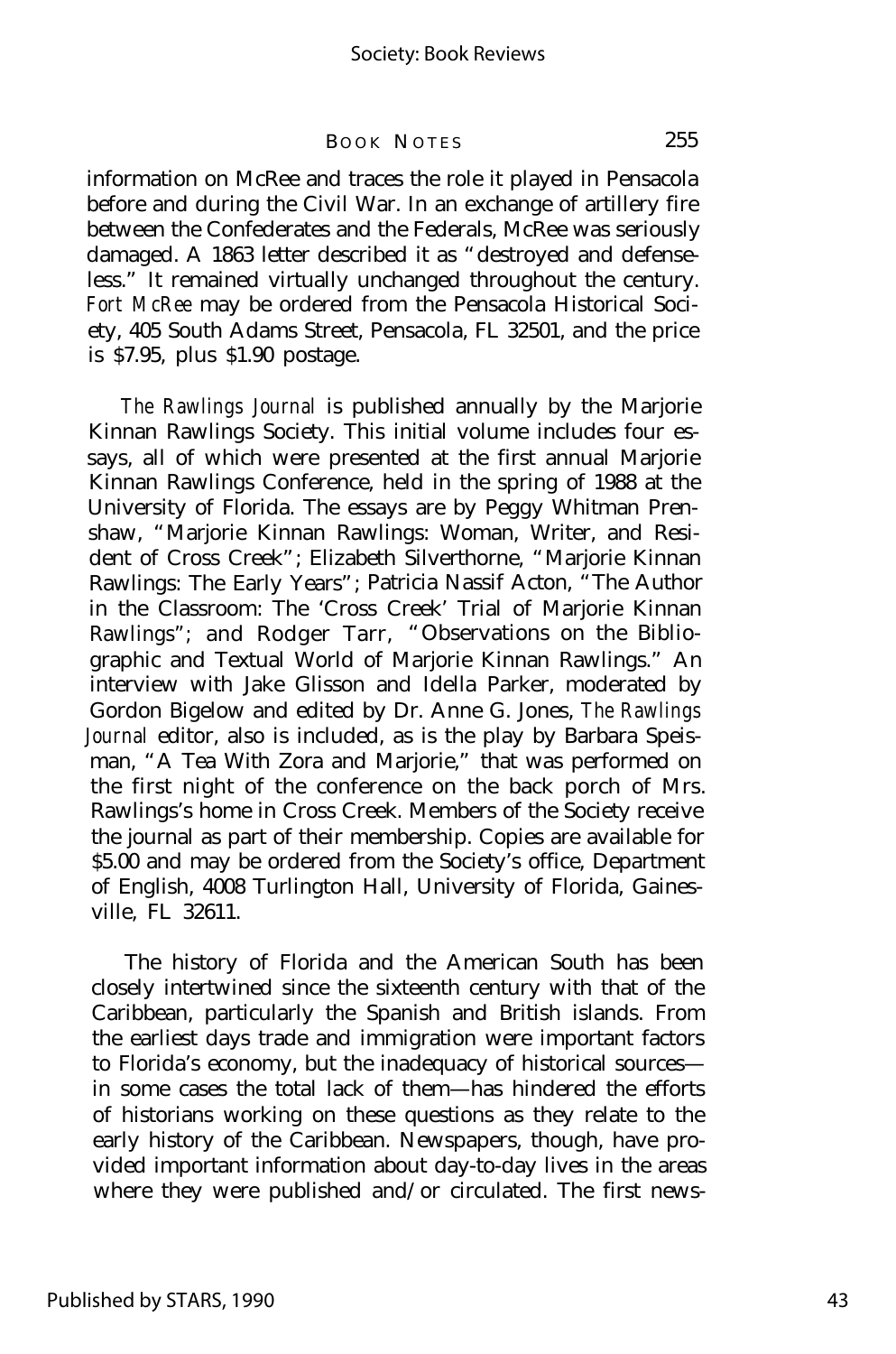paper in the Caribbean islands, *The Weekly Jamaica Courant,* appeared in 1718. Subsequently, 677 newspapers were published in the seventeen islands listed in a new bibliography and directory, *Colonial British Caribbean Newspapers.* This important work was compiled by Howard S. Pactor, a professor in the College of Journalism and Communication at the University of Florida. In his introduction, Pactor notes the different kinds of audiences who were interested in the newspapers. Included were papers for children, papers directed to different ethnic groups (Chinese, Hispanics) written in their own languages, and ones that have emphasized everything from agriculture to sports. While there are some collections of Caribbean newspapers, both originals and on microfilm, in libraries in the Caribbean (Institute of Jamaica) and the United States (University of Florida and the American Antiquarian Society), many have disappeared. By checking extinct newspapers, either from microfilm or from references in other printed sources— particularly from the Bahamas, Dominica, St. Lucia, Barbados, and Trinidad— Pactor was able to find pertinent information about these "lost" newspapers. He notes that in many instances, the few smaller collections— sometimes only a few issues— are at risk of being destroyed through poor storage or exposure to the tropical environment of the region. Pactor's carefully compiled bibliography, the most extensive available, lists the name of each paper, dates of publication, editor or editors, and where extant copies are available. This will be a useful volume for anyone doing research in early Caribbean history. Published by Greenwood Press, New York, *Colonial British Caribbean Newspapers* sells for \$45.

James McLendon's *Papa, Hemingway in Key West* is based upon interviews with people who knew and worked with the author for many years in Key West. These included Toby and Betty Bruce, active members of the Florida Historical Society. Mrs. Bruce was director of the Monroe County Library and the library's historian. She organized the Hemingway Collection at the library which was a major source for McLendon's biography. It provides information on Hemingway that is not included in other accounts of his life. *Papa* as originally published in 1972. The Langley Press of Key West now has published a revised edition of *Papa* which includes thirty-two photographs, many